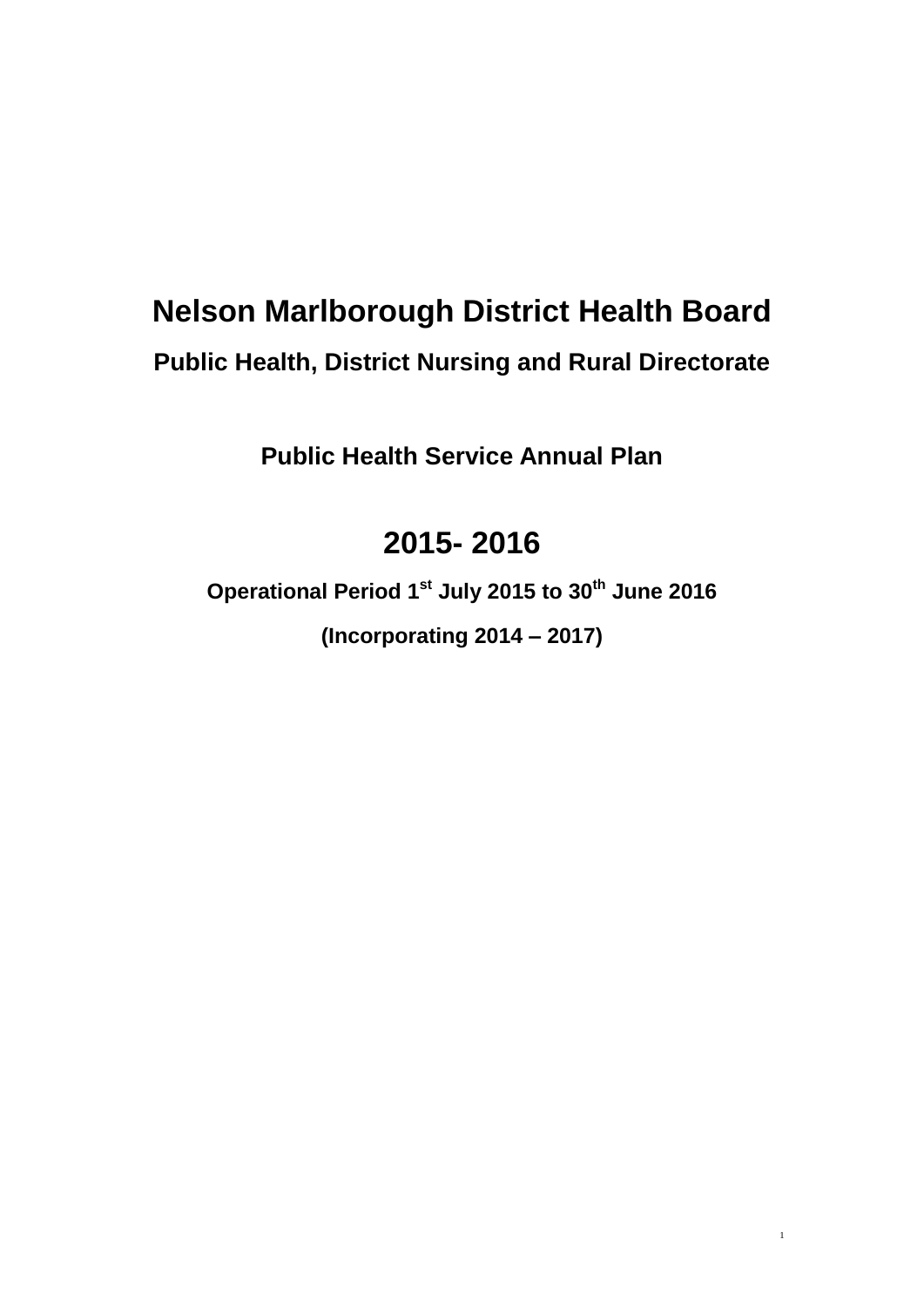# **CONTENTS**

<span id="page-1-0"></span>

|                                        | <b>NELSON MARLBOROUGH DISTRICT HEALTH BOARD'S PUBLIC</b><br><b>HEALTH UNIT'S PLAN FOR 2014-15</b>                                                                                                                                                                                  |                                                                                       |
|----------------------------------------|------------------------------------------------------------------------------------------------------------------------------------------------------------------------------------------------------------------------------------------------------------------------------------|---------------------------------------------------------------------------------------|
| a.<br>b.<br>c.<br>d.<br>e.<br>f.<br>g. | Overview<br>Mission and Vision<br>NMDHB Demographic profile<br>Our Key Priorities<br>A Renewed Focus - Public Health's "core business"<br>NMDHB Partnership with Māori towards achieving Improved Māori Health<br>Alignment with National and Regional Strategic Health Priorities | 3<br>$\mathfrak{Z}$<br>$rac{3}{5}$<br>$\epsilon$<br>$\epsilon$<br>$\overline{7}$<br>8 |
|                                        | 2. Outcomes Framework                                                                                                                                                                                                                                                              | 10                                                                                    |
| a.<br>b.                               | 3. Health Assessment and Surveillance<br><b>Strategies</b><br>Outcomes and Activities table                                                                                                                                                                                        | 12<br>12<br>12                                                                        |
| a.<br>b.                               | 4. Public Health Capacity Development<br><b>Strategies</b><br>Outcomes and Activities table                                                                                                                                                                                        | 17<br>17<br>17                                                                        |
| a.<br>b.                               | <b>5. Health Promotion</b><br><b>Strategies</b><br>Outcomes and Activities table                                                                                                                                                                                                   | 27<br>27<br>27                                                                        |
| a.<br>b.                               | 6. Health Protection<br><b>Strategies</b><br>Outcomes and Activities table                                                                                                                                                                                                         | 51<br>51<br>51                                                                        |
| a.<br>b.                               | 7. Preventive Interventions<br><b>Strategies</b><br>Outcomes and Activities table                                                                                                                                                                                                  | 71<br>71<br>71                                                                        |
|                                        | 8. Glossary/Definitions                                                                                                                                                                                                                                                            | 74                                                                                    |
| a.                                     | 9. Appendices<br>Financial Report 2015 / 2016                                                                                                                                                                                                                                      | 75<br>75                                                                              |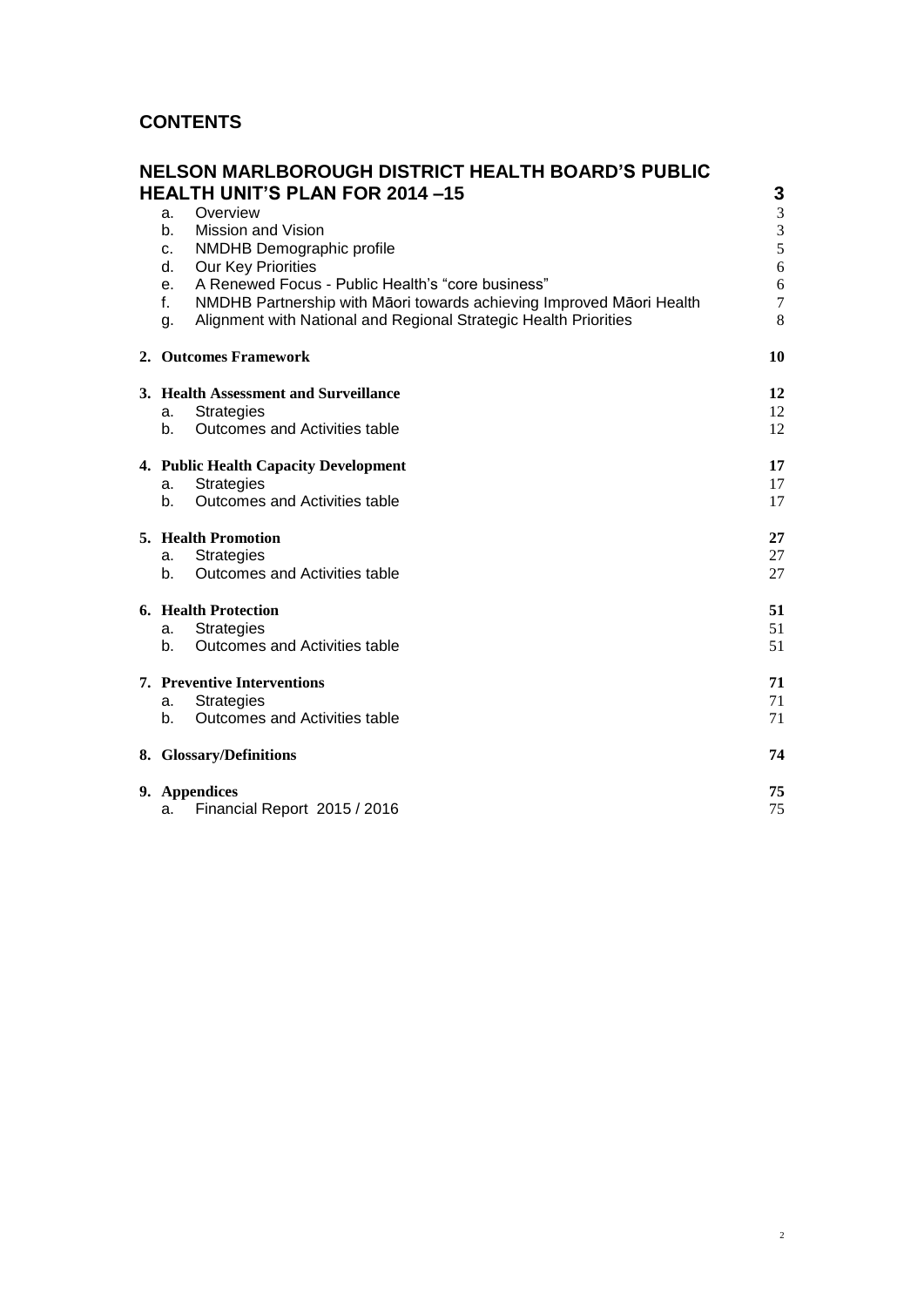# **Nelson Marlborough District Health Board's Public Health Unit's Plan for 2015 –16**

# <span id="page-2-0"></span>**a. Overview**

Nelson Marlborough District Health Board (NMDHB or DHB) is a Crown Entity with ownership of a Public Health Unit which provides a range of health promotion, health protection and Medical Officer of Health services, across Nelson, Tasman and Marlborough. The Public Health Unit is part of the Board's Public Health, District Nursing and Rural Services Directorate.

In fulfilling contractual obligations it is necessary to develop an annual plan. This Annual Plan, for the 2015-2016 period, describes the services that the Ministry of Health (MoH) will purchase from NMDHB's Public Health Unit (PHU). The development of this plan has been influenced and informed by appropriate health protection/prevention and promotion planning guides, internal and external plans, strategies, and legislative documents. This plan has also been made available to the planning and project process, Māori Directorate, Nelson Bays Primary Health and Kimi Ora Wairau Primary Health for comment. The NMDHB Annual Plan 2015-2016 integration programme is incorporated in the Public Health Service Plan

The MoH has directed public health units to shape service delivery in a manner that incorporates services described in service specifications and in this regard the key objectives of the 2015/16 Annual Plan are to support and having to provide a nationally consistent approach to PHU service planning:

- DHBs to plan and provide Better, Sooner and More Convenient health services for all New Zealanders
- DHBs and PHUs to focus on regional collaboration, integrated care and value for money services
- DHBs and PHUs to plan their services together and manage the business
- Good quality PHU service performance information.

Operational implementation plans, where necessary, will be developed to guide the rollout of the annual plan. This annual plan outlines our service and strategies designed to achieving our long term outcomes.

Financial information relevant to this plan is provided in a separate document.

This annual plan has been endorsed by the Executive Management Team and Board of the NMDHB and is recognised as one of the subsidiary Plans to the NMDHB Draft AP 2014-2015 and 2015-2016. It describes public health services provided or funded by the Ministry of Health and highlights key relationships with other agencies.

# <span id="page-2-1"></span>**b. Mission and Vision**

- NMDHB Mission: "*To work with the people of our community to promote, encourage and enable their health, wellbeing and independence"*
	- o Improve wellness
	- o Improve long term condition management
	- o Improve participation and independence
	- o Improve health and disability support services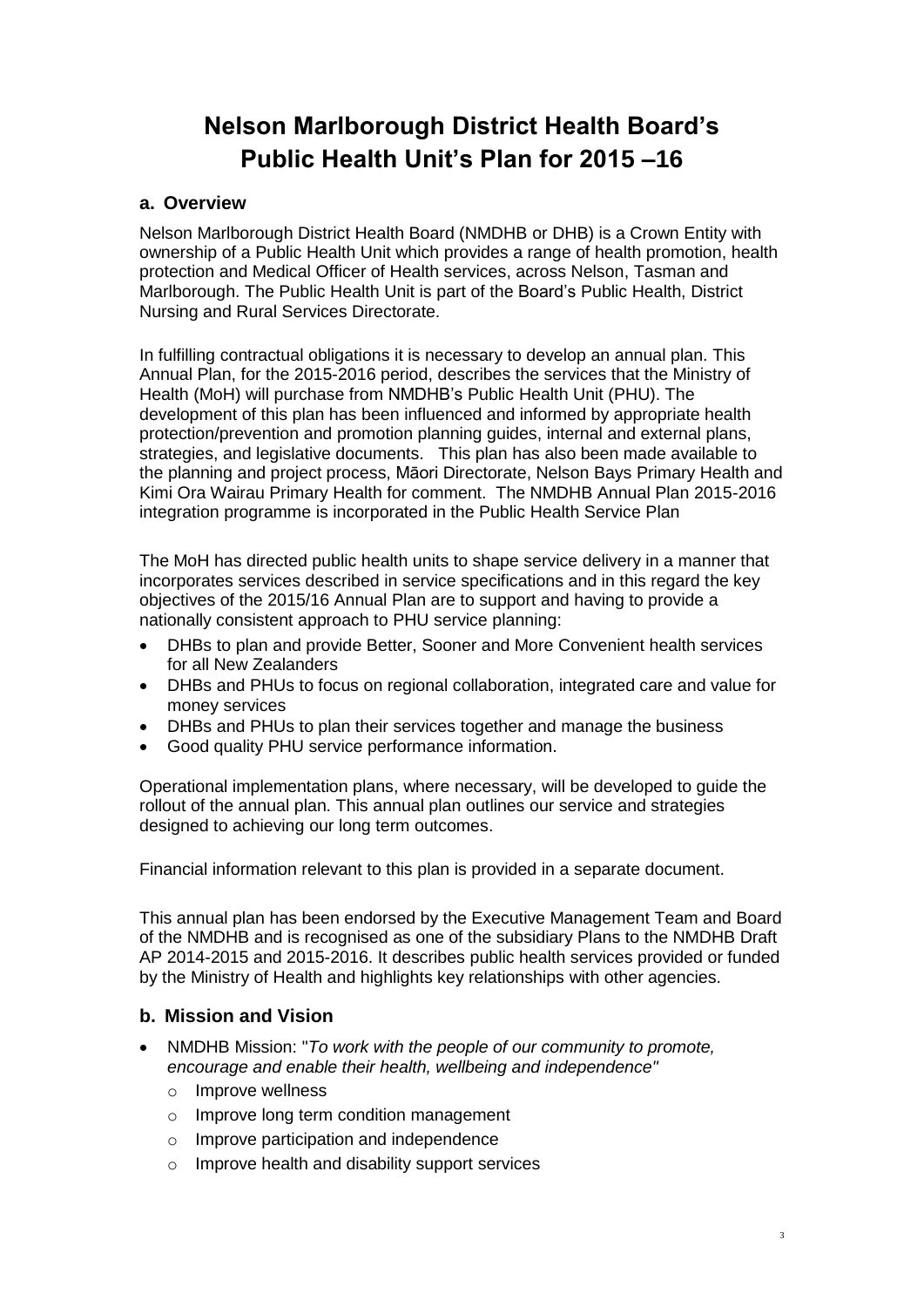- o Improve sustainability
- NMDHB Vision: NMDHB's over-arching vision is *'Leading the Way to Health Conscious Families'*. That means both providing a range of health services *and* also encouraging us all to build and maintain healthy lifestyles.
- Nelson Marlborough District Health Board VALUES:
	- o **Respect**

We care about and will be responsive to the needs of our diverse people, communities and staff.

o **Innovation**

We will provide an environment where people can challenge current processes and generate new ways of working and learning.

o **Teamwork**

We create an environment where teams flourish and connect across the organisation for the best possible outcome.

#### o **Integrity**

We support an environment which expects openness and honesty in all our dealings and maintains the highest integrity at all times.

The New Zealand Public Health and Disability Act 2000 requires every DHB to meet the following statutory objectives:

- To improve, promote and protect the health of people and communities
- To seek the optimum arrangement for the most effective and efficient delivery of health services in order to meet local, regional and national needs
- To reduce health disparities by improving health outcomes for Māori and other population groups.

The NMDHB Board is signalling a reshaping/refocusing of the previous alliance between NMDHB and Nelson Bays Primary Health and Kimi Hauora Wairau to improve the health and well-being of all residents in Nelson and Marlborough. All three provider organisations are committed to improving the health and well-being of people and their families across the district.

For example, this collaborative approach reinforces health promotion across the spectrum of population well-being and personal health care and recognises the joined-up approach being taken between the NMDHB and both Kimi Hauora Wairau and Nelson Bays Primary Health to achieve a district-wide health promotion planning approach.

NMDHB's 2015/2016 annual plan captures the South Island Regional approach and the Nelson Marlborough Health Alliance approach to health services which are based on a "Whole of System Approach" where, by example, clinical networks and multidisciplinary alliances will support the delivery of quality health services across the health continuum.

#### **Our Public Health Service**

Nelson Marlborough is part of the South Island region along with Canterbury, West Coast, South Canterbury and the Southern DHBs. Whilst each District Health Board delivers services individually, regional collaboration across the Public Health Units is occurring. This plan is testament to a collaborative approach to delivering Public Health Services to the South Island's Communities.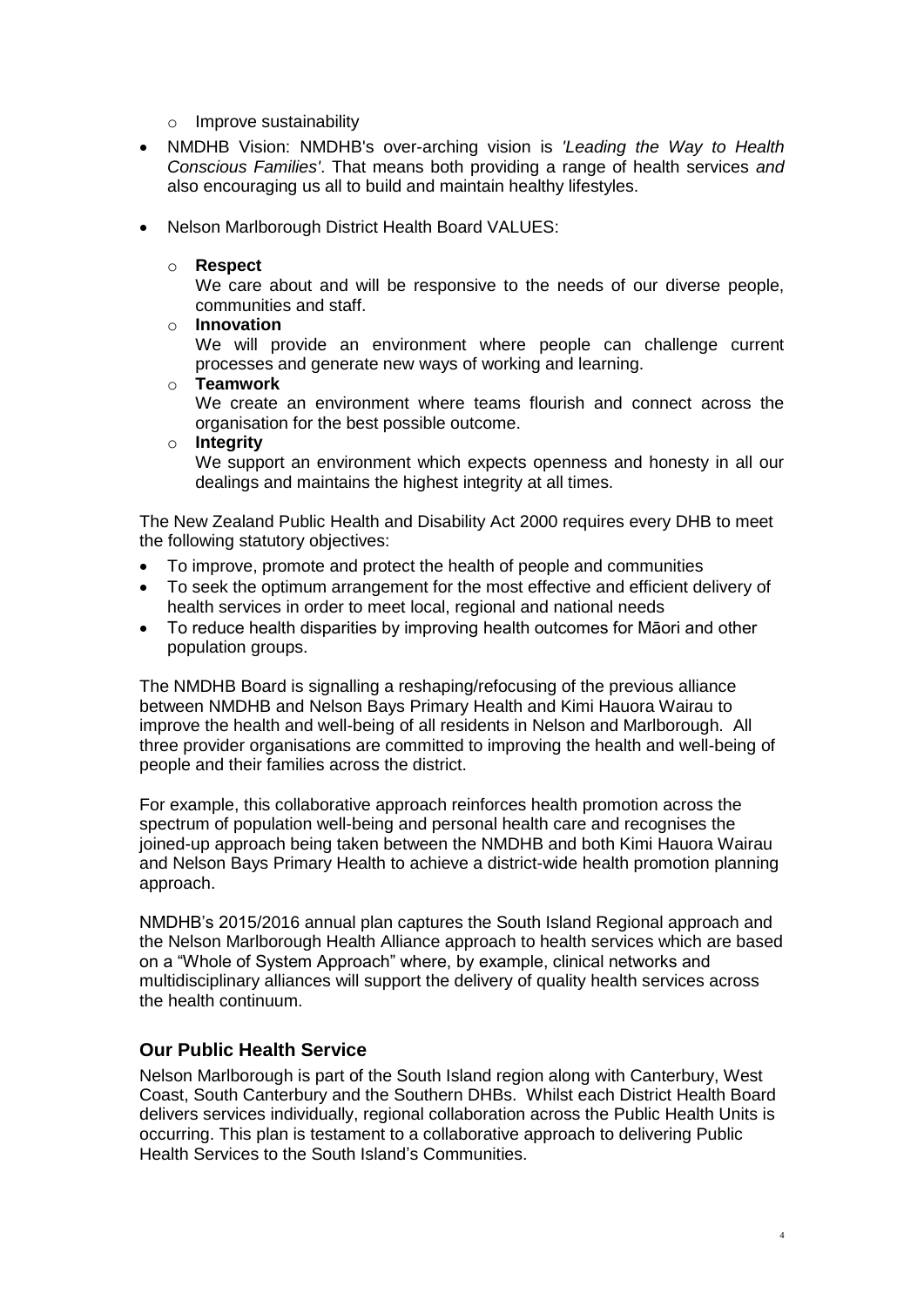Nelson Marlborough's Public Health Unit provides Environmental Health and Communicable Disease and Health Promotion services for the NMDHB. The service is designed to deliver across the top of the South Island – Te Tau Ihu o Te Waka a Maui. The district-wide service delivery model is focused on enhancing health and wellbeing outcomes for the population, improving whanau ora, protecting public health, and identifying and improving the health status of vulnerable and at risk communities.

Nelson Marlborough Public Health Service provides an integrated multi-disciplinary workforce with the expertise to work across the spectrum of public health, and to respond to emerging and re-emerging public health risks and emergencies. They undertake regulatory functions and health improvement services, and deliver services that enhance the effectiveness of prevention activities in other parts of the health system (e.g. primary or secondary care-initiated services).

We provide public health services for a population of around 140,000, which is spread between the three territorial local authorities Nelson City, Marlborough District, and Tasman District Councils. The local government responsibilities of the district are taken care of by these three unitary territorial local authorities. These authorities are cognisant of the links between their work and health outcomes of their residents, and are also developing their role and responsibility in working collaboratively with the NMDHB towards better health outcomes for all.

This Public Health Annual Plan is based on, and aligned with the South Island planning template utilising the Core Public Health Functions framework (as agreed in the South Island Public Health Partnership plan) and details primarily the services delivered by Nelson Marlborough's Public Health Unit.

The work of this annual plan is guided by the following public health principles –

- a. focusing on the health of **communities** rather than individuals
- b. influencing **health determinants**
- c. prioritising improvements in **Māori health**
- d. reducing **health disparities**
- e. basing practice on the best available **evidence**
- f. building effective **partnerships** across the health sector and other sectors
- g. remaining **responsive** to new and emerging health threats.

#### <span id="page-4-0"></span>**c. NMDHB Demographic profile**

An overview of the NM population can be found on the following link -<br>http://www.health.govt.nz/new-zealand-health-system/my-dhb/nelson-marlborough-dhb/population-nelso health-system/my-dhb/nelson-marlborough-dhb/nopulation-nelson-marlborough-dhb-

This data shows that Nelson Marlborough's population is below the national average for the 0 to 40 year group however there is a significant change for the 40 to 80 year group where the population age tends to be significantly older than the national average. As a result NM receives more funding for the older, more expensive element of the population compared to the average.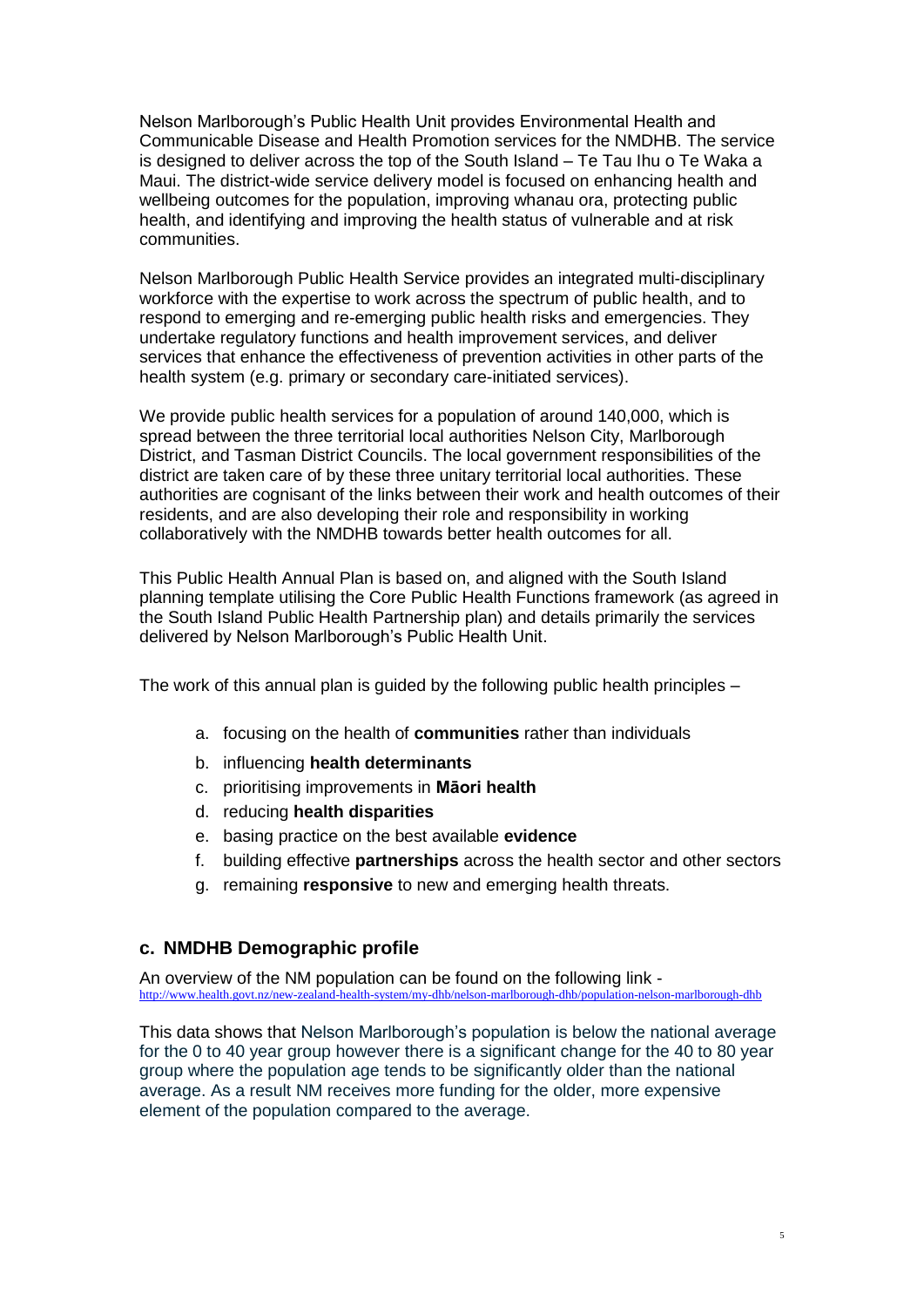### <span id="page-5-0"></span>**d. Our Key Priorities**

Public health activity comprises a range of population-based services (Health Promotion, Environmental Health and Communicable Disease) and personal health services (Public Health Nursing/Well Child Service, Cervical Screening Programme, and a Sexual Health Clinic). This plan discusses only the population-based programmes of our service as covered in the relevant core services contract.

The Public Health Service continues to work in strengthening the interface between our Environmental Health and Communicable Disease, Primary Health Care, and Health Promotion teams to ensure that the experiences and skills of our people are maximised and that the community receives the benefit of an integrated and comprehensive service.

Three strategic health outcomes have been identified by South Island DHBs, including Outcome One: 'People are healthier and take greater responsibility for their own health: The development of services that better protect people from harm and support people to reduce risk factors, make healthier choices and maintain their own health and wellbeing.' This outcome is supported by PHU activities.

The South Island Public Health Partnership is a specific work stream under the South Island Alliance with the purpose of "supporting population health approaches and planning and coordinating public health services for the South Island population". Areas within this work stream include workforce development and capacity building, population health information, communicable disease response and alcohol related public health work. By working together in this way the South Island Public Health Services can be more effective in improving population health outcomes.

At a local level collaborative opportunities exist with the two Nelson Marlborough Primary Health Organisations, and joint health promotion planning continues to be developed as a Nelson Marlborough Alliance approach. To enhance collaboration the Nelson office of the Public Health Service co-located during 2014-15 into shared premises with Nelson Bays Primary Health in Richmond, and during 2015 will colocate with Kimi Hauora Wairau in central Blenheim.

#### <span id="page-5-1"></span>**e. A Renewed Focus - Public Health's "core business and RBA Process"**

The five core public health functions agreed by the Public Health Clinical Network and included in the draft revised Ministry of Health Tier One Public Health Service Specifications are:

- 1. Health assessment and surveillance
- 2. Public health capacity development
- 3. Health promotion
- 4. Health protection
- 5. Preventive interventions.

This plan groups public health initiatives according to their primary public health function. However, the core public health functions are interconnected; core functions are rarely delivered individually. Effective public health service delivery generally combines strategies from several core functions to achieve public health outcomes in one or more public health issue or setting.

The Public Health Service planning and reporting will follow the Ministry of Health Results Based Accountability process (RBA) i.e. Quantity, Quality and is anyone better off (where appropriate).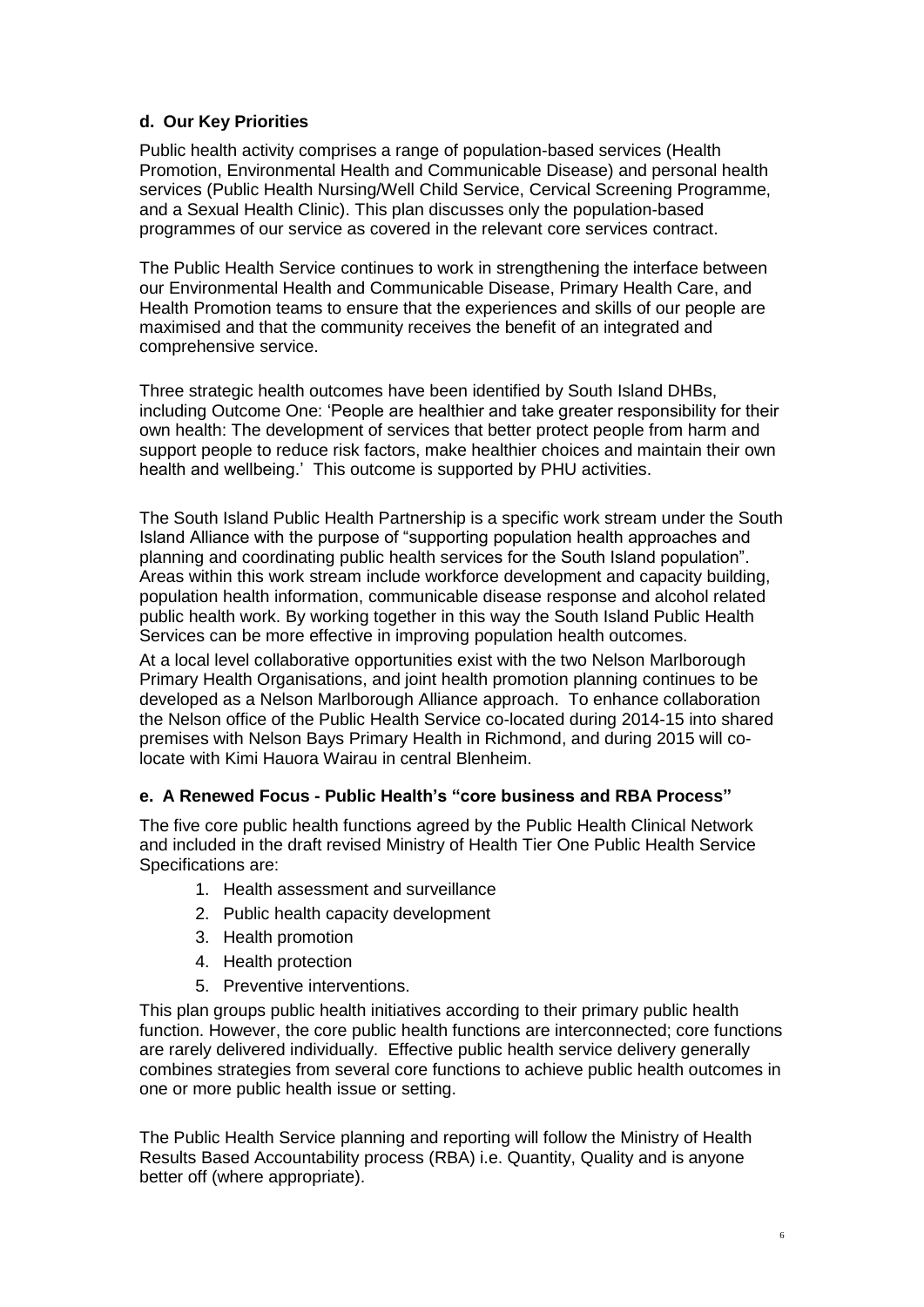#### <span id="page-6-0"></span>**f. NMDHB Partnership with Māori towards achieving Improved Māori Health**

NMDHB has a commitment to Māori across Te Tau Ihu and its partner, the Iwi Health Board and strengthening the relationship it has to meet its obligations under the Treaty of Waitangi.

Our work is guided by the NZ Public Health and Disability Act 2000 and other policy directions from the Crown

Specifically, NMDHB and its Public Health unit are committed to the Treaty of Waitangi principles of:

- Partnership (includes obligation on both parties to act reasonably, honourably and in good faith; for both parties to recognise and respect each other's "culture; each party to be accountable to one another and have an emphasis on sharing and mutual benefit).
- Protection (duty to protect Māori as a people and as individuals).
- Participation (involvement and influence at all levels of planning, designing, decision making and delivery of services in the organisation. (NMDHB District Annual Plan 2012 2013).

Nelson Marlborough's Māori directorate has a vision to improve Māori health that is embraced by the Public Health Service, which reads:

"Kia korowaitia aku mokopuna, ki te korowaitanga hauora." *'Healthy As! Healthy Whanau are wealthy whanau – achieving our full potential and determining our future.'*

The Public Health Service works with the General Manager Māori Health to receive advice and direction when engaging the Māori community, this does not limit Public Health from accessing Māori community views across the district. We will continue to build and focus on immunisation coverage, smoking rates, diabetes prevalence, poor oral health, infectious disease, cervical screening and cardio vascular disease.

In planning and delivering our services the Treaty of Waitangi principles are utilised to ensure Māori health gain and the reduction of inequities.

#### In summary:-

We will embrace a Māori holistic view to health through Māori models of wellbeing where good health is recognised as being independent on: wairua, hinengaro, tinana, te reo rangatira, and Whanau elements, all interacting to produce wellbeing in the people and te ao turoa (the environment). This approach requires that Māori health be understood in the context of the social, economic, and cultural position of Māori.

Our approach to service delivery is guided through the active recognition of te Tiriti o Waitangi and taking cognisance of the direction provided through the Whanau Ora Tool, the Ministries guidance and expectations, and aligning our plans with the organisations Māori Health Action plan. Alignment is achieved through infusing Māori Ora into respective initiatives by example through health promotion initiatives, communicable disease investigations and regulatory programmes. To accomplish alignment our staff incorporates appropriate cultural process to effectively engage and support local Iwi, Māori providers, and Māori community groups, consistent with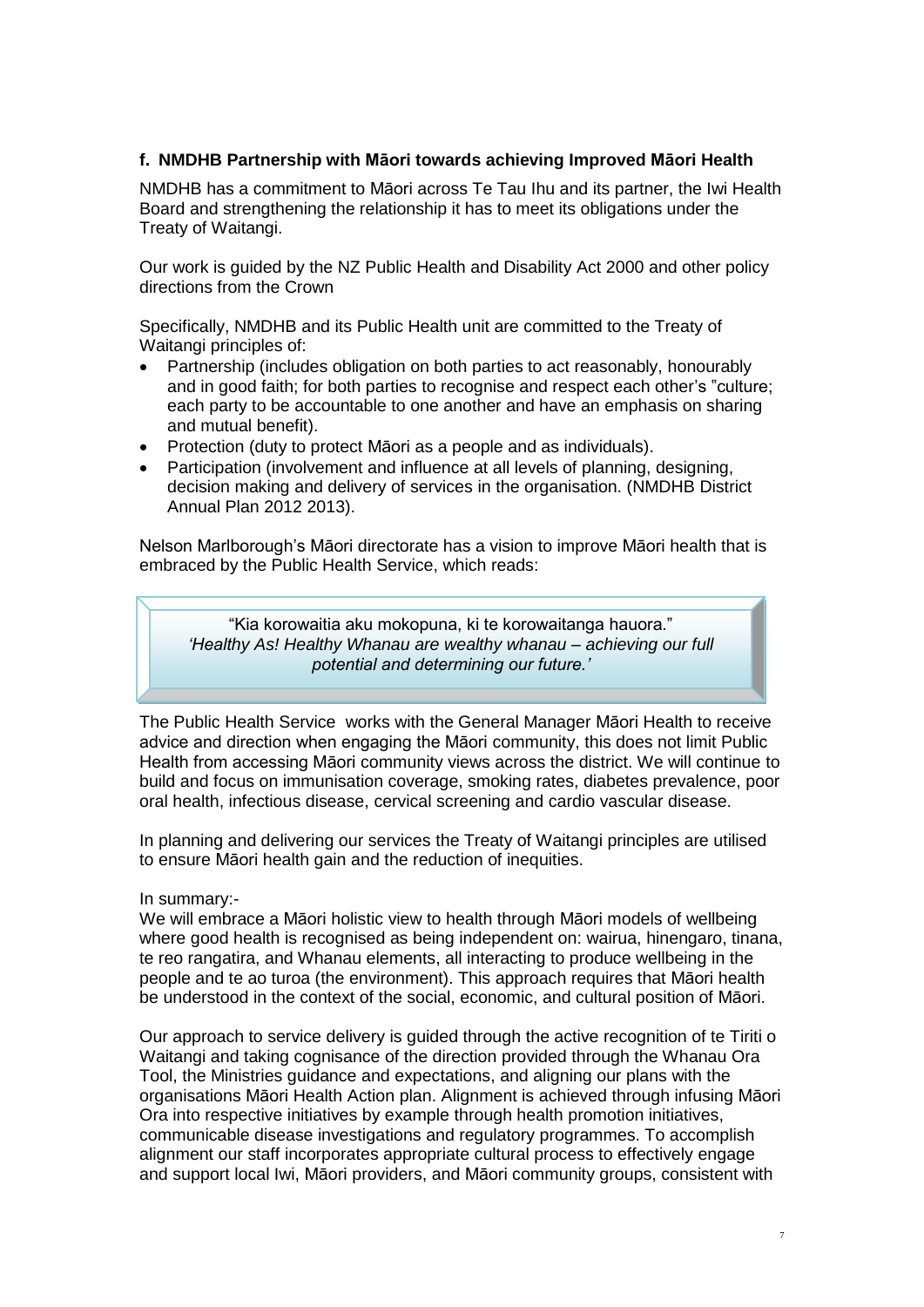the Nelson Marlborough District Health Board Māori Health and Wellness Strategic Framework.

Our service will build on the relationships we have with local Iwi and Māori through the promotion of the environmental health service eg water quality and oral health. The Service will continue to support health and advocacy services to become more responsive to the cultural needs and context of Māori consumers. We utilise the experience and knowledge of our colleagues in the Māori directorate of NMDHB in planning our generic and Māori -specific programmes.

As in the past, operational plans will show an approach that infuses whanau ora across all work streams.

Public health services to Māori, will be delivered utilising existing service provision offered by Te Piki Oranga, Te Hauora o Ngati Rarua and other community groups that work towards promoting Māori health improvement. This includes utilising existing skills in Public Health to deliver the following programmes:

- Environmental Health and Communicable Disease
- Health Promoting Schools
- Auahi Kore
- Injury Prevention
- Early Child Health

#### **Population Profile for Māori across Te Tau Ihu**

Table 1 – Census data for Nelson, Tasman and Marlborough Region

| <b>Census date</b>        | 2001  | 2006   | 2013   |
|---------------------------|-------|--------|--------|
| Tasman Region             | 2.778 | 3,063  | 3.441  |
| Nelson Region             | 3.219 | 3.615  | 4.167  |
| Marlborough Region        | 3.894 | 4.275  | 4.776  |
| Nelson Marlborough Totals | 9,891 | 10,953 | 12,384 |

The census data shows that there has been an increase (25.2%) in population over the intervening 12 years. Nelson Marlborough's Māori Health Action Plan 2012/13 summarises the population profile as follows:

- There is an expected increase in the Māori population to 9.5% [of the total population] based on population projections. This still remains less than the national average of 15%.
- Maata Waka represents the largest portion of Māori living in Te Tau Ihu at about 92%.
- Based on the adjusted population projections a higher portion of Māori live in Tasman and Nelson districts (60%) than Wairau (40%). The data shows that Marlborough had a greater increase in their Māori population.
- Māori still have a relatively younger population than non-Māori (29 years or less).

#### <span id="page-7-0"></span>**g. Alignment with National and Regional Strategic Health Priorities**

This plan aligns with national and regional priorities and includes activities that support strategic health initiatives.

The plan is aligned with and sits alongside the

- Nelson Marlborough's DHB's Annual Plan and Statement of Intent 2015-2016
- NMDHB Māori Health Action Plan 2015-2016.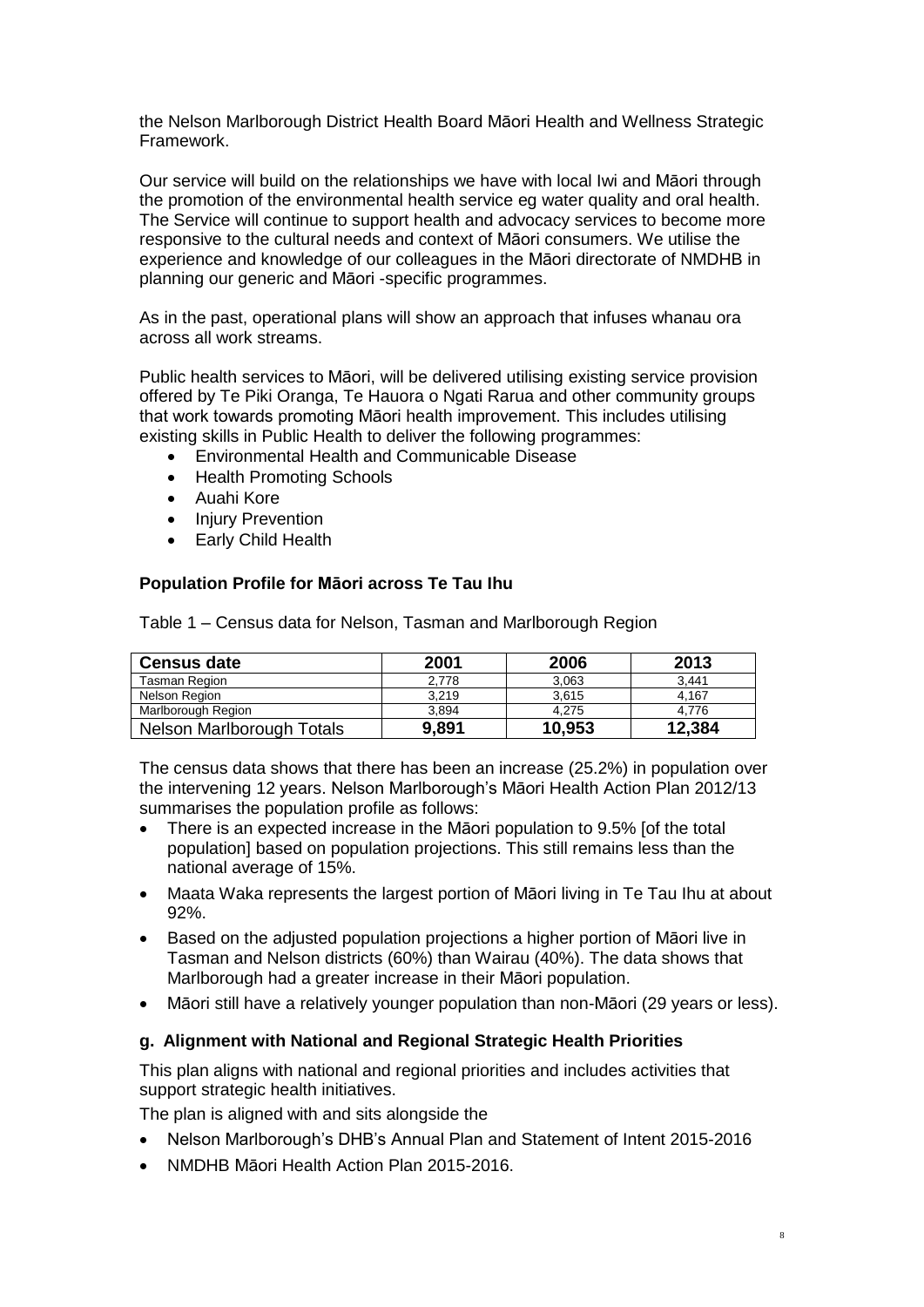- South Island Public Health Partnership and SI Alliance Regional Plan
- Public Health Service specifications
- Ministry of Health priority guiding documents

Alignment is achieved through giving effect to regional (South Island Public Health partnership) and national initiatives to address health disparities, meeting Government & MoH & DHB priorities/strategic considerations, population health programmes designed to meet service specifications, partnership initiatives with Iwi and other communities, whanau ora initiatives, meeting statutory responsibilities of PHU / designated officer functions.

New Zealand's Public Health and Disability Act extrapolates the responsibilities that DHBs have in ensuring Māori health gain as well as Māori participation in health services and decision making. NMDHB works collaboratively and in partnership with local Iwi to reduce inequalities and improve the health status of Māori. Added to that the service has taken cognisance of the direction in n 'Ala Mo'ui for the enhancement of the health status of Pacific people, families and communities.

Nelson Marlborough Public Health Service is part of the South Island Alliance's South Island Public Health Partnership, which is a collaboration of the three South Island Public Health Units.

In addition, this plan outlines how NMDHB Public Health Unit and its statutory officers plan to fulfil the statutory responsibilities embedded in legislation.

*Peter Burton*, Date: 30/06/2015 Service Manager, Public Health, District Nursing and Rural Nelson Marlborough District Health Board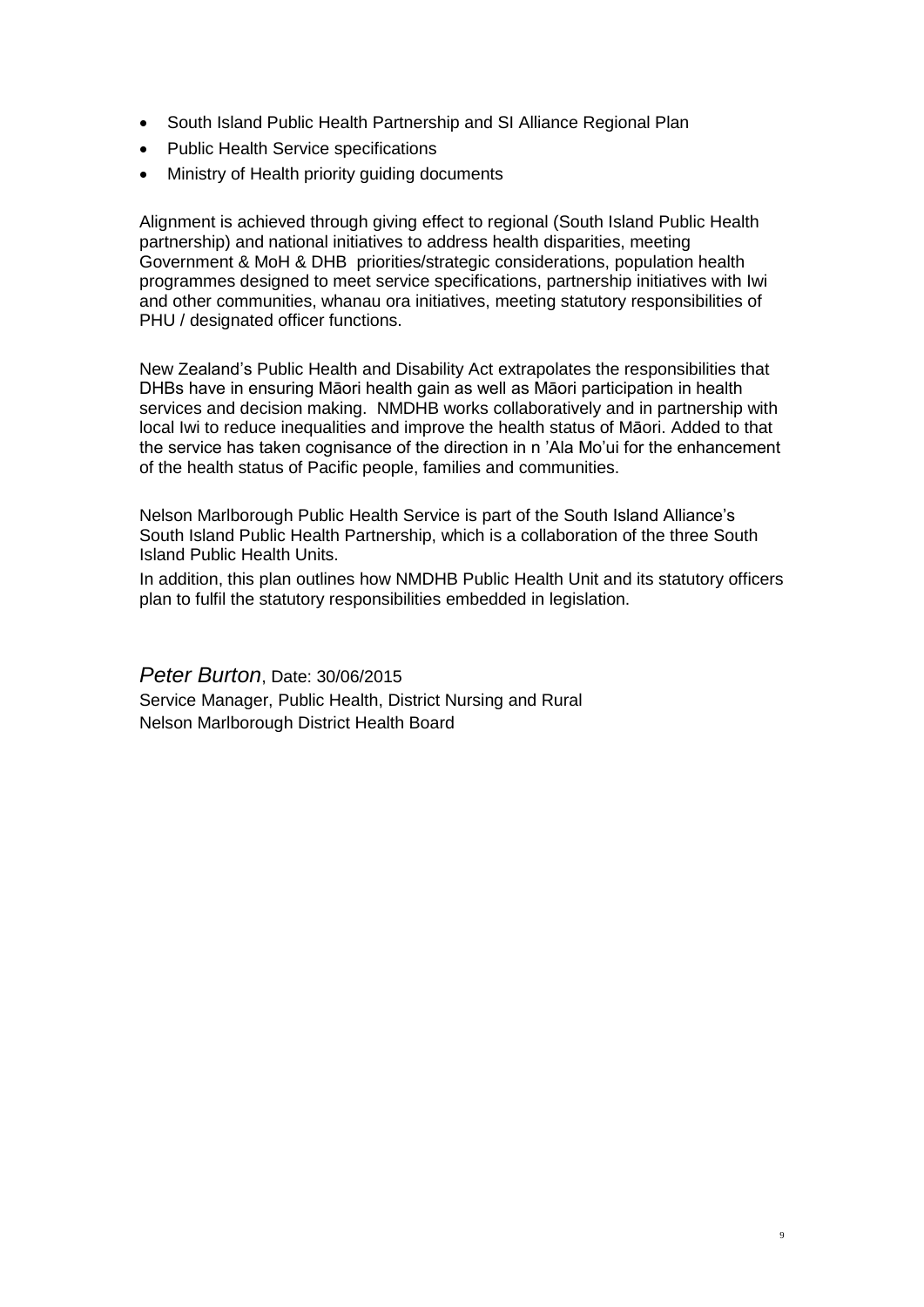# <span id="page-9-0"></span>**2. OUTCOMES FRAMEWORK**

The outcomes sought by public health services are:

- A healthier population
- Reduction of health disparities
- Improvement in Māori health
- Increased safeguards for the public's health
- A reduced burden of acute and chronic disease (Public Health Core functions report, 2012.)

Effective public health services combine strategies from several "core functions" to improve health outcomes. The core public health functions are interconnected; core functions are rarely delivered individually. Effective public health service delivery generally combines strategies from several core functions to achieve public health outcomes in one or more public health issue or setting (see Figure 1). Public health services are not static, but evolve in response to changing needs, priorities, evidence and organisational structures.

Public Health Outcomes Framework leads to enhanced community health status through

- Improving the wider determinants of health
- Enhanced Health protection /prevention outcomes
- Enhanced Health Promotion outcomes

#### **Figure 1 - Core Functions, Services and Outcomes.**

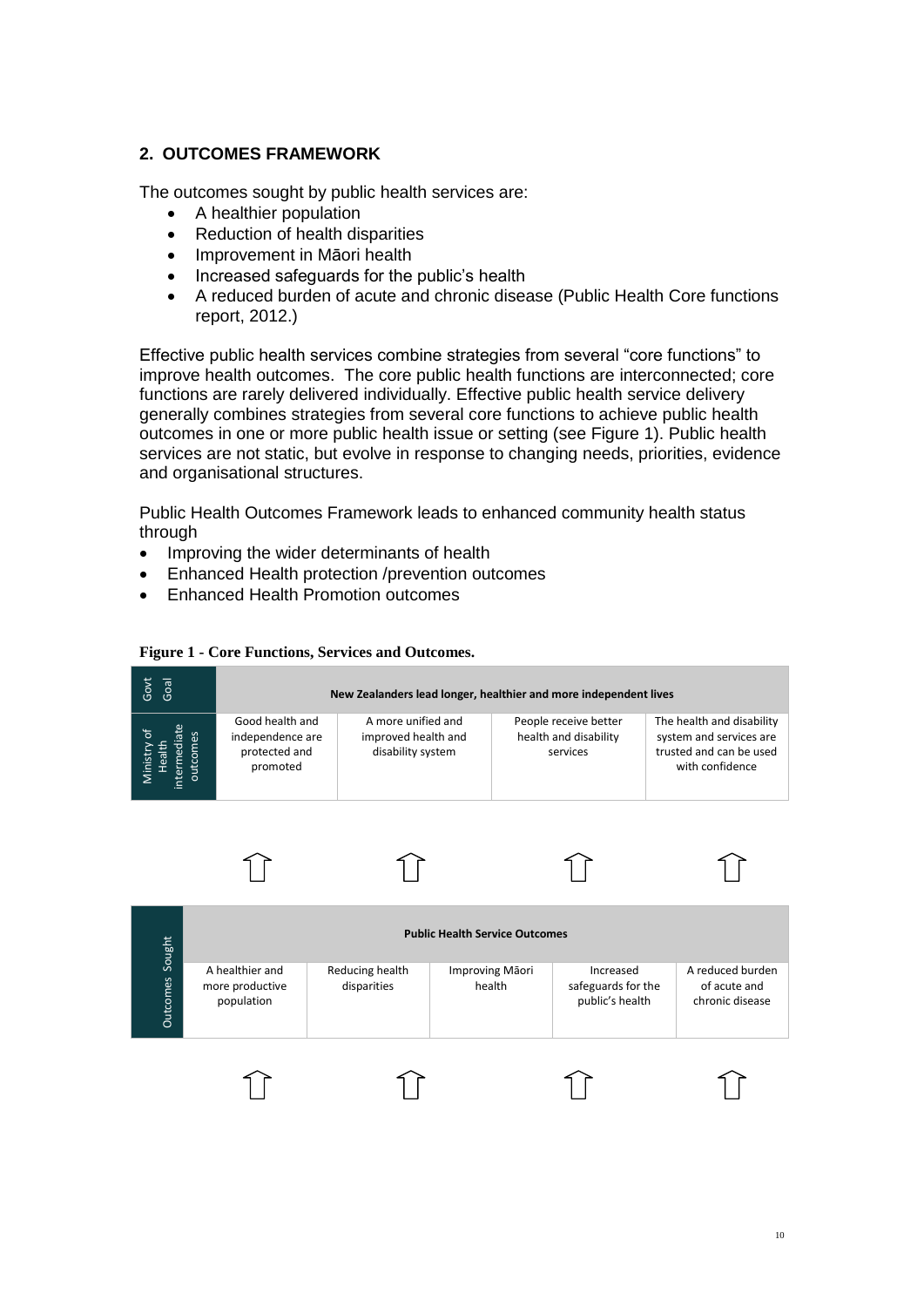| Functions<br>Core                                                  | Health assessment<br>and surveillance                                     | Public health<br>capacity             | development                                        | Health promotion                   | Health protection                                                |                                                                                                     | Preventative<br>interventions                                          |
|--------------------------------------------------------------------|---------------------------------------------------------------------------|---------------------------------------|----------------------------------------------------|------------------------------------|------------------------------------------------------------------|-----------------------------------------------------------------------------------------------------|------------------------------------------------------------------------|
|                                                                    |                                                                           |                                       |                                                    |                                    |                                                                  |                                                                                                     |                                                                        |
| health service delivery<br>underpinning public<br>Seven principles | Focusing on<br>the health of<br>communities<br>rather than<br>individuals | Influencing<br>health<br>determinants | Prioritising<br>improvements<br>in Māori<br>health | Reducing<br>health<br>inequalities | <b>Basing</b><br>practice on<br>the best<br>possible<br>evidence | <b>Building</b><br>effective<br>partnerships<br>across the<br>health sector<br>and other<br>sectors | Remaining<br>responsive<br>to new and<br>emerging<br>health<br>threats |

.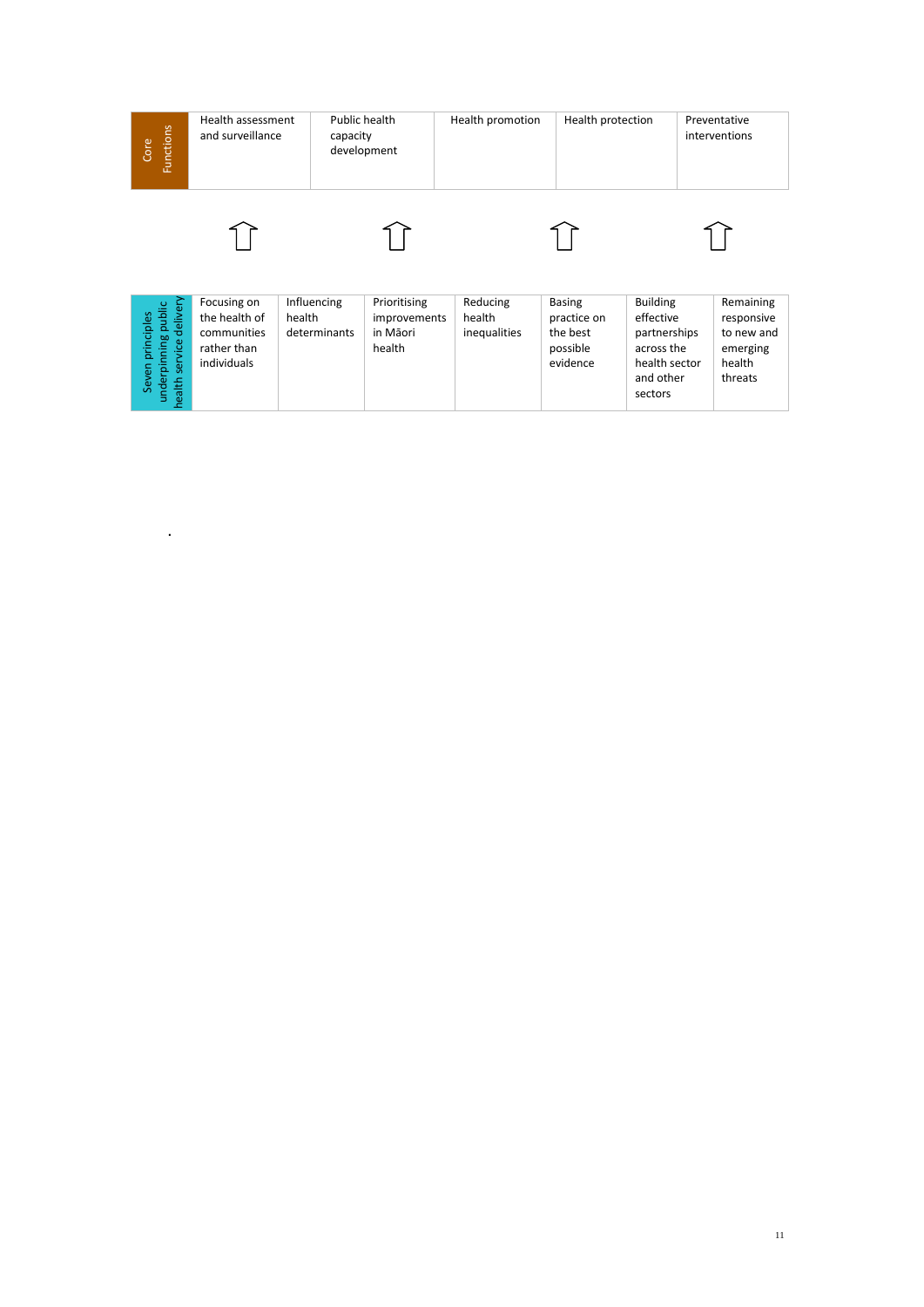#### **3. HEALTH ASSESSMENT AND SURVEILLANCE**

"understanding health status, health determinants and disease distribution"

- **a. Strategies** (from Core Functions Report)
- **Monitoring, analysing and reporting** on population health status, health determinants, disease distribution, and threats to health, with a particular focus on health disparities and the health of Māori.
- Detecting and investigating **disease clusters and outbreaks** (both communicable and non-communicable).

# **b. Outcomes and Activities table**

<span id="page-11-2"></span><span id="page-11-1"></span><span id="page-11-0"></span>

| <b>Activities</b><br><b>Core</b> |                                                                                                                                            | <b>Key Performance Measures</b>                                                                       |                                                                                                    |                                                                                                                                   |  |
|----------------------------------|--------------------------------------------------------------------------------------------------------------------------------------------|-------------------------------------------------------------------------------------------------------|----------------------------------------------------------------------------------------------------|-----------------------------------------------------------------------------------------------------------------------------------|--|
| <b>Function</b>                  | (what we will do to<br>achieve outcomes)                                                                                                   | <b>Short Term Outcomes</b><br>(the results that we're<br>working towards)                             | <b>Performance</b><br><b>Measures</b><br>(key measures of<br>quantity or quality of<br>activities) | <b>Short Term Outcome</b><br><b>Indicators</b><br>(how we will monitor<br>progress towards the<br>results)                        |  |
| Health<br>Assessment             | Develop/update health<br>status reports and<br>health needs analyses<br>for specific populations<br>(e.g. child/youth,<br>refugee health). | Robust population<br>health information<br>available for planning<br>health and community<br>services | Number and<br>accessibility of reports.<br>Formal/informal<br>feedback.                            | Availability of<br>information for planning<br>including where<br>possible availability to<br>external audiences eg<br><b>Iwi</b> |  |
|                                  | Monitor, analyse and<br>report on key health<br>determinants.                                                                              |                                                                                                       | Number and<br>accessibility of reports.<br>Formal/informal<br>feedback.                            |                                                                                                                                   |  |
|                                  | Develop health status<br>reports and health<br>needs analyses for<br>specific populations.                                                 |                                                                                                       | Number and<br>accessibility of reports<br>and presentations.<br>Formal/informal<br>feedback.       |                                                                                                                                   |  |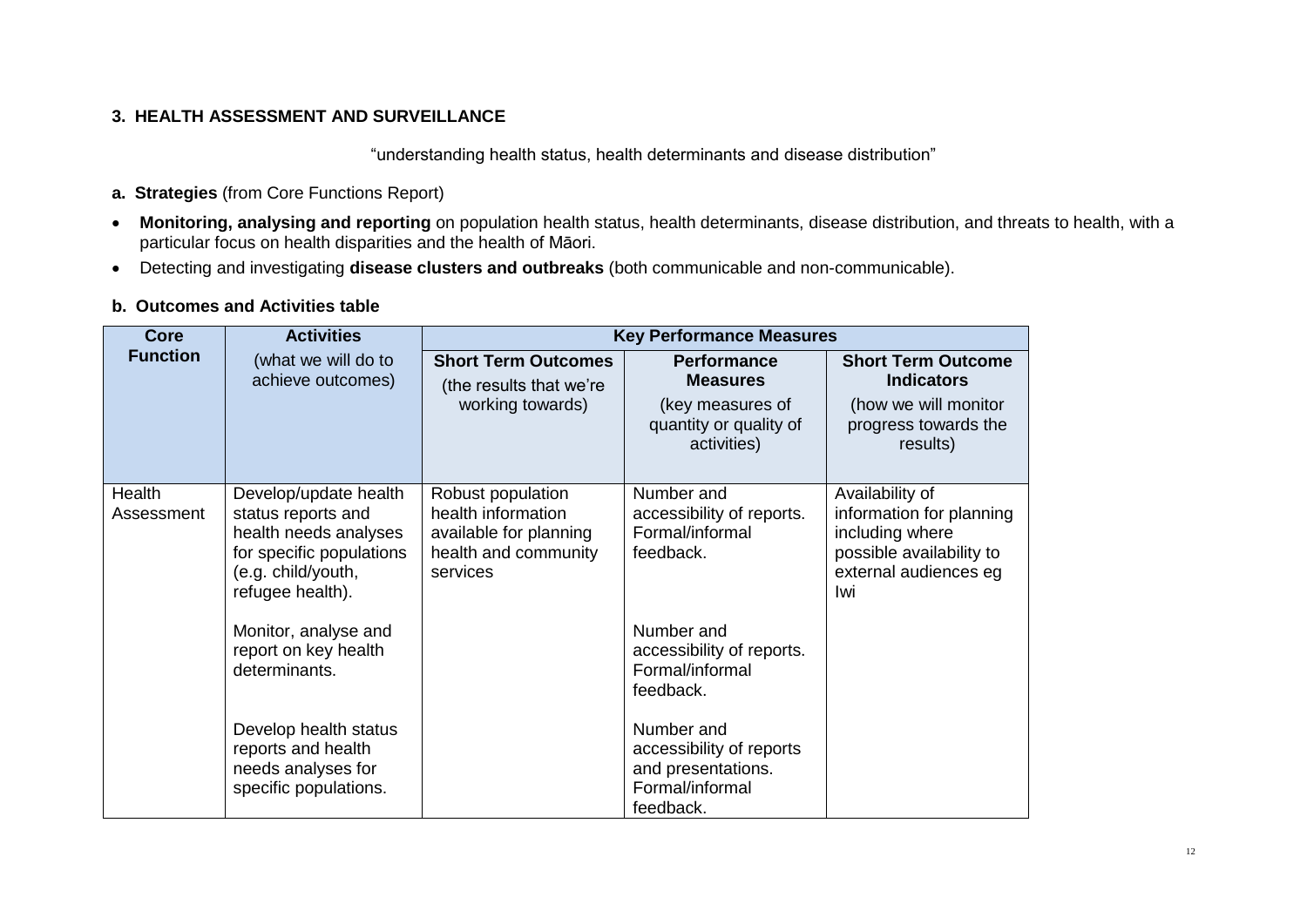| <b>Core</b>     | <b>Activities</b>                                                                                                                                                                        | <b>Key Performance Measures</b>                                           |                                                                                                    |                                                                                                            |
|-----------------|------------------------------------------------------------------------------------------------------------------------------------------------------------------------------------------|---------------------------------------------------------------------------|----------------------------------------------------------------------------------------------------|------------------------------------------------------------------------------------------------------------|
| <b>Function</b> | (what we will do to<br>achieve outcomes)                                                                                                                                                 | <b>Short Term Outcomes</b><br>(the results that we're<br>working towards) | <b>Performance</b><br><b>Measures</b><br>(key measures of<br>quantity or quality of<br>activities) | <b>Short Term Outcome</b><br><b>Indicators</b><br>(how we will monitor<br>progress towards the<br>results) |
|                 | Develop disease-<br>specific reports for<br>conditions of concern.<br>Develop communicable<br>disease-specific reports<br>for conditions of<br>concern, e.g. Pertussis,<br>Tuberculosis. |                                                                           | Number and<br>accessibility of reports.<br>Formal/informal<br>feedback.                            |                                                                                                            |
|                 | Review the latest<br>health needs analysis<br>data aiming to identify<br>local needs. This<br>includes the intent to<br>tackle obesogenic<br>environments (SSB<br>Projects).             |                                                                           | Progress,<br>formal/informal<br>feedback.                                                          |                                                                                                            |
|                 | Develop reports<br>predicting the likely<br>impact of public events<br>on health services that<br>may require an<br>emergency response.                                                  |                                                                           |                                                                                                    |                                                                                                            |
|                 | Provide analytical<br>support and develop<br>reports for<br>multidisciplinary                                                                                                            |                                                                           |                                                                                                    |                                                                                                            |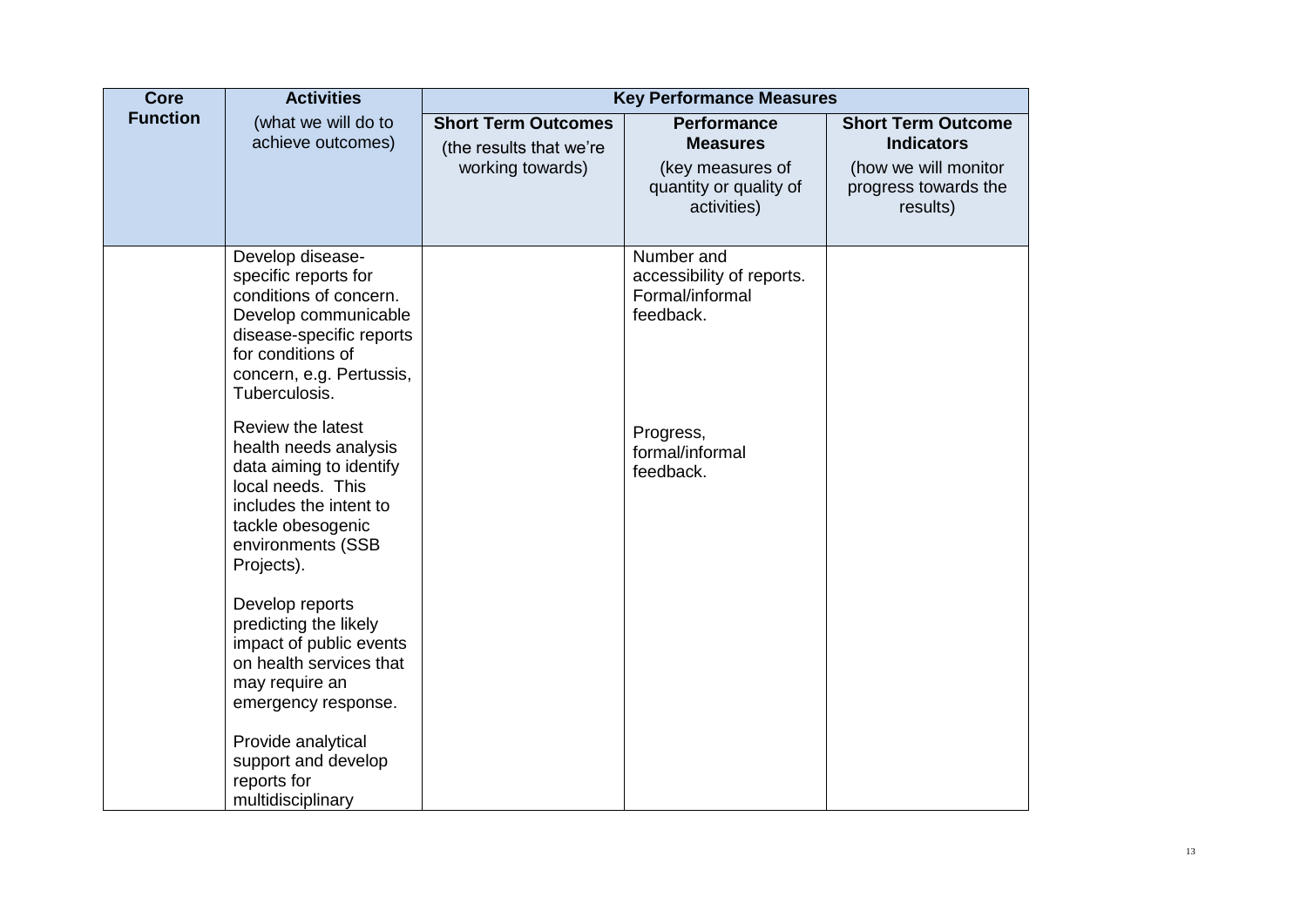| <b>Core</b>     | <b>Activities</b>                                                                                                                                                                                                                                                                                                                                                                                                                            | <b>Key Performance Measures</b>                                           |                                                                                                    |                                                                                                            |
|-----------------|----------------------------------------------------------------------------------------------------------------------------------------------------------------------------------------------------------------------------------------------------------------------------------------------------------------------------------------------------------------------------------------------------------------------------------------------|---------------------------------------------------------------------------|----------------------------------------------------------------------------------------------------|------------------------------------------------------------------------------------------------------------|
| <b>Function</b> | (what we will do to<br>achieve outcomes)                                                                                                                                                                                                                                                                                                                                                                                                     | <b>Short Term Outcomes</b><br>(the results that we're<br>working towards) | <b>Performance</b><br><b>Measures</b><br>(key measures of<br>quantity or quality of<br>activities) | <b>Short Term Outcome</b><br><b>Indicators</b><br>(how we will monitor<br>progress towards the<br>results) |
|                 | planning groups, e.g.<br><b>Public Health Clinical &amp;</b><br><b>Quality Group, Oral</b><br>health Advisory Group,<br>Youth Health Network,<br>Sexual and<br><b>Reproductive Health</b><br>Planning Group.<br>Contribute to<br>development of shared<br>South Island public<br>health indicators<br>including Centre for<br><b>Public Health Research</b><br>- Massey University<br><b>Environmental Health</b><br>indicators and Episurv. |                                                                           |                                                                                                    |                                                                                                            |
|                 | Supply population<br>health indicator data for<br>inclusion in Transitional<br><b>Local Authority</b><br><b>Community Indicator</b><br>Reports.<br><b>Disseminate</b><br>information in existing<br>and dedicated reports.                                                                                                                                                                                                                   | Improved public<br>understanding of health<br>determinants                | Number of data reports.                                                                            | Availability of<br>information to public                                                                   |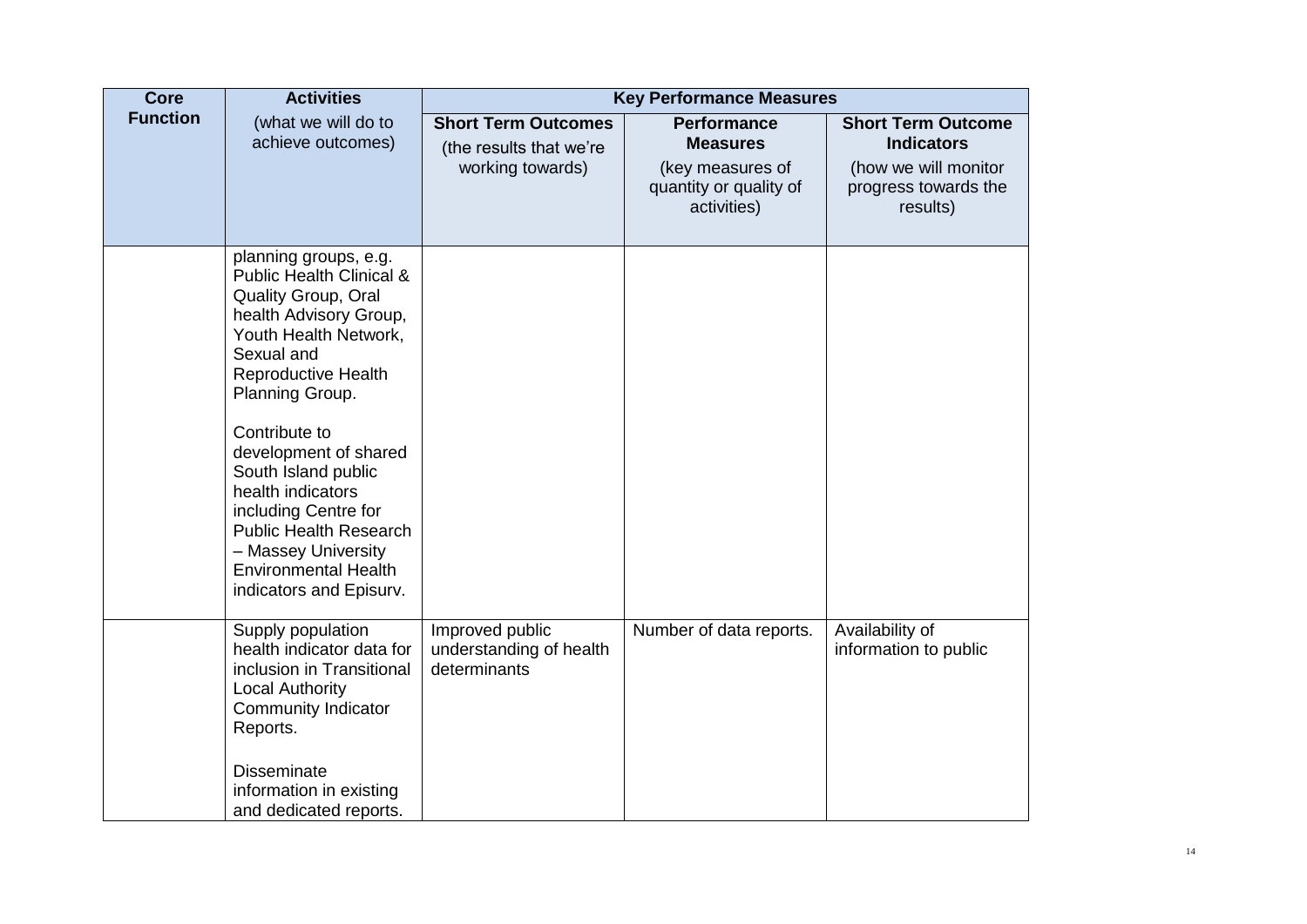| <b>Core</b>     | <b>Activities</b>                                                                                                                                                                                                                                                                                                                                                                                                       | <b>Key Performance Measures</b>                                                                            |                                                                                                                                                                                                                                    |                                                                                                            |
|-----------------|-------------------------------------------------------------------------------------------------------------------------------------------------------------------------------------------------------------------------------------------------------------------------------------------------------------------------------------------------------------------------------------------------------------------------|------------------------------------------------------------------------------------------------------------|------------------------------------------------------------------------------------------------------------------------------------------------------------------------------------------------------------------------------------|------------------------------------------------------------------------------------------------------------|
| <b>Function</b> | (what we will do to<br>achieve outcomes)                                                                                                                                                                                                                                                                                                                                                                                | <b>Short Term Outcomes</b><br>(the results that we're<br>working towards)                                  | <b>Performance</b><br><b>Measures</b><br>(key measures of<br>quantity or quality of<br>activities)                                                                                                                                 | <b>Short Term Outcome</b><br><b>Indicators</b><br>(how we will monitor<br>progress towards the<br>results) |
|                 | Annual release of<br>consistent indicators of<br>alcohol harm to<br>communities.                                                                                                                                                                                                                                                                                                                                        |                                                                                                            |                                                                                                                                                                                                                                    |                                                                                                            |
| Surveillance    | Review, analyse and<br>report on<br>communicable<br>diseases data,<br>including regular<br>reports on notifiable<br>diseases and<br>influenza/gastroenteritis<br>when appropriate.<br><b>Work with Medical</b><br>Officers of Health,<br><b>Public Health Analyst</b><br>and feedback review<br>findings from Vaccine<br>Preventable<br>notifications to Primary<br>Care Organisations and<br><b>General Practices.</b> | Prompt identification<br>analysis and feedback<br>of emerging disease<br>trends, clusters and<br>outbreaks | Number and<br>accessibility of reports.<br>Formal/informal<br>feedback.<br>Timeliness and<br>feedback of reports for<br>identifying trends and<br>outbreaks of concern<br>Number of reviews<br>completed and<br>feedbacks provided |                                                                                                            |
|                 | Review, analyse and<br>report on other disease<br>data (e.g. alcohol-<br>related harm, sexually<br>transmitted infections,                                                                                                                                                                                                                                                                                              |                                                                                                            | Number and<br>accessibility of reports.<br>Formal/informal<br>feedback.                                                                                                                                                            |                                                                                                            |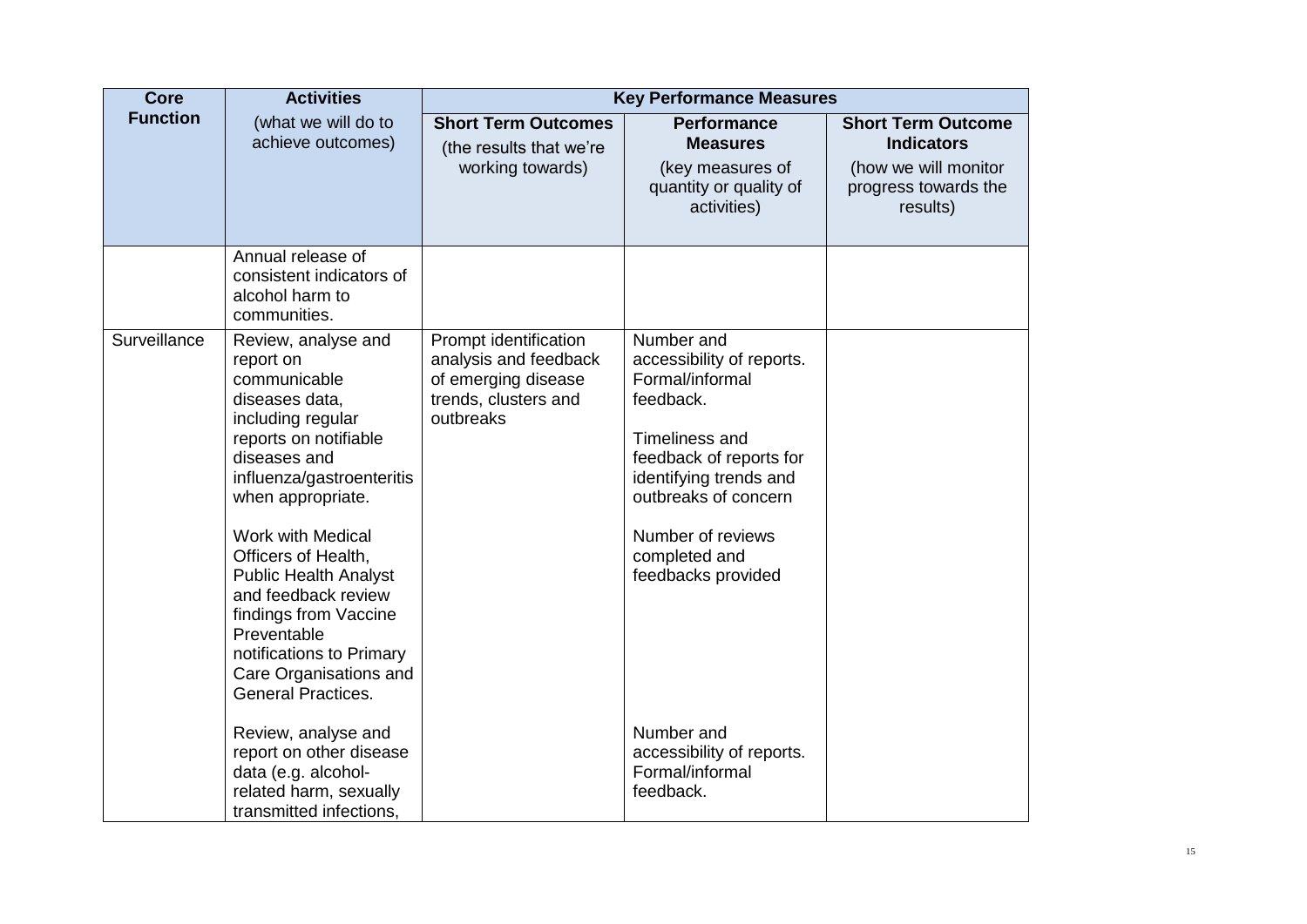| <b>Core</b>     | <b>Activities</b>                        | <b>Key Performance Measures</b>                                           |                                                                                                    |                                                                                                            |  |
|-----------------|------------------------------------------|---------------------------------------------------------------------------|----------------------------------------------------------------------------------------------------|------------------------------------------------------------------------------------------------------------|--|
| <b>Function</b> | (what we will do to<br>achieve outcomes) | <b>Short Term Outcomes</b><br>(the results that we're<br>working towards) | <b>Performance</b><br><b>Measures</b><br>(key measures of<br>quantity or quality of<br>activities) | <b>Short Term Outcome</b><br><b>Indicators</b><br>(how we will monitor<br>progress towards the<br>results) |  |
|                 | and injuries).                           |                                                                           |                                                                                                    |                                                                                                            |  |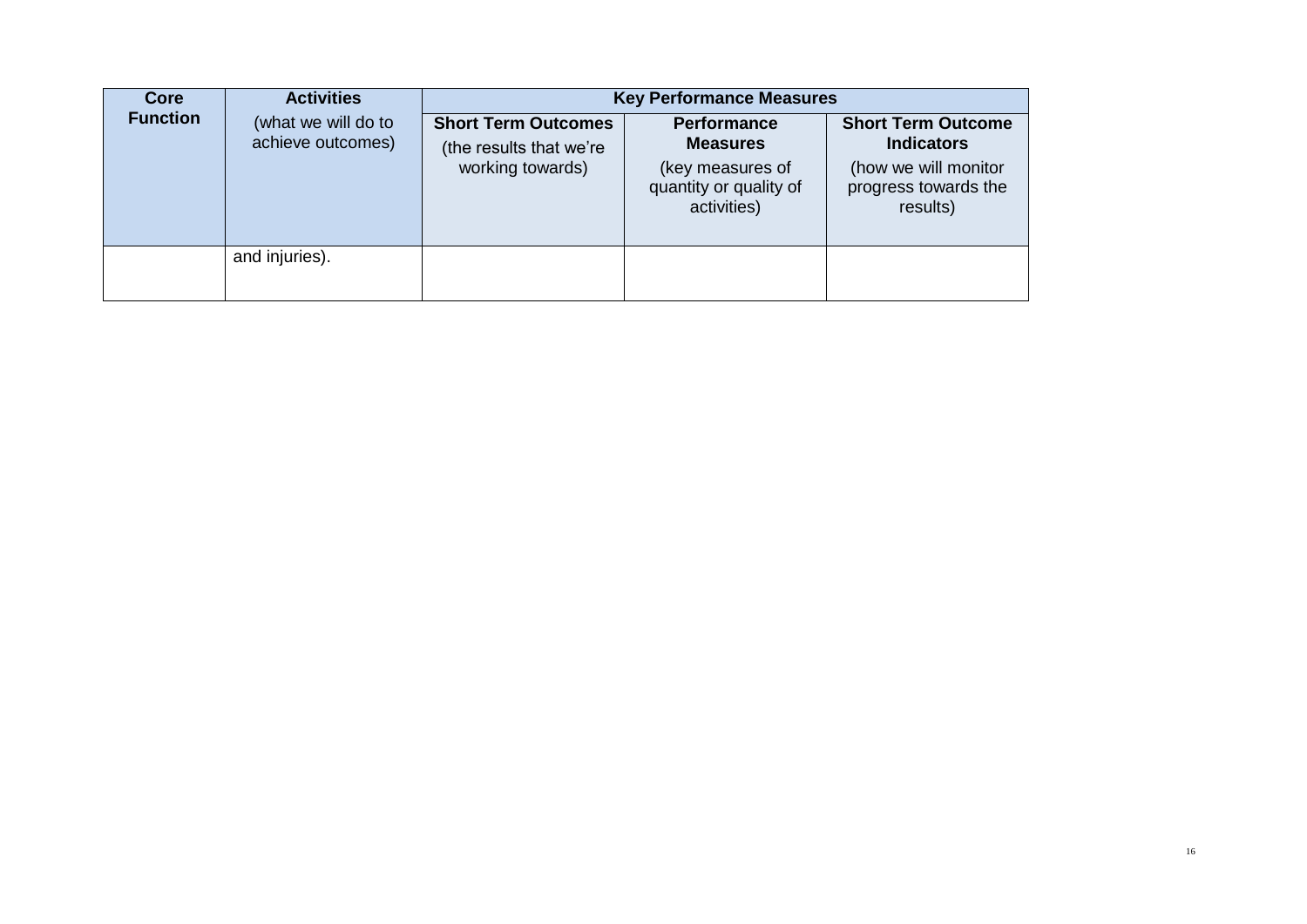# **4. PUBLIC HEALTH CAPACITY DEVELOPMENT**

"enhancing our system's capacity to improve population health"

- **a. Strategies** (From Core Functions Report)
- Developing and maintaining public health **information systems**.
- Developing **partnerships** with Iwi, hapü, whānau and Māori to improve Māori health.
- Developing partnerships with Pacific leaders and communities to improve Pacific health
- Developing **human resources** to ensure public health staff with the necessary competencies are available to carry out core public health functions.
- Conducting **research, evaluation and economic analysis** to support public health innovation and to evaluate the effectiveness of public health policies and programmes.
- **Planning, managing, and providing expert advice** on public health programmes across the full range of providers, including PHOs, Planning and Funding, Councils and NGOs.
- **Quality management** for public health, including monitoring and performance assessment.
- **Deliver Authorised Provider Services**

#### <span id="page-16-0"></span>**b. Outcomes and Activities table**

<span id="page-16-2"></span><span id="page-16-1"></span>

| Core                                                 | <b>Activities</b>                                                                                  | <b>Key Performance Measures</b>                                      |                                                                                                                                 |                                                                                          |  |
|------------------------------------------------------|----------------------------------------------------------------------------------------------------|----------------------------------------------------------------------|---------------------------------------------------------------------------------------------------------------------------------|------------------------------------------------------------------------------------------|--|
| <b>Function</b>                                      | (what we'll do to get<br>the result)                                                               | <b>Short Term Outcomes</b><br>(the results that we're                | <b>Performance</b><br>measures                                                                                                  | <b>Short Term Outcome</b><br><b>Indicators</b>                                           |  |
|                                                      |                                                                                                    | working towards)                                                     | (key measures of<br>quantity or quality of<br>activities)                                                                       | (how we'll monitor<br>progress towards the<br>results)                                   |  |
| <b>Public</b><br><b>Health</b><br><b>Information</b> | <b>Review IT</b><br>Infrastructure across<br>the PHS i.e.                                          | Public health information<br>accessible to public<br>health, partner | Completeness and<br>currency of information.                                                                                    | Availability and<br>accessibility of public<br>health information                        |  |
| <b>Systems</b>                                       | databases, website<br>update, SIPHAN,<br>Health Pathways,<br>HIIRC, NIR, SBVS<br><b>HSDIRT</b> and | organisations and the<br>public                                      | Produce an ongoing IT<br>project report. This<br>project is led by the<br>Clinical & Quality Group.<br>Record of contributions. | Updated information will<br>be disseminated to the<br>public through the PHS<br>website. |  |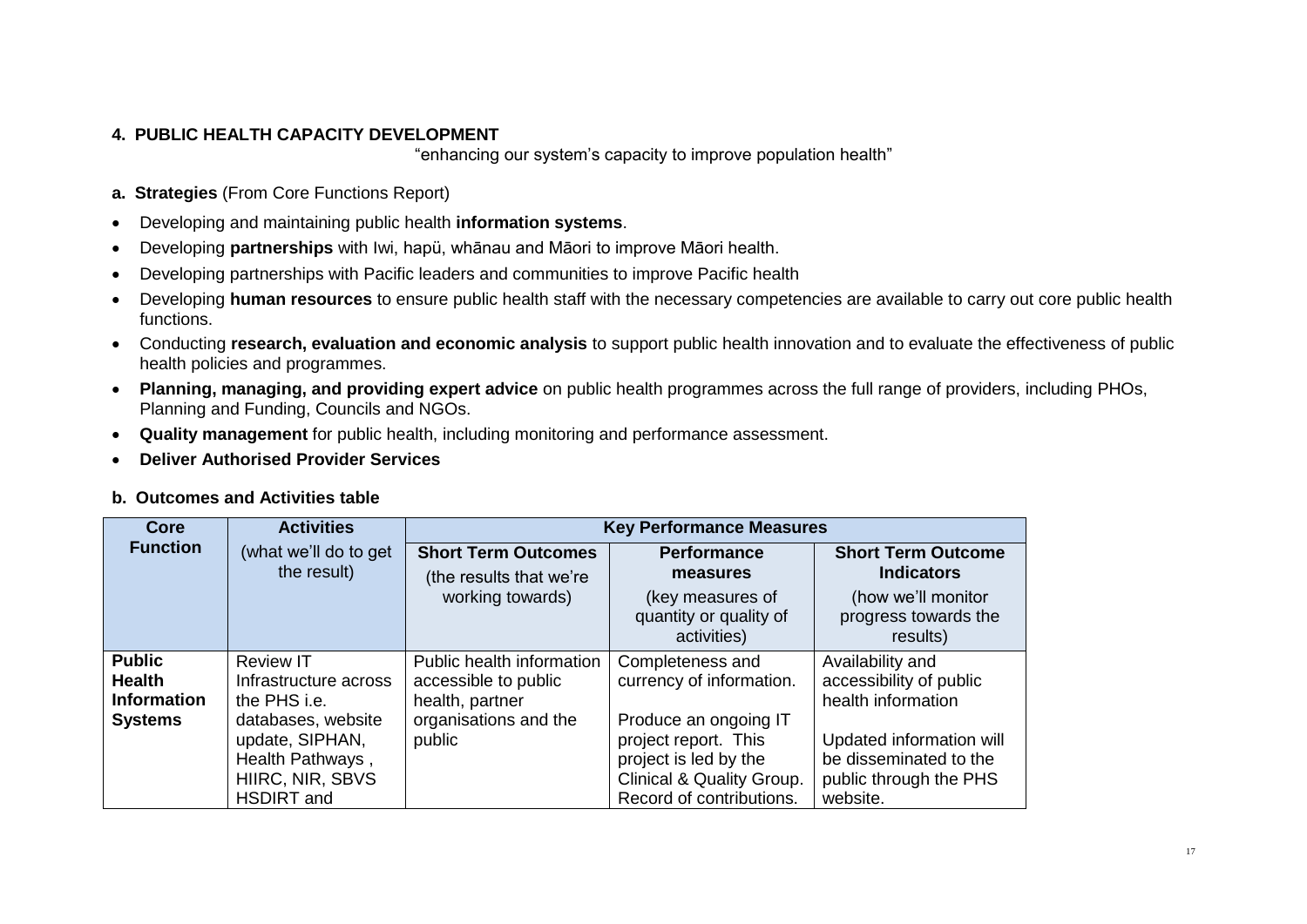| <b>Core</b>                                                             | <b>Activities</b>                                                                                                                                                                                                                                                                                                              | <b>Key Performance Measures</b>                               |                                                                                                           |                                                        |  |
|-------------------------------------------------------------------------|--------------------------------------------------------------------------------------------------------------------------------------------------------------------------------------------------------------------------------------------------------------------------------------------------------------------------------|---------------------------------------------------------------|-----------------------------------------------------------------------------------------------------------|--------------------------------------------------------|--|
| <b>Function</b>                                                         | (what we'll do to get<br>the result)                                                                                                                                                                                                                                                                                           | <b>Short Term Outcomes</b><br>(the results that we're         | <b>Performance</b><br>measures                                                                            | <b>Short Term Outcome</b><br><b>Indicators</b>         |  |
|                                                                         |                                                                                                                                                                                                                                                                                                                                | working towards)                                              | (key measures of<br>quantity or quality of<br>activities)                                                 | (how we'll monitor<br>progress towards the<br>results) |  |
|                                                                         | Episurv.<br>Contribute to<br>development of<br>regional and local<br>information systems<br>Develop and<br>implement DHB<br><b>Public Health</b><br>communications<br>plan.<br>Work with Iwi,                                                                                                                                  |                                                               | Record of contributions.<br>Number of Maori and                                                           |                                                        |  |
| <b>Partnerships</b><br>with iwi,<br>hapü,<br>whānau and<br><b>Māori</b> | Whanau and hapu<br>within Te Tau Ihu<br>around health<br>information and<br>analysis with health<br>implications related<br>to health<br>determinants and<br>outcomes for Māori.<br>Address and<br>implement, where<br>appropriate, the<br>Māori Health Plan.<br>Utilise the He Taura<br>Tieke audit tool to<br>assess service | Effective partnerships<br>with Iwi, hapü, whānau<br>and Māori | other ethnic groups<br>engaged with.<br>Act on formal and<br>informal feedback.<br>Progress against plan. | Joint approaches and<br>initiatives                    |  |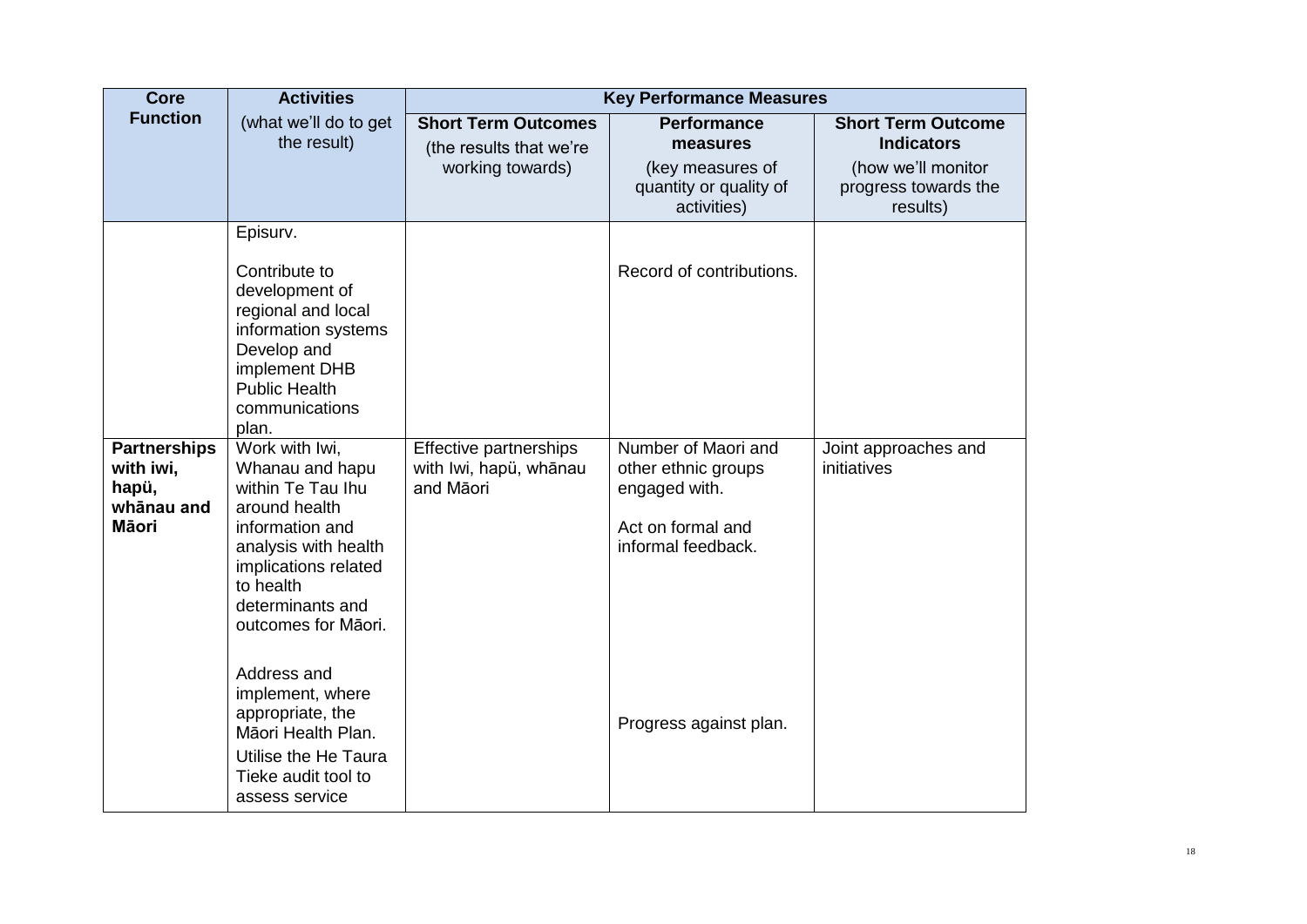| <b>Core</b>                                                                              | <b>Activities</b>                                                                                                                                                                                                                                                                                                                                       | <b>Key Performance Measures</b>                                           |                                                                                             |                                                                                                          |  |
|------------------------------------------------------------------------------------------|---------------------------------------------------------------------------------------------------------------------------------------------------------------------------------------------------------------------------------------------------------------------------------------------------------------------------------------------------------|---------------------------------------------------------------------------|---------------------------------------------------------------------------------------------|----------------------------------------------------------------------------------------------------------|--|
| <b>Function</b>                                                                          | (what we'll do to get<br>the result)                                                                                                                                                                                                                                                                                                                    | <b>Short Term Outcomes</b><br>(the results that we're<br>working towards) | <b>Performance</b><br>measures<br>(key measures of<br>quantity or quality of<br>activities) | <b>Short Term Outcome</b><br><b>Indicators</b><br>(how we'll monitor<br>progress towards the<br>results) |  |
|                                                                                          | delivery.<br>Work with Maori GM<br>and Te Piki Oranga.<br>Continue to<br>contribute to the<br>development of<br>shared South Island<br>whanau ora<br>initiatives.                                                                                                                                                                                       |                                                                           |                                                                                             | Number of shared<br>initiatives implemented.                                                             |  |
| <b>Partnerships</b><br>with Pacific<br>and other<br>ethnic<br>leaders and<br>communities | Work with local<br>Pacific and other<br>ethnic leaders and<br>communities -<br>including consulting<br>on all proposals and<br>policies with health<br>implications related<br>to health<br>determinants and<br>outcomes for pacific<br>and other ethnic<br>groups.<br>Continue, where<br>appropriate, to<br>contribute to the<br>overall local Pacific | Effective partnerships<br>with Pacific and other<br>ethnic communities    | Record activity and<br>impact of participation.<br>Progress the plan and<br>guidelines.     | Joint processes and<br>initiatives                                                                       |  |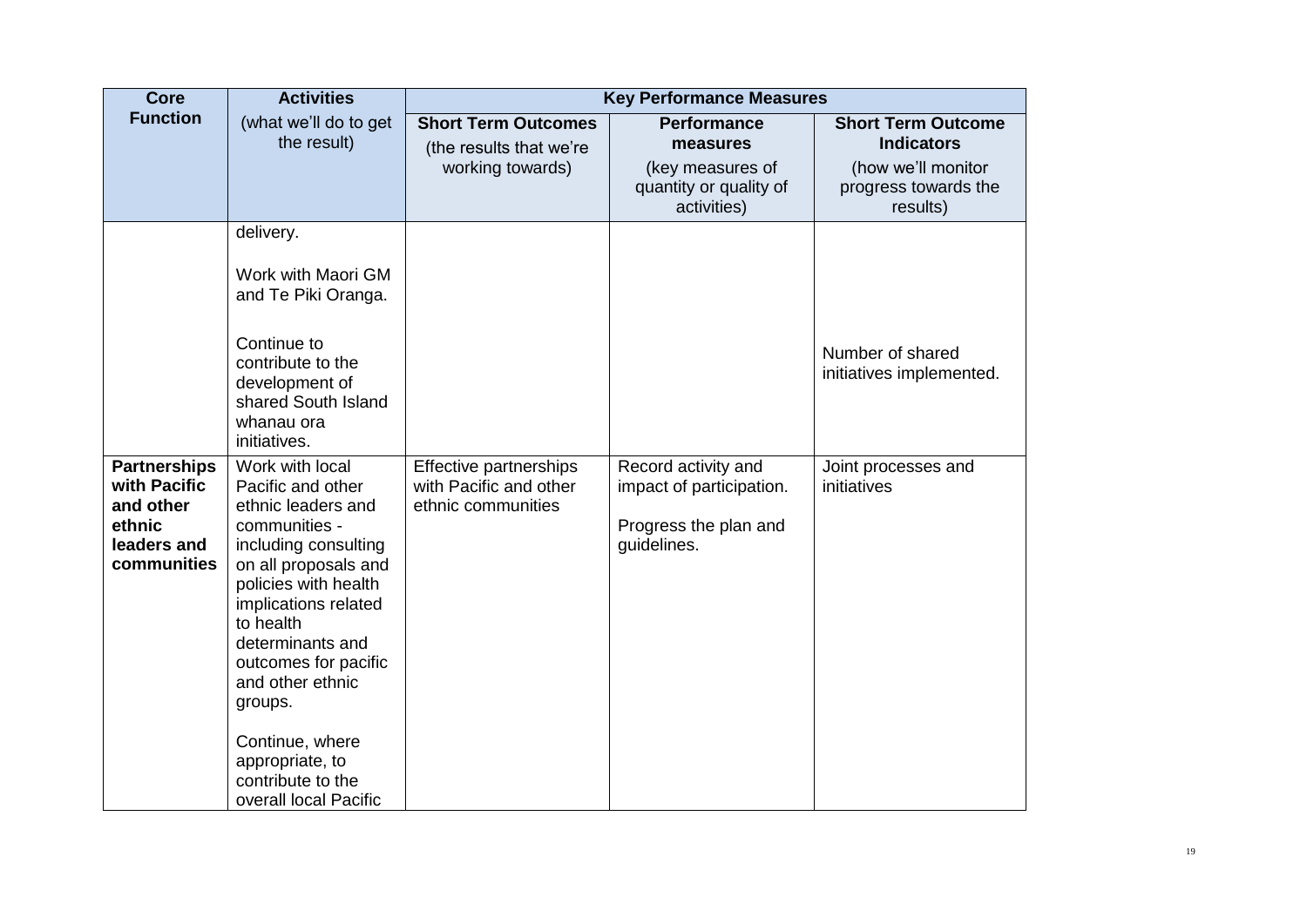| <b>Core</b>        | <b>Activities</b>                                                                                                                                                                                                                                                                                                                                                                                                                                                                                    | <b>Key Performance Measures</b>                                           |                                                                                                                                                                                                                                                                                                                     |                                                                                                                                                                                                                                                                                          |  |
|--------------------|------------------------------------------------------------------------------------------------------------------------------------------------------------------------------------------------------------------------------------------------------------------------------------------------------------------------------------------------------------------------------------------------------------------------------------------------------------------------------------------------------|---------------------------------------------------------------------------|---------------------------------------------------------------------------------------------------------------------------------------------------------------------------------------------------------------------------------------------------------------------------------------------------------------------|------------------------------------------------------------------------------------------------------------------------------------------------------------------------------------------------------------------------------------------------------------------------------------------|--|
| <b>Function</b>    | (what we'll do to get<br>the result)                                                                                                                                                                                                                                                                                                                                                                                                                                                                 | <b>Short Term Outcomes</b><br>(the results that we're<br>working towards) | <b>Performance</b><br>measures<br>(key measures of<br>quantity or quality of<br>activities)                                                                                                                                                                                                                         | <b>Short Term Outcome</b><br><b>Indicators</b><br>(how we'll monitor<br>progress towards the<br>results)                                                                                                                                                                                 |  |
|                    | plan and guidelines.                                                                                                                                                                                                                                                                                                                                                                                                                                                                                 |                                                                           |                                                                                                                                                                                                                                                                                                                     |                                                                                                                                                                                                                                                                                          |  |
| Human<br>resources | Develop and<br>implement NMDHB<br>PHU and South<br>Island public health<br>workforce<br>development plans,<br>including health in all<br>policies and Whanau<br>Ora approaches, for<br>all public health staff.<br>Develop and<br>implement local and<br>regional public<br>health workforce<br>development plans,<br>including health in all<br>policies and Whanau<br>Ora approaches, for<br>public health, other<br>health sector and<br>non-health staff.<br>Contribute to<br>regional processes | A highly skilled public<br>health workforce                               | Maintain 11 designated<br>statutory officers (HPO<br>and MOH's) for<br>regulatory functions.<br>Number of staff<br>attending professional<br>development<br>opportunities.<br>Training participation<br>and feedback for public<br>health staff.<br>Number and nature of<br>shared opportunities<br>across SI PHUs. | Number of staff who<br>report an increase in the<br>level of knowledge of the<br>topic as a result of trining.<br>Number of staff who<br>report they can<br>confidently apply the<br>knowledge acquired to<br>their work.<br><b>Workforce Development</b><br>Plans<br>Record of training |  |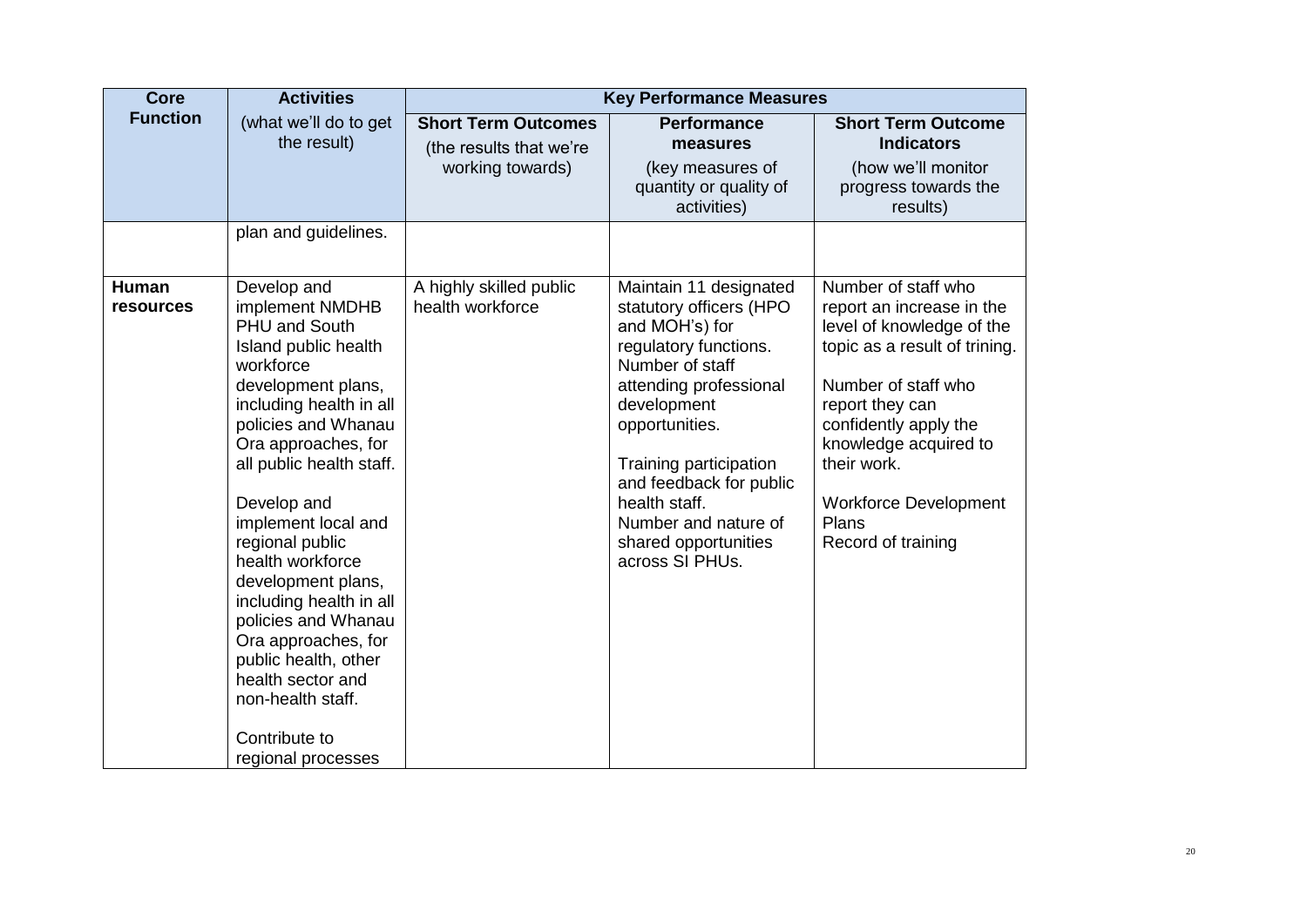| <b>Core</b>                                                       | <b>Activities</b>                                                                                                                                                                                                                                                                                                                                                                                                                                                          |                                                                                                                     | <b>Key Performance Measures</b>                                                                                                                                                                                |                                                                                                                                                                                                        |
|-------------------------------------------------------------------|----------------------------------------------------------------------------------------------------------------------------------------------------------------------------------------------------------------------------------------------------------------------------------------------------------------------------------------------------------------------------------------------------------------------------------------------------------------------------|---------------------------------------------------------------------------------------------------------------------|----------------------------------------------------------------------------------------------------------------------------------------------------------------------------------------------------------------|--------------------------------------------------------------------------------------------------------------------------------------------------------------------------------------------------------|
| <b>Function</b>                                                   | (what we'll do to get<br>the result)                                                                                                                                                                                                                                                                                                                                                                                                                                       | <b>Short Term Outcomes</b><br>(the results that we're                                                               | <b>Performance</b><br>measures                                                                                                                                                                                 | <b>Short Term Outcome</b><br><b>Indicators</b>                                                                                                                                                         |
|                                                                   |                                                                                                                                                                                                                                                                                                                                                                                                                                                                            | working towards)                                                                                                    | (key measures of<br>quantity or quality of<br>activities)                                                                                                                                                      | (how we'll monitor<br>progress towards the<br>results)                                                                                                                                                 |
| Research,<br>evaluation,<br>economic<br>analysis                  | Review literature for<br>evidence-based<br>public health practice<br>and support public<br>health research and<br>evaluation.<br>Where appropriate<br>conduct research on<br>communicable<br>disease outbreaks<br>and incidents.<br>Pursue conference<br>presentations and<br>peer-reviewed<br>publications where<br>appropriate.<br>Review the Health<br>protection Officer<br><b>Competency Project</b><br>and consider<br>whether it is suitable<br>for local adoption. | Information available on<br>priority public health<br>issues and effectiveness<br>of public health<br>interventions | Number of publications<br>and presentations.<br>Formal/informal<br>feedback.<br>Number and<br>accessibility of reports.<br>Formal/informal<br>feedback.<br>Number of research<br>projects and<br>publications. | Support public health<br>research and evaluation,<br>(including specified, e.g.<br>housing research etc)<br>with a particular focus on<br>improving Māori health<br>and reducing health<br>disparities |
| <b>Planning and</b><br>advising on<br>public health<br>programmes | Review literature for<br>evidence-based<br>public health<br>practice.                                                                                                                                                                                                                                                                                                                                                                                                      | Population health<br>interventions are based<br>on best available<br>evidence and advice                            | Number and<br>accessibility of reports.<br>Formal/informal<br>feedback.                                                                                                                                        | Number of reports<br>available to stakeholders                                                                                                                                                         |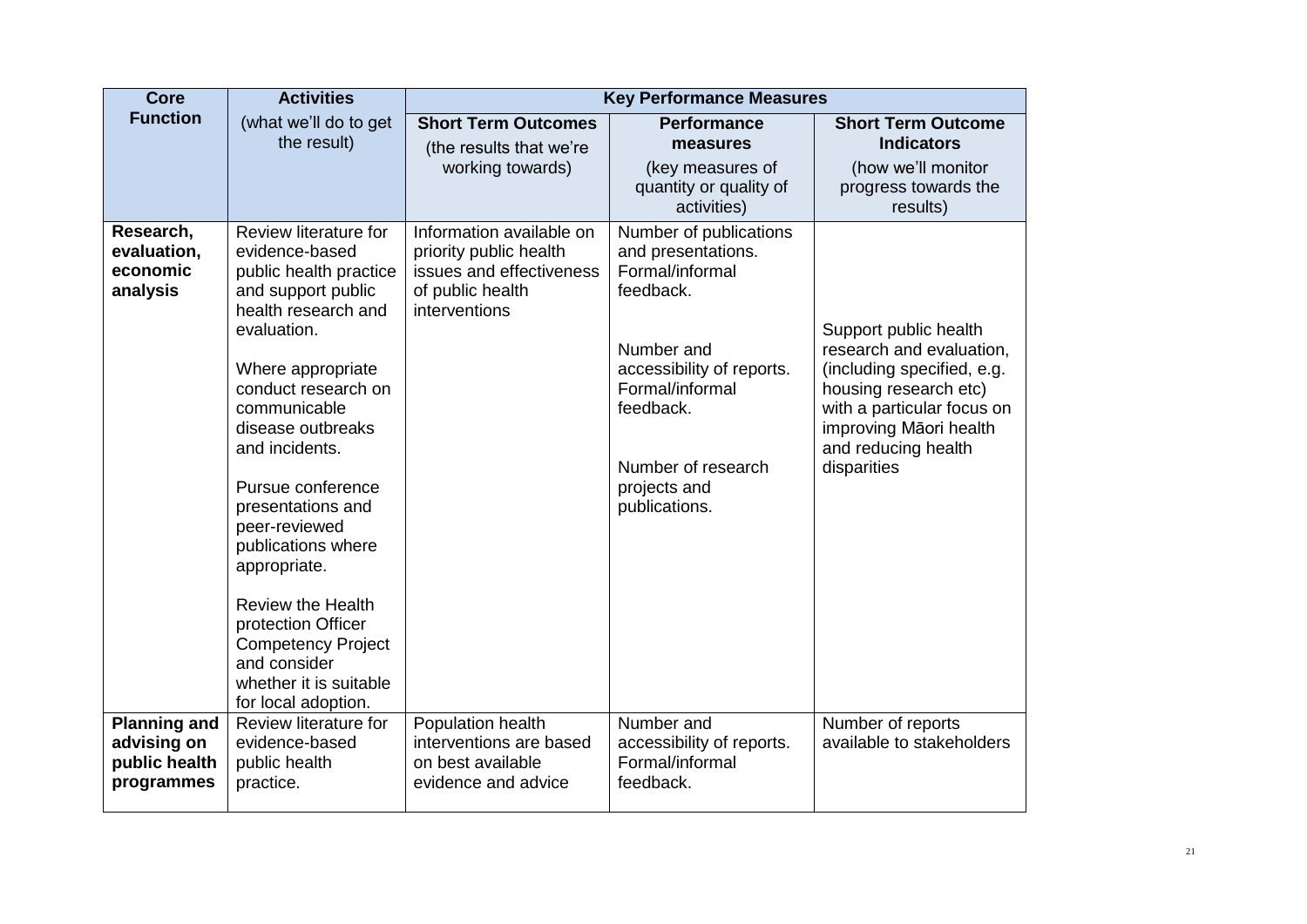| <b>Core</b>     | <b>Activities</b>                                                                                                                                                                                                                                                                                                                                                                                                                                                                                                                                                                               |                                                                           | <b>Key Performance Measures</b>                                                             |                                                                                                          |
|-----------------|-------------------------------------------------------------------------------------------------------------------------------------------------------------------------------------------------------------------------------------------------------------------------------------------------------------------------------------------------------------------------------------------------------------------------------------------------------------------------------------------------------------------------------------------------------------------------------------------------|---------------------------------------------------------------------------|---------------------------------------------------------------------------------------------|----------------------------------------------------------------------------------------------------------|
| <b>Function</b> | (what we'll do to get<br>the result)                                                                                                                                                                                                                                                                                                                                                                                                                                                                                                                                                            | <b>Short Term Outcomes</b><br>(the results that we're<br>working towards) | <b>Performance</b><br>measures<br>(key measures of<br>quantity or quality of<br>activities) | <b>Short Term Outcome</b><br><b>Indicators</b><br>(how we'll monitor<br>progress towards the<br>results) |
|                 | Develop reports and<br>advice to support<br>robust public health<br>interventions, with a<br>focus on improving<br>Māori health and<br>reducing health<br>disparities.<br>Contribute to<br>regional and local<br>public health<br>infrastructure and<br>supports, including<br>South Island Public<br>Health Partnership,<br><b>National Public</b><br><b>Health Clinical</b><br>Network, National<br><b>Health Promoting</b><br>Schools Group, etc.<br>To initiate a<br>collaborative work<br>plan, with the<br>NMDHB, local<br>community and<br>partnership with the<br>South Island Alliance |                                                                           |                                                                                             |                                                                                                          |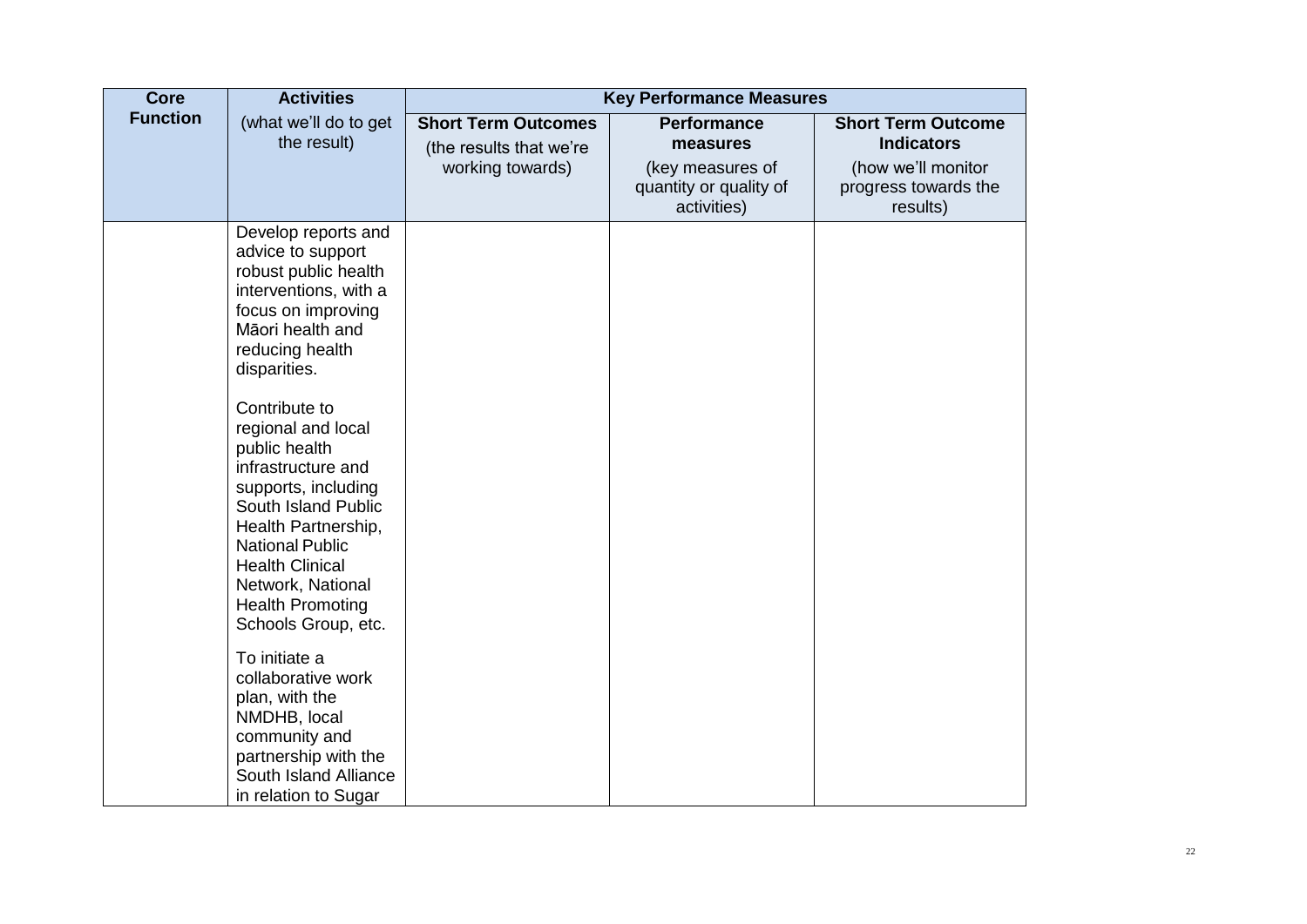| <b>Core</b>                  | <b>Activities</b>                                                                                                                                                               |                                                                                                    | <b>Key Performance Measures</b>                              |                                                                |
|------------------------------|---------------------------------------------------------------------------------------------------------------------------------------------------------------------------------|----------------------------------------------------------------------------------------------------|--------------------------------------------------------------|----------------------------------------------------------------|
| <b>Function</b>              | (what we'll do to get<br>the result)                                                                                                                                            | <b>Short Term Outcomes</b><br>(the results that we're                                              | <b>Performance</b><br>measures                               | <b>Short Term Outcome</b><br><b>Indicators</b>                 |
|                              |                                                                                                                                                                                 | working towards)                                                                                   | (key measures of<br>quantity or quality of<br>activities)    | (how we'll monitor<br>progress towards the<br>results)         |
|                              | Sweetened<br>Beverages (SSBs).                                                                                                                                                  |                                                                                                    |                                                              |                                                                |
| Quality<br><b>Management</b> | Review quality plans.                                                                                                                                                           | A continuous<br>improvement culture<br>and robust quality<br>systems for all public<br>health work | Number of plans<br>reviewed.<br>Formal/informal<br>feedback. | PHS Quality Plan<br>updated and<br>implemented.                |
|                              | Develop and<br>implement quality<br>improvement plans.                                                                                                                          | Risk Register is relevant<br>and up to date.                                                       | Quarterly review of PHS<br>Risk Register.                    | Risks are successfully<br>identified, managed and<br>mediated. |
|                              | <b>Maintain IANZ</b><br>accreditation of<br>drinking water unit                                                                                                                 |                                                                                                    |                                                              |                                                                |
|                              | To use the NMDHB<br>Quality, and Health<br>and Safety<br>Framework to review<br>and manage risks<br>associated with<br>service delivery of<br><b>Public Health</b><br>services. |                                                                                                    |                                                              |                                                                |
|                              | To audit and report<br>on the service<br>delivery of Public                                                                                                                     |                                                                                                    | Annual internal audit<br>schedule to report on               |                                                                |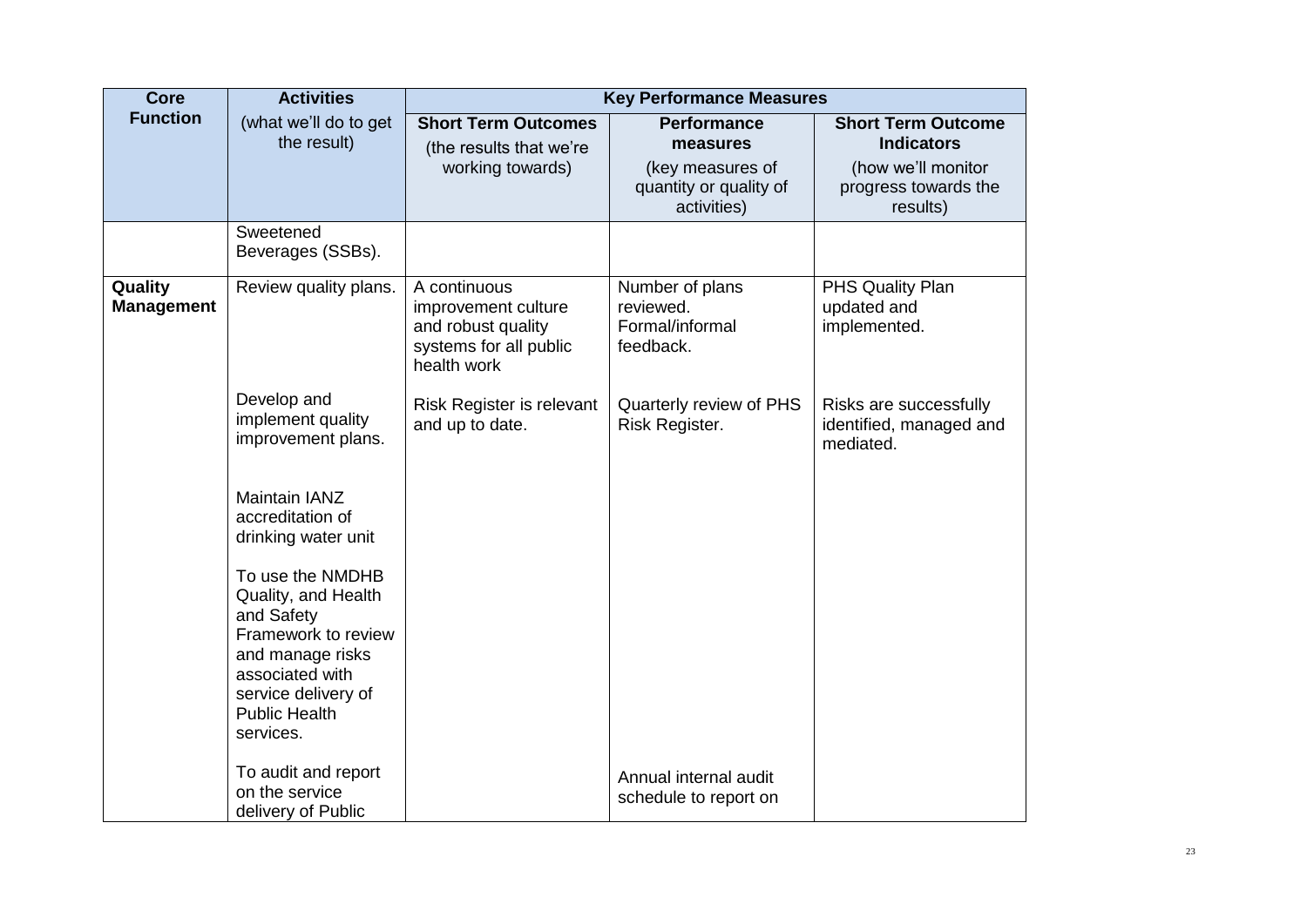| <b>Core</b>     | <b>Activities</b>                                                                                                                                                                                                                     |                                                                                                                            | <b>Key Performance Measures</b>                           |                                                                                          |
|-----------------|---------------------------------------------------------------------------------------------------------------------------------------------------------------------------------------------------------------------------------------|----------------------------------------------------------------------------------------------------------------------------|-----------------------------------------------------------|------------------------------------------------------------------------------------------|
| <b>Function</b> | (what we'll do to get<br>the result)                                                                                                                                                                                                  | <b>Short Term Outcomes</b><br>(the results that we're                                                                      | <b>Performance</b><br>measures                            | <b>Short Term Outcome</b><br><b>Indicators</b>                                           |
|                 |                                                                                                                                                                                                                                       | working towards)                                                                                                           | (key measures of<br>quantity or quality of<br>activities) | (how we'll monitor<br>progress towards the<br>results)                                   |
|                 | Health services.<br>Facilitate                                                                                                                                                                                                        |                                                                                                                            | service delivery<br>performance.                          |                                                                                          |
|                 | professional<br>competency and<br>development of<br>Public Health staff.                                                                                                                                                              | All Managers take<br>responsibility for<br>championing quality and<br>make quality<br>improvements to service<br>delivery. | Number of staff exposed<br>to professional<br>development | Staff maintain<br>appropriate professional<br>competencies                               |
|                 | NMDHB (PHS) to<br>contribute to<br>management and<br>work groups as per<br>South Island Public<br><b>Health Partnership</b><br>Plan 2012-15:                                                                                          | Effective regional<br>delivery of public health<br>core functions                                                          | Progress against plans.<br>Partnership evaluation.        | Active collaboration with<br>the South Island Public<br>Health Partnership is<br>ongoing |
|                 | • Population health<br>analysts network<br>• Population health<br>workforce<br>development group<br>• South Island<br>Alcohol workgroup<br>• South Island<br>Smokefree 2025<br>group<br>• South Island<br>Sustainability<br>workgroup |                                                                                                                            |                                                           |                                                                                          |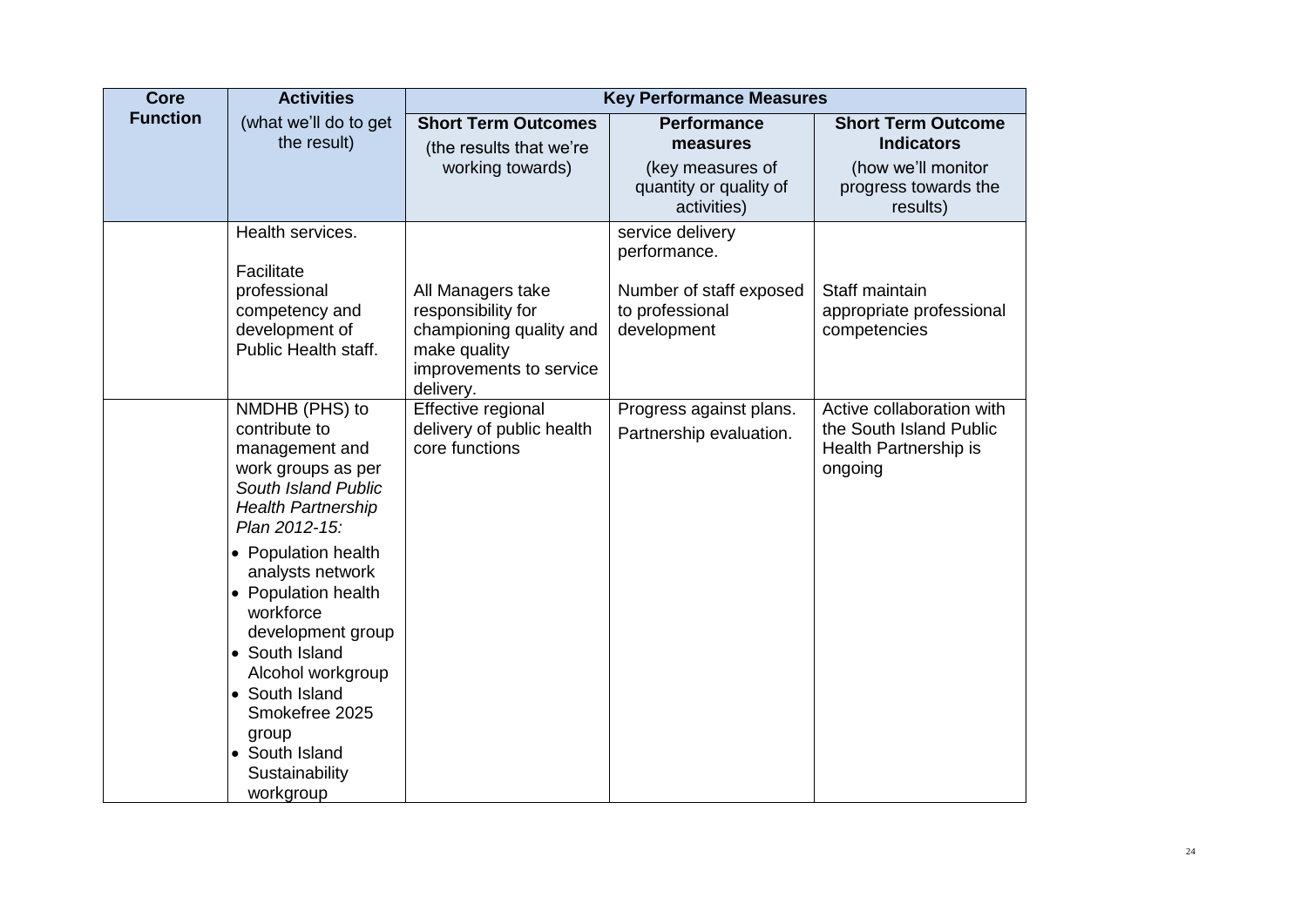| <b>Core</b>                                             | <b>Activities</b>                                                                                                                                                                                                                                                                |                                                                                                                                                                                        | <b>Key Performance Measures</b>                                                                                                     |                                                                                                                                                                                          |
|---------------------------------------------------------|----------------------------------------------------------------------------------------------------------------------------------------------------------------------------------------------------------------------------------------------------------------------------------|----------------------------------------------------------------------------------------------------------------------------------------------------------------------------------------|-------------------------------------------------------------------------------------------------------------------------------------|------------------------------------------------------------------------------------------------------------------------------------------------------------------------------------------|
| <b>Function</b>                                         | (what we'll do to get<br>the result)                                                                                                                                                                                                                                             | <b>Short Term Outcomes</b><br>(the results that we're<br>working towards)                                                                                                              | <b>Performance</b><br>measures<br>(key measures of<br>quantity or quality of<br>activities)                                         | <b>Short Term Outcome</b><br><b>Indicators</b><br>(how we'll monitor<br>progress towards the<br>results)                                                                                 |
| <b>Authorised</b><br><b>Provider</b><br><b>Services</b> | Management<br>group<br>• Population health<br>information<br>• Population health<br>capacity building<br>• Issues-specific<br>work groups<br>• Management<br>group.<br><b>Provide Health</b><br><b>Information Service</b><br>as per Public Health<br>Service<br>Specifications. | Good interagency<br>networks are maintained<br>with those agencies<br>involved in Improving<br>the knowledge and<br>awareness of health<br>issues in our region.                       | Accessible stores in<br>Nelson and Blenheim<br>offices carrying<br>adequate stocks of<br>resources.                                 |                                                                                                                                                                                          |
|                                                         | <b>Health education</b><br>resources developed<br>in accordance with:<br>Guidelines and<br>principles described<br>in National Guideline<br>for Health Education<br>Resource<br>Development in New<br>Zealand (Ministry of<br>Health, 2002).                                     | <b>Support to Public Health</b><br>programmes is ensured.<br>Requests for health<br>education materials from<br>external agencies and<br>the general public are<br>fulfilled promptly. | All requests for<br>distributions completed.<br>Point of contact<br>maintained in Blenheim<br>and Nelson.<br>Catalogue distributed. | All requests for<br>distributions completed.<br>Point of contact<br>maintained in Wairau and<br>Nelson.<br>Resource Catalogue<br>distributed.<br><b>Resource Database</b><br>maintained. |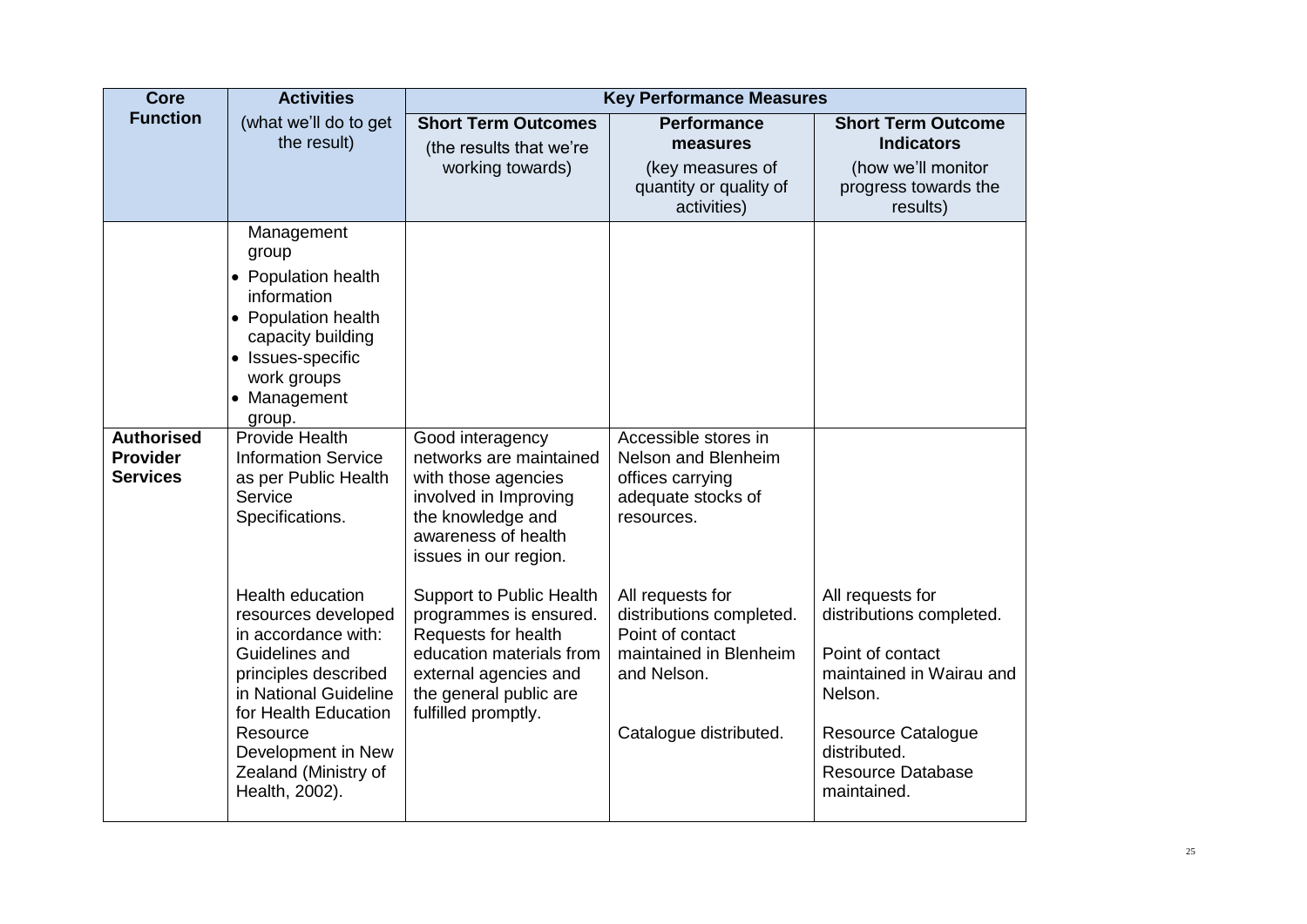| Core            | <b>Activities</b>                                                                                                                                                                                                      |                                                                           | <b>Key Performance Measures</b>                                              |                                                                                              |
|-----------------|------------------------------------------------------------------------------------------------------------------------------------------------------------------------------------------------------------------------|---------------------------------------------------------------------------|------------------------------------------------------------------------------|----------------------------------------------------------------------------------------------|
| <b>Function</b> | (what we'll do to get<br>the result)                                                                                                                                                                                   | <b>Short Term Outcomes</b><br>(the results that we're<br>working towards) | <b>Performance</b><br>measures<br>(key measures of<br>quantity or quality of | <b>Short Term Outcome</b><br><b>Indicators</b><br>(how we'll monitor<br>progress towards the |
|                 |                                                                                                                                                                                                                        |                                                                           | activities)                                                                  | results)                                                                                     |
|                 | Do We Need This<br>Resource? (MoH<br>1995)<br>Guidelines for<br>Developing Maori<br><b>Health Education</b><br>Guidelines (MoH<br>1996)<br>Pacific Island<br>People's Health<br>Education<br>Guidelines (MoH<br>1999). |                                                                           | Resources freely<br>available in Nelson and<br>Blenheim.                     | Stakeholder groups<br>identified and kept<br>informed on available<br>resources              |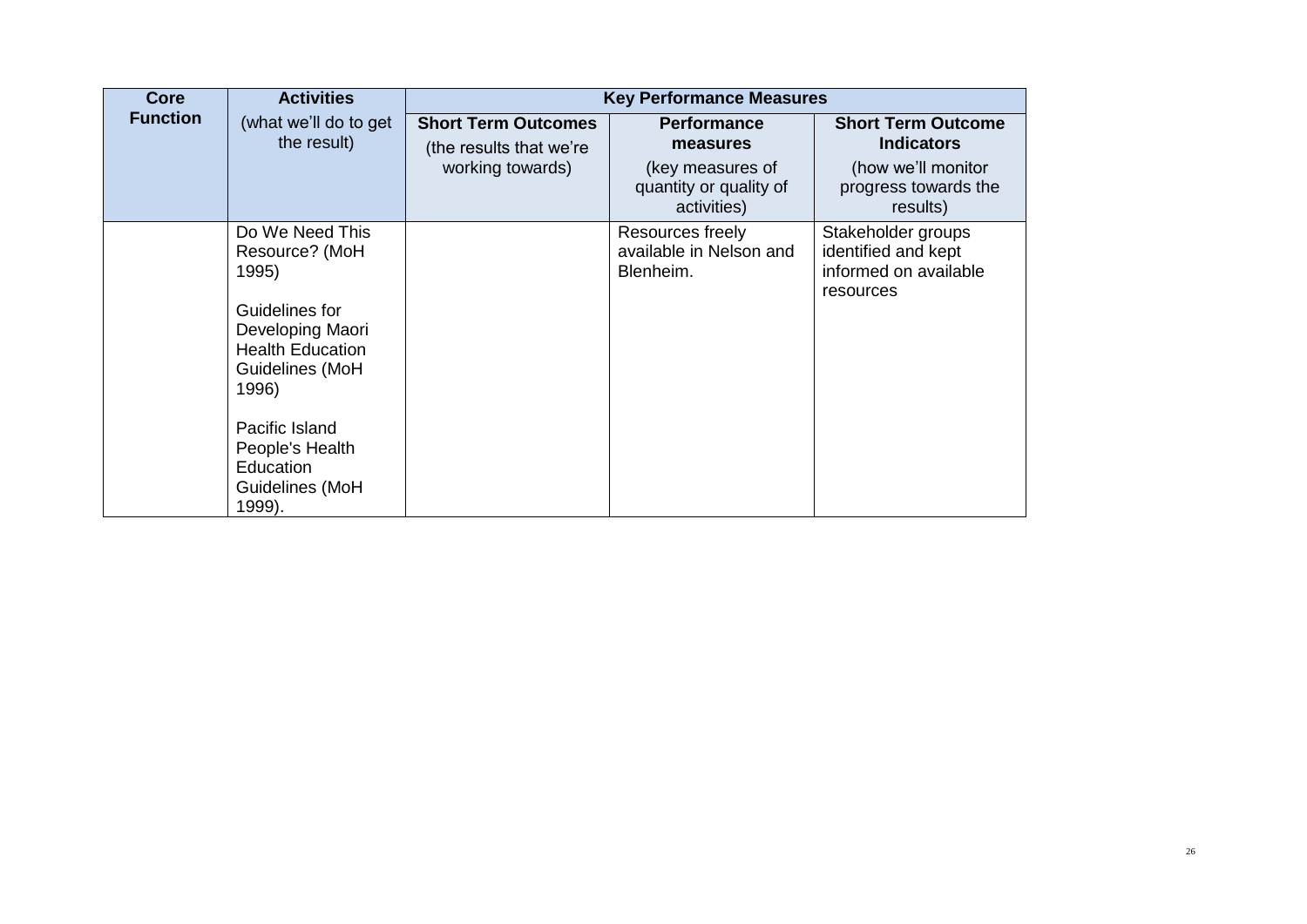### **5. HEALTH PROMOTION**

"enabling people to increase control over and improve their health"

#### **a. Strategies** (From Core Functions Report)

- Developing public and private sector **policies** beyond the health sector that will improve health, improve Māori health and reduce disparities.
- Creating physical, social and cultural **environments** supportive of health.
- Strengthening **communities' capacity** to address health issues of importance to them, and to mutually support their members in improving their health.
- Supporting **people to develop skills** that enable them to make healthy life choices and manage minor and chronic conditions for themselves and their families.
- Working in **partnership with other parts of the health sector** to support health promotion, prevention of disease, disability, injury, and rational use of health resources

<span id="page-26-2"></span><span id="page-26-1"></span><span id="page-26-0"></span>

| <b>Core Function</b>                    | <b>Activities</b>                                                                                                                         | <b>Key Performance Measures</b>                                                                                                                  |                                                                                             |                                                                                                          |
|-----------------------------------------|-------------------------------------------------------------------------------------------------------------------------------------------|--------------------------------------------------------------------------------------------------------------------------------------------------|---------------------------------------------------------------------------------------------|----------------------------------------------------------------------------------------------------------|
|                                         | (what we'll do to get<br>the result)                                                                                                      | <b>Short Term Outcomes</b><br>(the results that we're<br>working towards)                                                                        | <b>Performance</b><br>measures<br>(key measures of<br>quantity or quality of<br>activities) | <b>Short Term</b><br><b>Outcome Indicators</b><br>(how we'll monitor<br>progress towards the<br>results) |
| <b>Building</b><br><b>Public Policy</b> | Support and co-<br>ordinate development<br>of NMDHB and<br>regional position<br>statements and<br>submissions on public<br>health issues. | Policies and practices<br>within and beyond the<br>health sector that will<br>improve health,<br>improve Māori health,<br>and reduce disparities | Number of position<br>statements and<br>submissions.                                        | New and reviewed<br>strategies, plans and<br>policies reflect health<br>priorities                       |
|                                         | <b>Population Health</b><br>input into the NMDHB                                                                                          |                                                                                                                                                  | To support the DHB in<br>producing position                                                 |                                                                                                          |

#### **b. Outcomes and Activities table**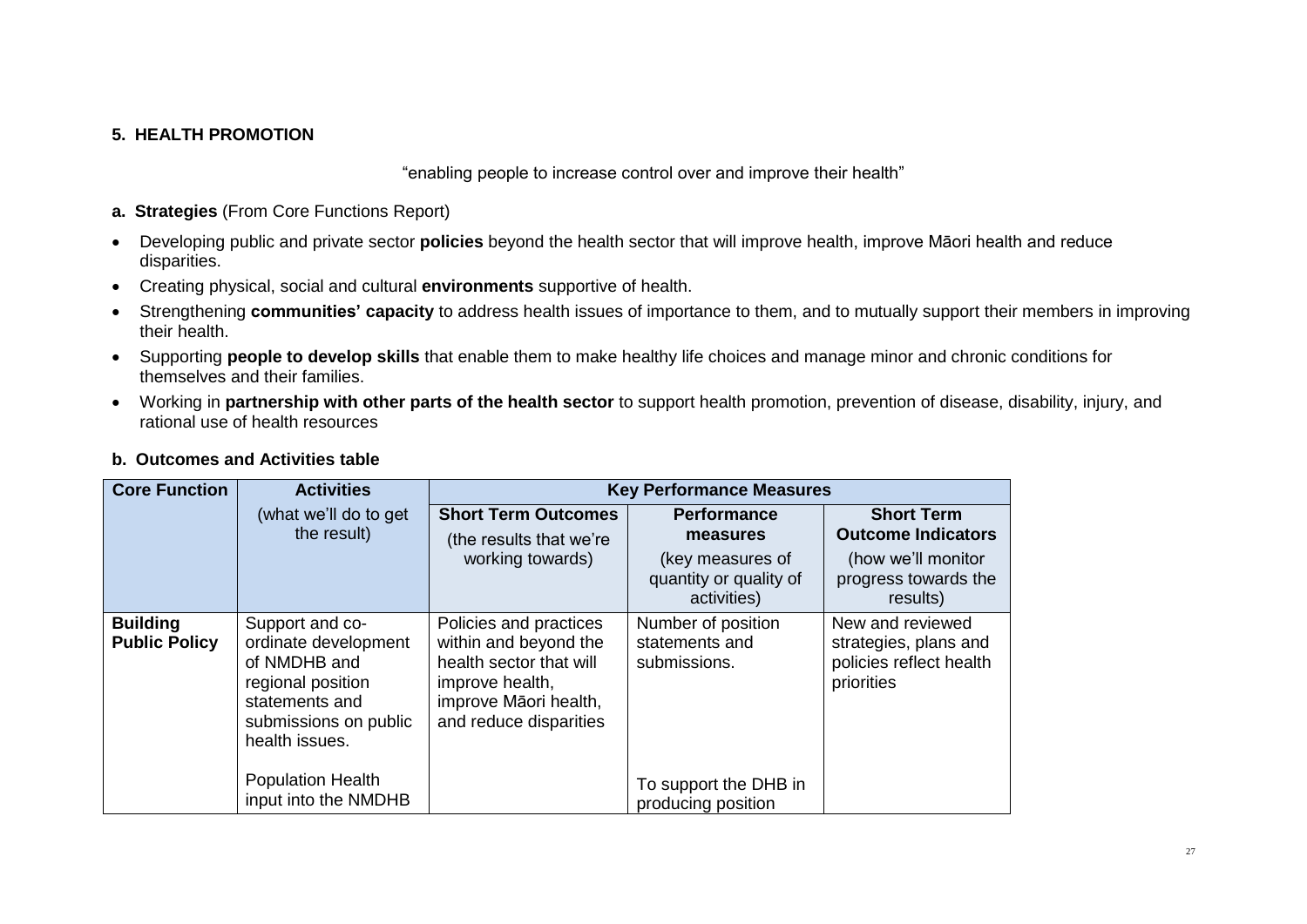| <b>Core Function</b> | <b>Activities</b>                                                                                                               |                                                       | <b>Key Performance Measures</b>                                                                                                                |                                                                             |
|----------------------|---------------------------------------------------------------------------------------------------------------------------------|-------------------------------------------------------|------------------------------------------------------------------------------------------------------------------------------------------------|-----------------------------------------------------------------------------|
|                      | (what we'll do to get<br>the result)                                                                                            | <b>Short Term Outcomes</b><br>(the results that we're | <b>Performance</b><br>measures                                                                                                                 | <b>Short Term</b><br><b>Outcome Indicators</b>                              |
|                      |                                                                                                                                 | working towards)                                      | (key measures of<br>quantity or quality of<br>activities)                                                                                      | (how we'll monitor<br>progress towards the<br>results)                      |
|                      | <b>Annual Planning</b><br>process.<br>Identify areas where<br>the Public Health<br>Service / DHB might                          |                                                       | statements and<br>Policies relevant to<br>Public Health.<br>Record of contributions                                                            |                                                                             |
|                      | refresh and / or<br>develop new policy<br>statements in areas<br>where the DHB can<br>make a contribution.                      |                                                       | Number of policy and<br>position statements<br>addressed.<br>Results of review                                                                 |                                                                             |
|                      | Investigate where<br>possible, the<br>opportunity to<br>collaboratively review<br>the policy status of the<br>TDC, NCC and MDC. |                                                       | processes enable<br>assessment and<br>enhancement of the<br>impact of our advice on<br>decision making by<br>community agencies<br>and groups. |                                                                             |
|                      |                                                                                                                                 |                                                       | Formal/informal<br>feedback<br>Record of<br>contributions.<br>Formal/informal<br>feedback.                                                     |                                                                             |
|                      | Grow public support<br>for Smokefree                                                                                            |                                                       | Number of position<br>statements and<br>submissions<br>addressed.                                                                              | An increase in the<br>number of<br>organisations who<br>demonstrate support |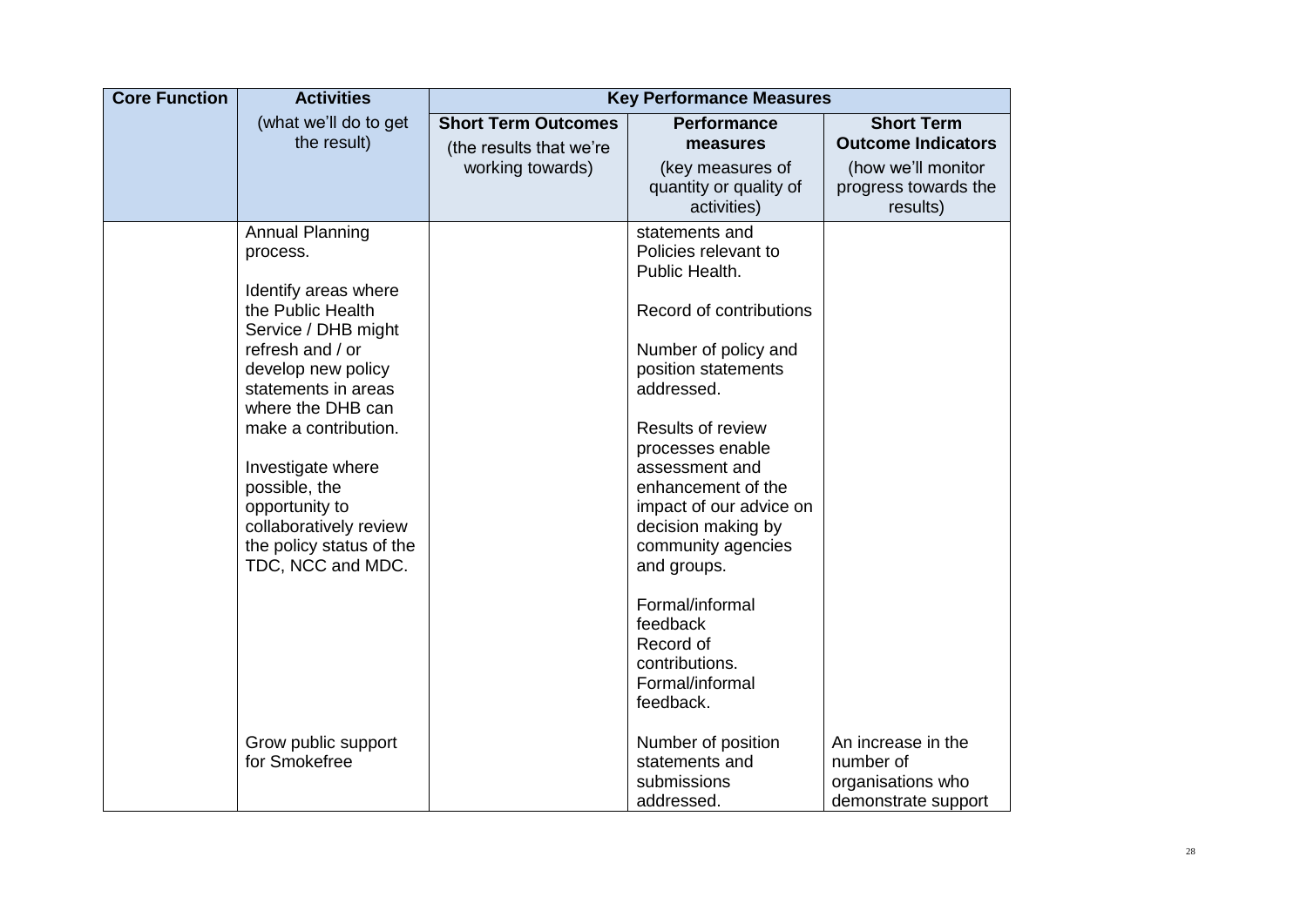| <b>Core Function</b> | <b>Activities</b>                                                                                                                                                                                                            |                                                       | <b>Key Performance Measures</b>                           |                                                                                                                     |
|----------------------|------------------------------------------------------------------------------------------------------------------------------------------------------------------------------------------------------------------------------|-------------------------------------------------------|-----------------------------------------------------------|---------------------------------------------------------------------------------------------------------------------|
|                      | (what we'll do to get<br>the result)                                                                                                                                                                                         | <b>Short Term Outcomes</b><br>(the results that we're | <b>Performance</b><br>measures                            | <b>Short Term</b><br><b>Outcome Indicators</b>                                                                      |
|                      |                                                                                                                                                                                                                              | working towards)                                      | (key measures of<br>quantity or quality of<br>activities) | (how we'll monitor<br>progress towards the<br>results)                                                              |
|                      | Aotearoa by 2025 by<br>promoting a                                                                                                                                                                                           |                                                       |                                                           | for Smokefree<br>Aotearoa by 2025.<br>An increase in the<br>number of settings                                      |
|                      | Smokefree<br>Charter/Award scheme<br>to as many<br>organisations and<br>settings as possible<br>who support the<br>Smokefree 2025 goal.                                                                                      |                                                       |                                                           | where children and<br>Māori are likely to<br>congregate being<br>recognised for their<br>Smokefree 2025<br>efforts. |
|                      | Support and co-<br>ordinate development<br>of DHB position<br>statements and<br>submissions on public<br>health issues e.g. DHB<br>position statement or<br>DHB policy on<br>Sustainability, as part<br>of a SI-wide effort. |                                                       |                                                           |                                                                                                                     |
|                      | Support NMDHB and<br>other sector<br>organisations to<br>undertake Health<br>Impact Assessments.                                                                                                                             |                                                       |                                                           |                                                                                                                     |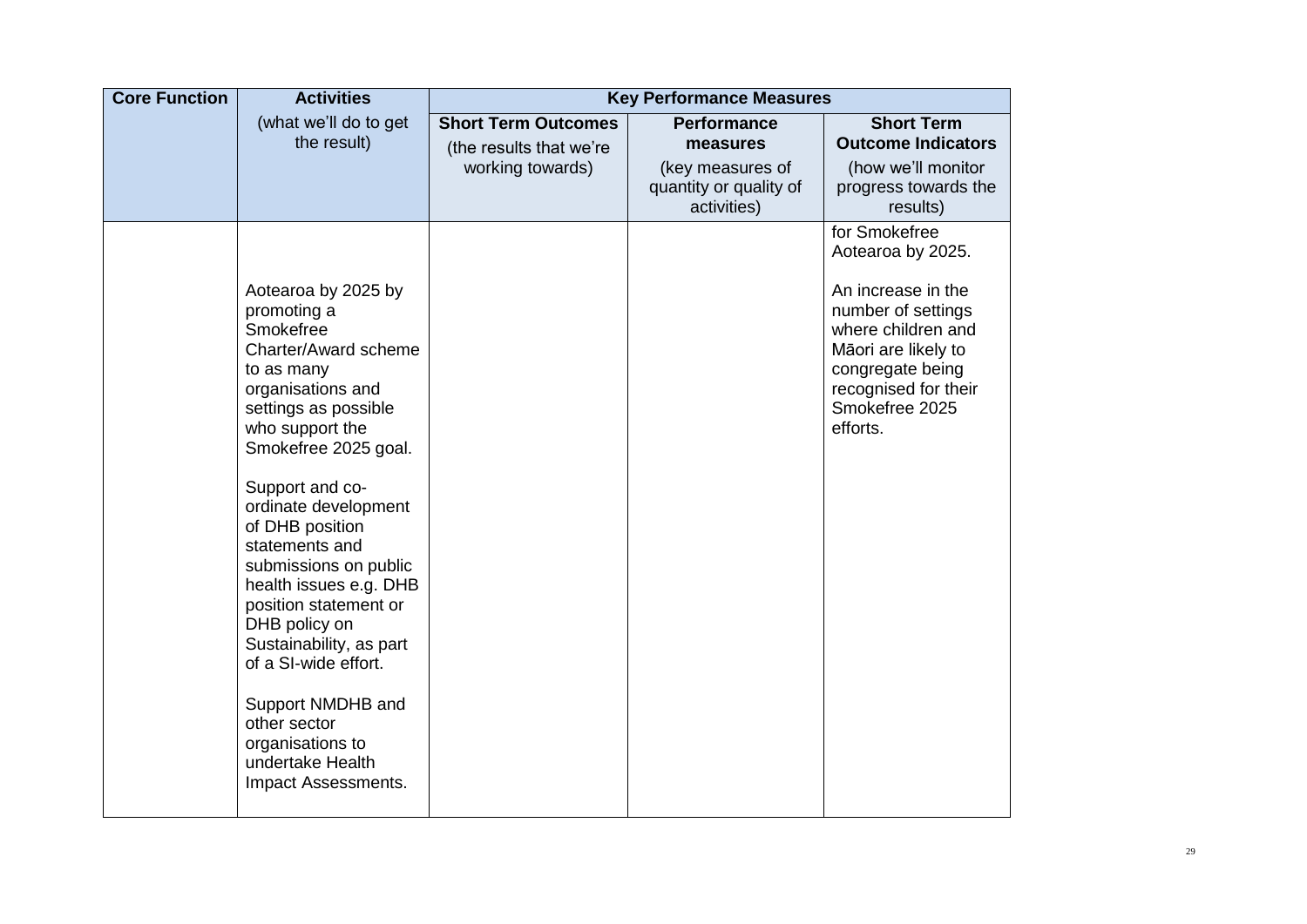| <b>Core Function</b> | <b>Activities</b>                                                                                                      |                                                                           | <b>Key Performance Measures</b>                                                             |                                                                                                          |
|----------------------|------------------------------------------------------------------------------------------------------------------------|---------------------------------------------------------------------------|---------------------------------------------------------------------------------------------|----------------------------------------------------------------------------------------------------------|
|                      | (what we'll do to get<br>the result)                                                                                   | <b>Short Term Outcomes</b><br>(the results that we're<br>working towards) | <b>Performance</b><br>measures<br>(key measures of<br>quantity or quality of<br>activities) | <b>Short Term</b><br><b>Outcome Indicators</b><br>(how we'll monitor<br>progress towards the<br>results) |
|                      | <b>Coordinate NMDHB</b><br>submissions on local<br>council plans and<br>policies. (to include<br>water fluoridation).  |                                                                           |                                                                                             |                                                                                                          |
|                      | Work with Nelson City<br>Council on a Health<br>Impact Assessment on<br>lowering speed limits<br>in Inner Nelson.      |                                                                           |                                                                                             |                                                                                                          |
|                      | Work with Nelson City<br>Council to ensure<br>health outcomes are<br>incorporated into its<br>Sustainability Strategy. |                                                                           |                                                                                             |                                                                                                          |
|                      | Work with councils,<br>government agencies<br>and NGOs to develop<br>a Top of the South<br>Social Housing<br>Strategy. |                                                                           |                                                                                             |                                                                                                          |
|                      | Healthy outdoor<br>spaces - work with<br>local councils to                                                             |                                                                           |                                                                                             |                                                                                                          |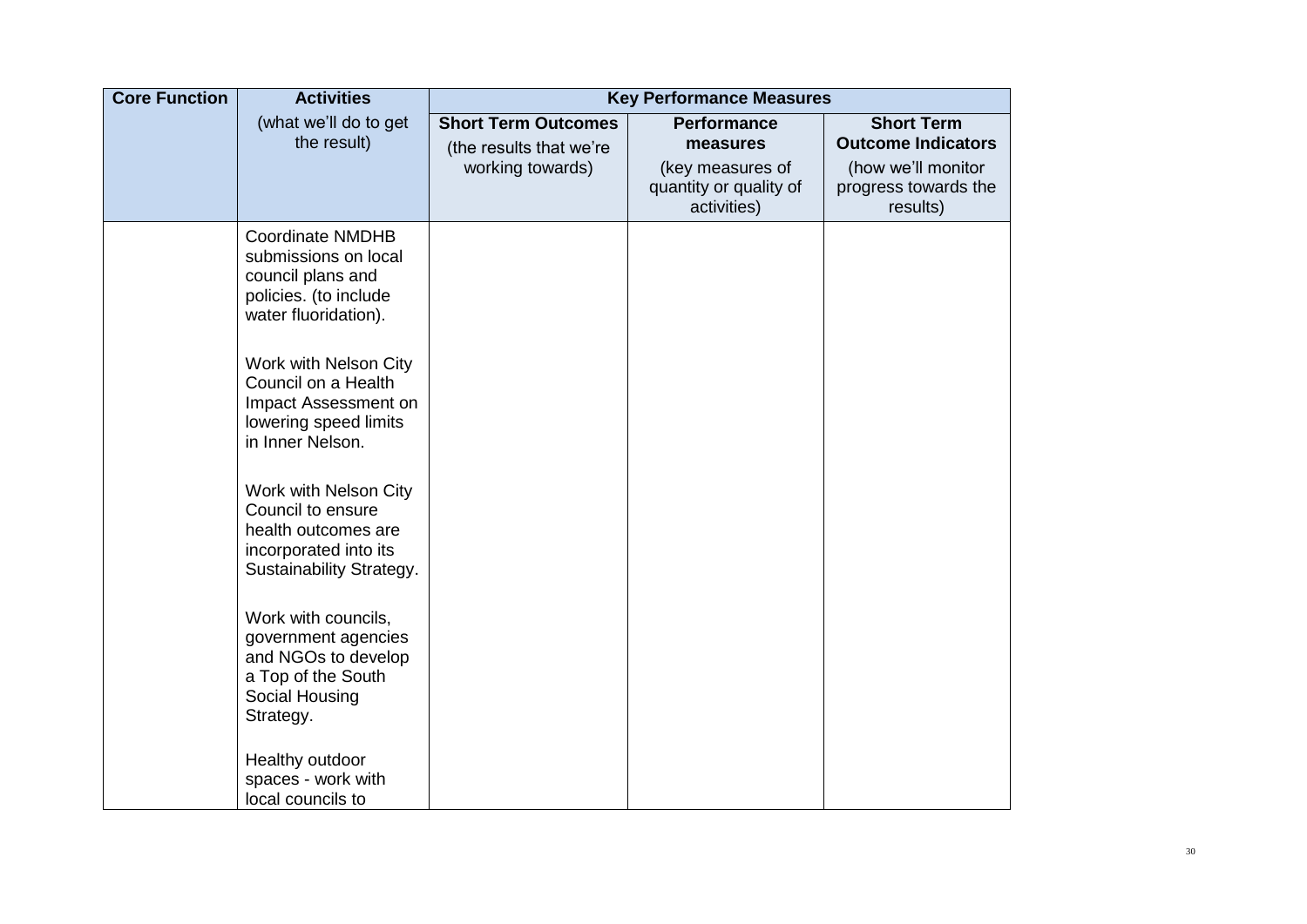| <b>Core Function</b> | <b>Activities</b>                                                                                                                                                                                                        |                                                                           | <b>Key Performance Measures</b>                    |                                                                      |
|----------------------|--------------------------------------------------------------------------------------------------------------------------------------------------------------------------------------------------------------------------|---------------------------------------------------------------------------|----------------------------------------------------|----------------------------------------------------------------------|
|                      | (what we'll do to get<br>the result)                                                                                                                                                                                     | <b>Short Term Outcomes</b><br>(the results that we're<br>working towards) | <b>Performance</b><br>measures<br>(key measures of | <b>Short Term</b><br><b>Outcome Indicators</b><br>(how we'll monitor |
|                      |                                                                                                                                                                                                                          |                                                                           | quantity or quality of<br>activities)              | progress towards the<br>results)                                     |
|                      | advance smoke free<br>and alcohol advertising<br>free parks,<br>playgrounds and<br>sports grounds.<br>Develop and make<br>available, resources to                                                                        |                                                                           |                                                    |                                                                      |
|                      | support Health Impact<br>Assessment (HIA)<br>Support health and<br>non-health sector staff<br>with appropriate tools<br>to enable an HIA<br>approach. Ensure<br>these tools are<br>available to all partner<br>agencies. |                                                                           |                                                    |                                                                      |
|                      | Support settings<br>(workplaces, sports<br>clubs, and schools) to<br>develop policies which<br>support health.                                                                                                           |                                                                           |                                                    |                                                                      |
|                      | Impact assessments of<br>supplied information to<br>local and national<br>community decision<br>makers are recorded                                                                                                      |                                                                           |                                                    |                                                                      |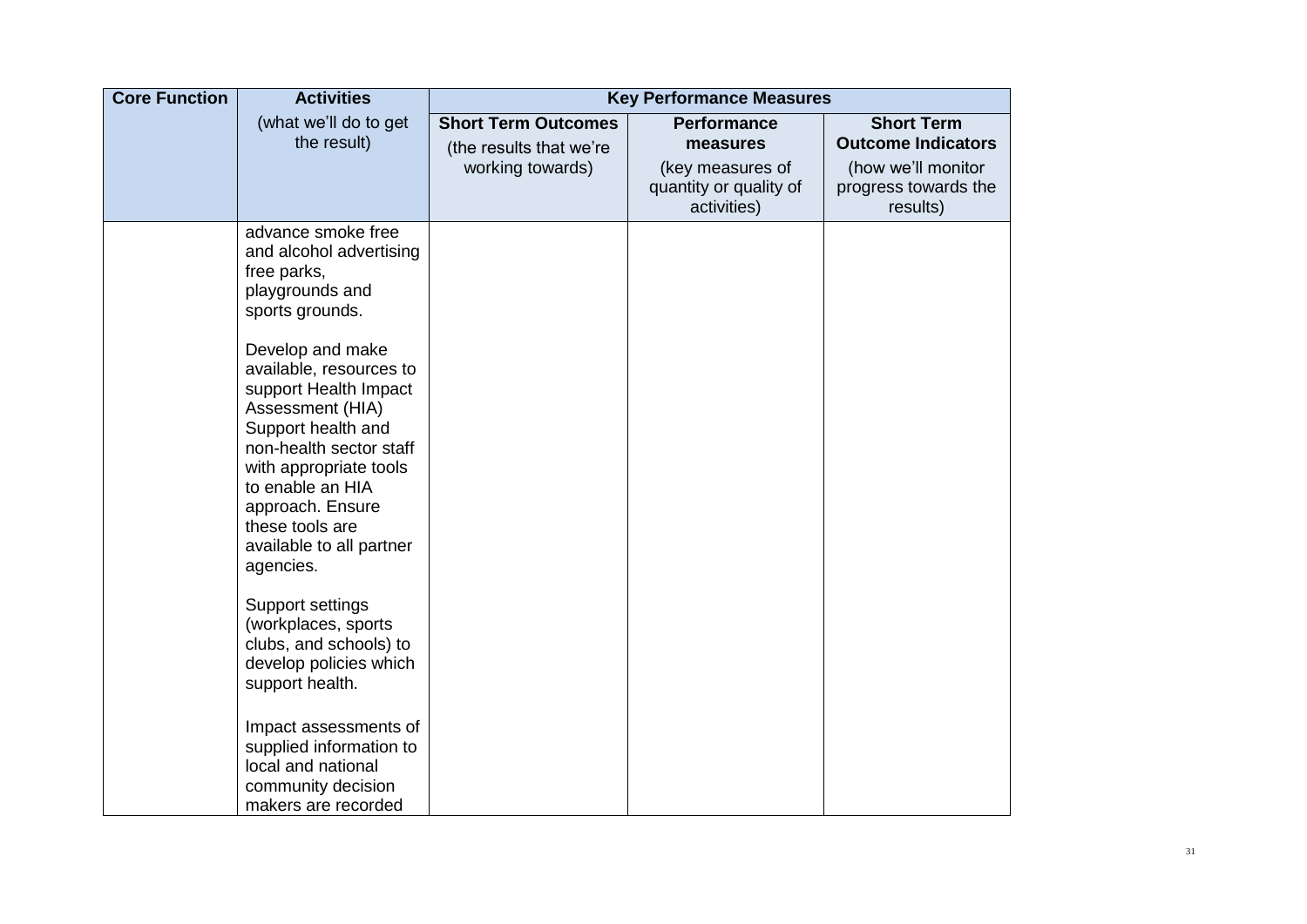| <b>Core Function</b> | <b>Activities</b>                                                                                                                                                                                                                    |                                                                                                                                                                                              | <b>Key Performance Measures</b>                                                                                           |                                                                                                                                                                  |
|----------------------|--------------------------------------------------------------------------------------------------------------------------------------------------------------------------------------------------------------------------------------|----------------------------------------------------------------------------------------------------------------------------------------------------------------------------------------------|---------------------------------------------------------------------------------------------------------------------------|------------------------------------------------------------------------------------------------------------------------------------------------------------------|
|                      | (what we'll do to get<br>the result)                                                                                                                                                                                                 | <b>Short Term Outcomes</b><br>(the results that we're<br>working towards)                                                                                                                    | <b>Performance</b><br>measures<br>(key measures of                                                                        | <b>Short Term</b><br><b>Outcome Indicators</b><br>(how we'll monitor                                                                                             |
|                      |                                                                                                                                                                                                                                      |                                                                                                                                                                                              | quantity or quality of<br>activities)                                                                                     | progress towards the<br>results)                                                                                                                                 |
|                      | and embedded into the<br>ongoing evaluation<br>process.                                                                                                                                                                              |                                                                                                                                                                                              |                                                                                                                           |                                                                                                                                                                  |
|                      | Copies of all written<br>information,<br>Submissions and<br>Health Impact<br>Assessments are<br>available.                                                                                                                           |                                                                                                                                                                                              |                                                                                                                           |                                                                                                                                                                  |
|                      | Support and co-<br>ordinate development<br>of regional position<br>statements and<br>submissions on public<br>health issues.                                                                                                         |                                                                                                                                                                                              |                                                                                                                           |                                                                                                                                                                  |
|                      | Development of the<br><b>NMDHB Alcohol Harm</b><br><b>Reduction Strategy.</b>                                                                                                                                                        |                                                                                                                                                                                              |                                                                                                                           |                                                                                                                                                                  |
|                      | <b>Injury Prevention:</b><br>Co-facilitation of<br><b>International World</b><br><b>Health Organisation</b><br><b>Safe Community</b><br>Initiative within Te Tau<br>Ihu community. To<br>enable and support<br>collaborative actions | Priority areas of safety<br>concern within Te Tau<br>Ihu are identified and<br>supported, including<br>those in which<br>Nelson/Tasman and<br>Marlborough District will<br>take a lead role. | Support for planned<br>and community agreed<br>timeline for progression<br>of accreditation and<br>beyond sustainability. | The following<br>outcomes for both the<br>Nelson/Tasman and<br>Marlborough projects<br>are as follows:<br>Activities in the<br>district, which are<br>addressing |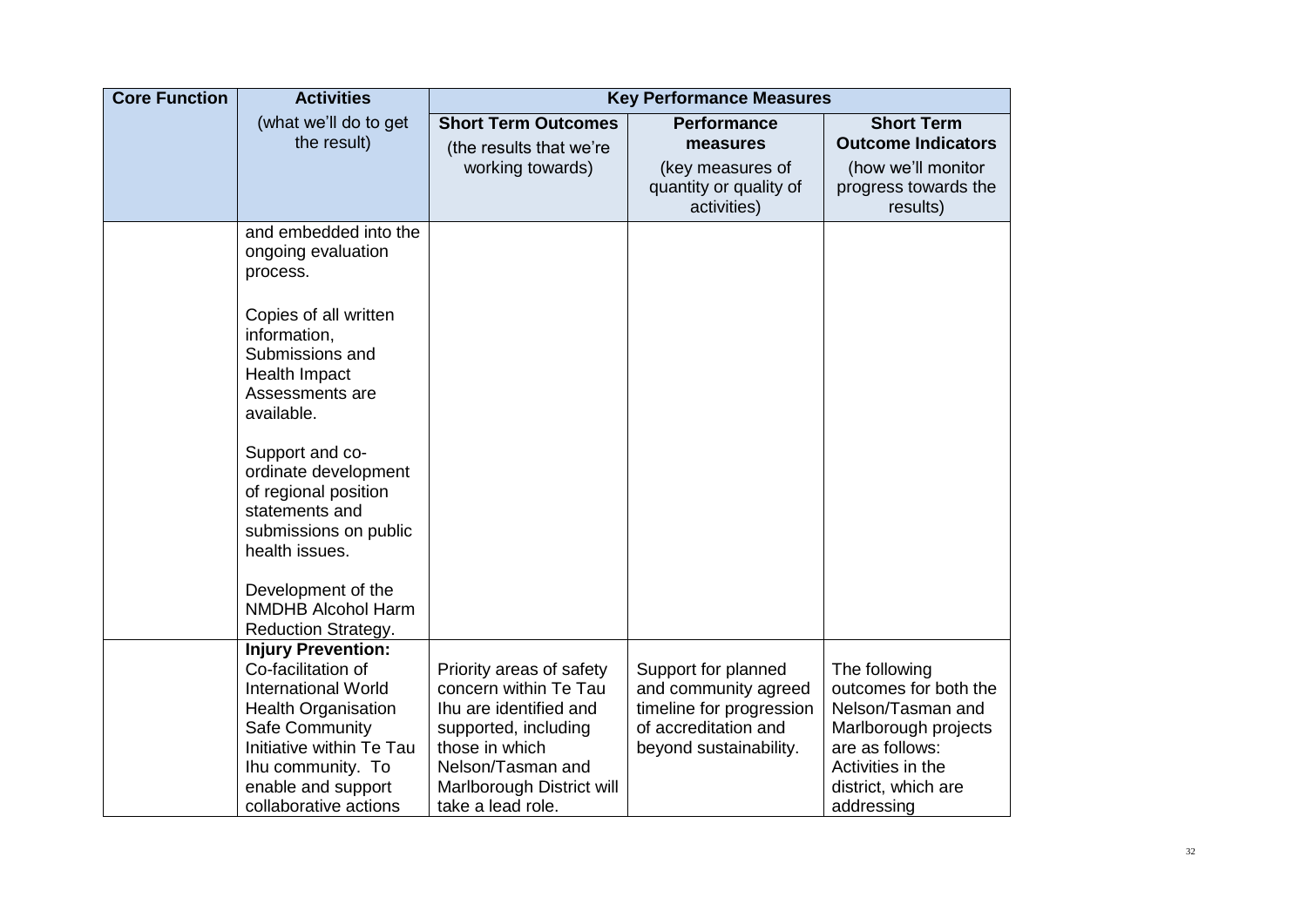| <b>Core Function</b> | <b>Activities</b>                                                                                                                                                                                                                                                                                                                                                                                                                                                                                                                                                                                                                                      | <b>Key Performance Measures</b>                                                                                      |                                                                                             |                                                                                                                                                                                                                                                                                                                                                                             |
|----------------------|--------------------------------------------------------------------------------------------------------------------------------------------------------------------------------------------------------------------------------------------------------------------------------------------------------------------------------------------------------------------------------------------------------------------------------------------------------------------------------------------------------------------------------------------------------------------------------------------------------------------------------------------------------|----------------------------------------------------------------------------------------------------------------------|---------------------------------------------------------------------------------------------|-----------------------------------------------------------------------------------------------------------------------------------------------------------------------------------------------------------------------------------------------------------------------------------------------------------------------------------------------------------------------------|
|                      | (what we'll do to get<br>the result)                                                                                                                                                                                                                                                                                                                                                                                                                                                                                                                                                                                                                   | <b>Short Term Outcomes</b><br>(the results that we're<br>working towards)                                            | <b>Performance</b><br>measures<br>(key measures of<br>quantity or quality of<br>activities) | <b>Short Term</b><br><b>Outcome Indicators</b><br>(how we'll monitor<br>progress towards the<br>results)                                                                                                                                                                                                                                                                    |
|                      | that improve safety of<br>people living, working<br>and visiting the<br>Nelson, Tasman and<br>Marlborough districts.<br><b>Nelson Tasman</b><br><b>Project: Safe At The</b><br>Top<br>(Accredited/Designat<br>ed):<br>Staff actively support<br>this project on three<br>levels of commitment:<br>1. Governance:<br>oversight of this<br>project and receive<br>reports from the<br>Coalition Group.<br>2. Coalition Group:<br>Coordination and<br>implementation of<br>strategic plans. An<br>action group with<br>specified roles and<br>tasks. These<br>include Annual<br>Planning,<br>reviewing priority<br>community safety<br>issues, developing | <b>Local Government is</b><br>involved in creating<br>well-connected,<br>inclusive and<br>accessible<br>communities. |                                                                                             | community safety<br>issues, are identified<br>and mapped;<br>Information, data and<br>high level plans are<br>shared between key<br>stakeholders;<br>Community activities<br>are supported and<br>sustained to deliver<br>improved safety;<br>The two projects are<br>sustainable and meet<br>the obligations under<br>the International Safer<br>Communities<br>framework. |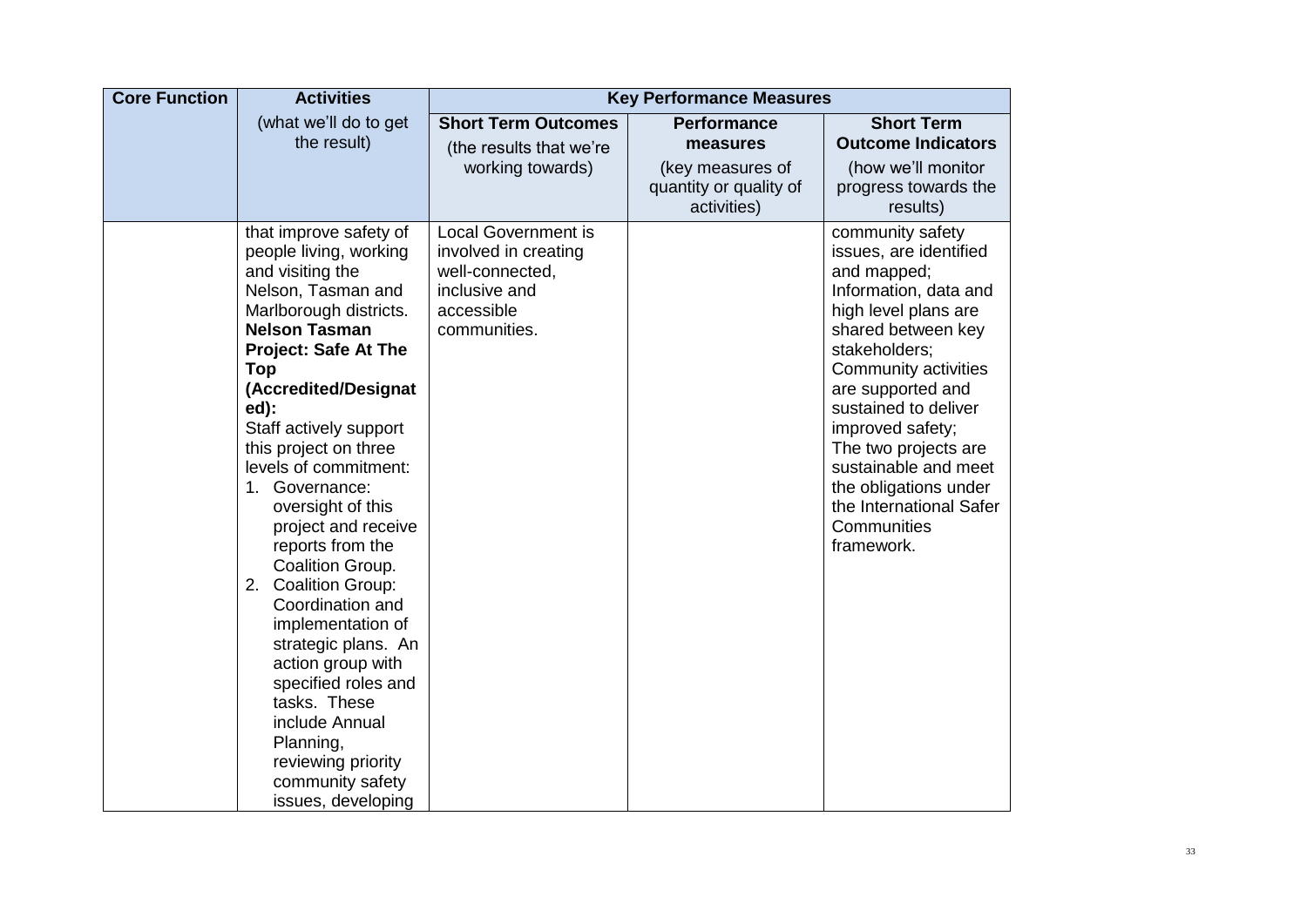| <b>Core Function</b> | <b>Activities</b>                                                                                                                                                                                                                                                                                                                                          | <b>Key Performance Measures</b>                                           |                                                                                             |                                                                                                          |
|----------------------|------------------------------------------------------------------------------------------------------------------------------------------------------------------------------------------------------------------------------------------------------------------------------------------------------------------------------------------------------------|---------------------------------------------------------------------------|---------------------------------------------------------------------------------------------|----------------------------------------------------------------------------------------------------------|
|                      | (what we'll do to get<br>the result)                                                                                                                                                                                                                                                                                                                       | <b>Short Term Outcomes</b><br>(the results that we're<br>working towards) | <b>Performance</b><br>measures<br>(key measures of<br>quantity or quality of<br>activities) | <b>Short Term</b><br><b>Outcome Indicators</b><br>(how we'll monitor<br>progress towards the<br>results) |
|                      | and ongoing<br>communication<br>plan, supporting<br>project funding and<br>delivery.<br>3. Task Group<br>leaders and<br>members:<br>Responsible for<br>frontline delivery of<br>projects. Task<br>group leaders act<br>as a conduit to the<br>Coalition group,<br>report on progress,<br>identify gaps and<br>needs, develop<br>and implement<br>projects. |                                                                           |                                                                                             |                                                                                                          |
|                      | <b>Marlborough Project:</b><br><b>Safe and Sound at</b><br>the Top : Accredited<br>and Designated<br>Staff actively support<br>this project on a<br>number of levels of<br>commitment:<br>1.<br>Project<br>administration                                                                                                                                  |                                                                           |                                                                                             |                                                                                                          |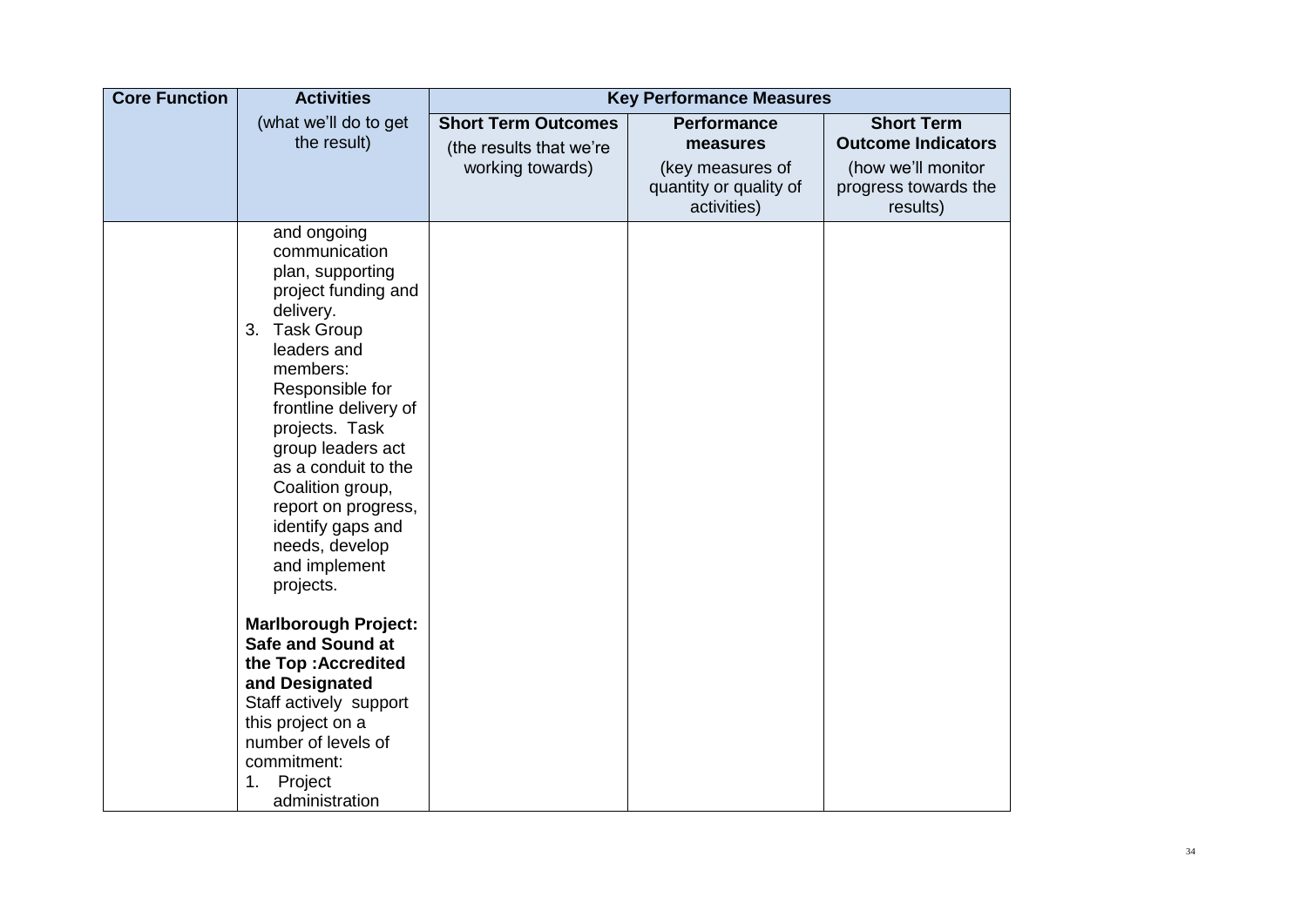| <b>Core Function</b> | <b>Activities</b>                                                                                                                                                                                                                                                                                                            | <b>Key Performance Measures</b>                                           |                                                                                                                |                                                                                                          |
|----------------------|------------------------------------------------------------------------------------------------------------------------------------------------------------------------------------------------------------------------------------------------------------------------------------------------------------------------------|---------------------------------------------------------------------------|----------------------------------------------------------------------------------------------------------------|----------------------------------------------------------------------------------------------------------|
|                      | (what we'll do to get<br>the result)                                                                                                                                                                                                                                                                                         | <b>Short Term Outcomes</b><br>(the results that we're<br>working towards) | <b>Performance</b><br>measures<br>(key measures of<br>quantity or quality of<br>activities)                    | <b>Short Term</b><br><b>Outcome Indicators</b><br>(how we'll monitor<br>progress towards the<br>results) |
|                      | 2. Project co-<br>management and<br>consultation<br>3. Task Group<br>leadership and<br>membership:<br>Responsible for<br>frontline delivery of<br>projects. Task<br>group leaders act<br>as a conduit to the<br>Coalition group,<br>report on progress,<br>identify gaps and<br>needs, develop<br>and implement<br>projects. |                                                                           | Narrative report re<br>progress against plan.<br>Status of all<br>interventions and/or<br>activities.          |                                                                                                          |
|                      | Other examples of<br>collaborative health<br>promotion<br>interventions (not<br>services) mentioned in<br>the plan included<br>interventions that fall<br>out of the International<br><b>Safe Communities</b><br>projects (i.e. Safe at<br>the Top and Safe and<br>Sound at the Top).                                        |                                                                           | Document indicating to<br>the commitment to<br>develop the NMDHB<br>Alcohol Harm<br><b>Reduction Strategy.</b> |                                                                                                          |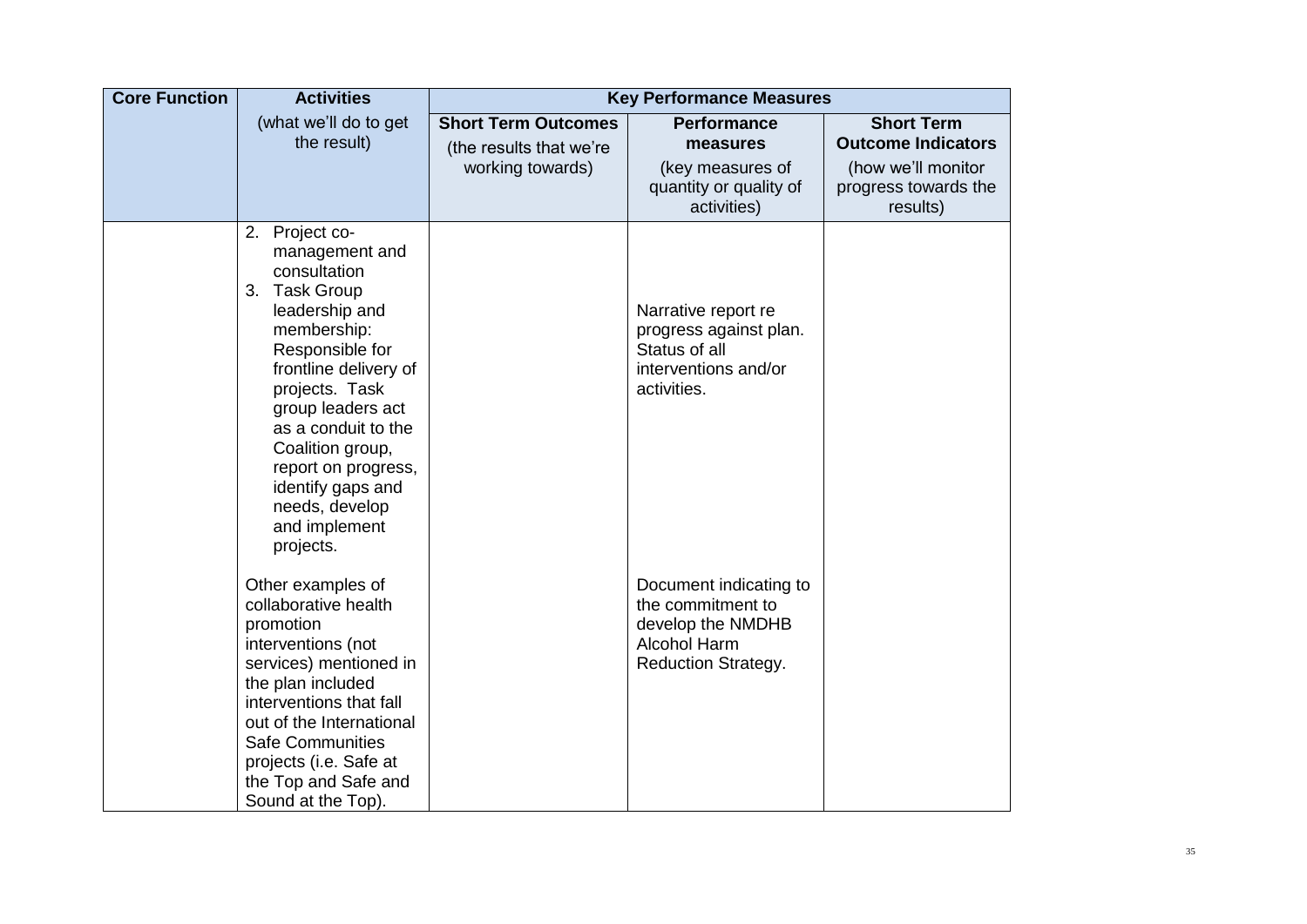| <b>Core Function</b> | <b>Activities</b>                                                                                                                                                                                                                                                                                                                                                                                                                                                                                                                                                             | <b>Key Performance Measures</b>                                           |                                                                                             |                                                                                                          |
|----------------------|-------------------------------------------------------------------------------------------------------------------------------------------------------------------------------------------------------------------------------------------------------------------------------------------------------------------------------------------------------------------------------------------------------------------------------------------------------------------------------------------------------------------------------------------------------------------------------|---------------------------------------------------------------------------|---------------------------------------------------------------------------------------------|----------------------------------------------------------------------------------------------------------|
|                      | (what we'll do to get<br>the result)                                                                                                                                                                                                                                                                                                                                                                                                                                                                                                                                          | <b>Short Term Outcomes</b><br>(the results that we're<br>working towards) | <b>Performance</b><br>measures<br>(key measures of<br>quantity or quality of<br>activities) | <b>Short Term</b><br><b>Outcome Indicators</b><br>(how we'll monitor<br>progress towards the<br>results) |
|                      | Examples include<br>Older Persons Forum,<br>Road safety Action<br>Planning, Stopping<br>Violence, Youth<br>Councils, Mental<br>Health, Housing and<br>neighbourhood safety<br>and Alcohol Harm<br>Reduction.<br>Note that this also<br>includes a number of<br>agencies working in<br>the Family and Child<br>Abuse Area.<br>Specifically; Men's<br>Views on Stopping<br>Violence Service<br>which is in<br>collaboration with<br>SVS, Living Safe<br>Public Health and<br>NMIT. Health<br>Promotion is actively<br>involved in NMDHB<br>Violence Intervention<br>Programmes. |                                                                           |                                                                                             |                                                                                                          |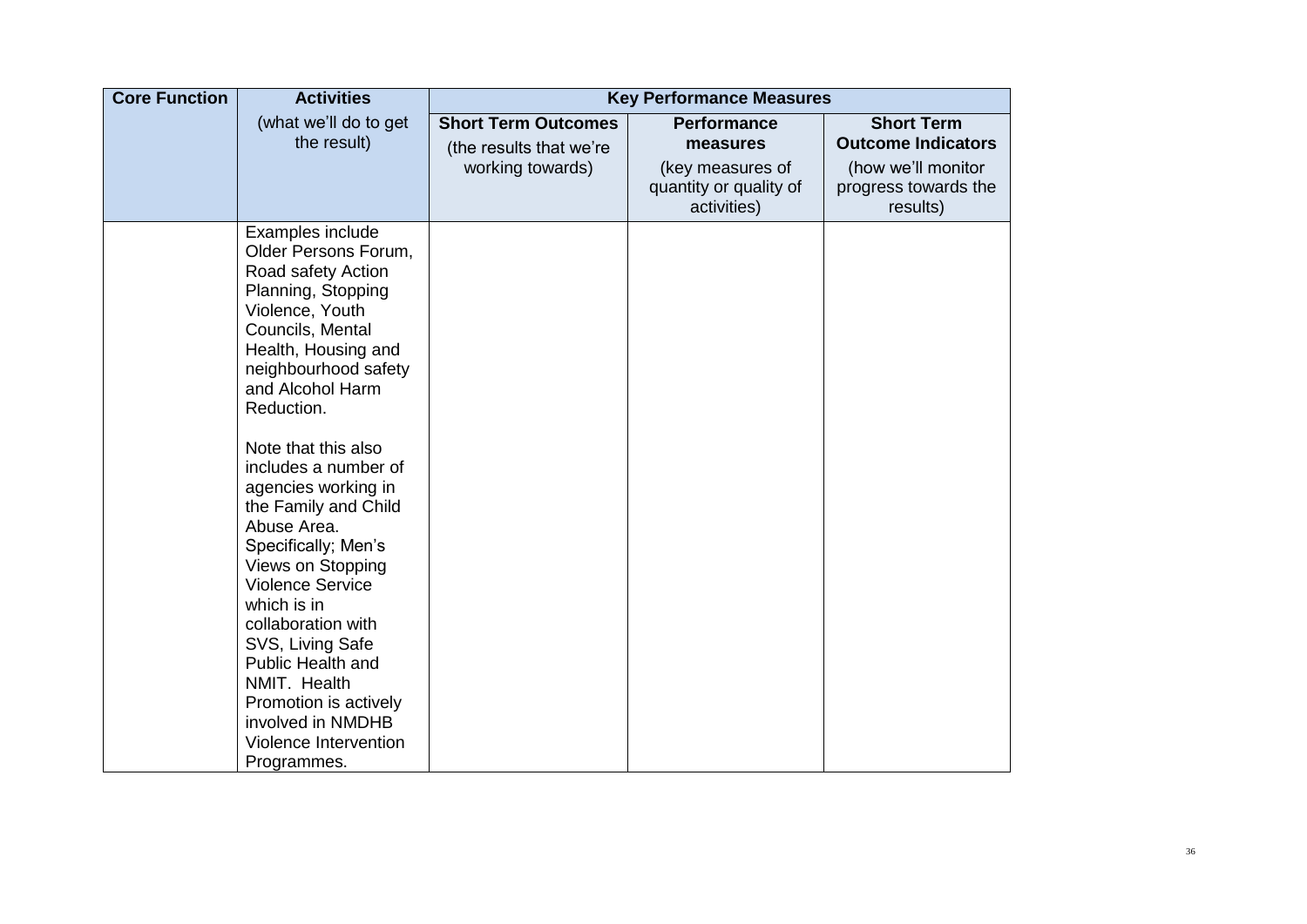| <b>Core Function</b>                          | <b>Activities</b>                                                                                                                                                                                                                                               |                                                                                                                                                                              | <b>Key Performance Measures</b>                                                                                                                                                                                                                                                               |                                                                                                                                                                |
|-----------------------------------------------|-----------------------------------------------------------------------------------------------------------------------------------------------------------------------------------------------------------------------------------------------------------------|------------------------------------------------------------------------------------------------------------------------------------------------------------------------------|-----------------------------------------------------------------------------------------------------------------------------------------------------------------------------------------------------------------------------------------------------------------------------------------------|----------------------------------------------------------------------------------------------------------------------------------------------------------------|
|                                               | (what we'll do to get<br>the result)                                                                                                                                                                                                                            | <b>Short Term Outcomes</b><br>(the results that we're                                                                                                                        | <b>Performance</b><br>measures                                                                                                                                                                                                                                                                | <b>Short Term</b><br><b>Outcome Indicators</b>                                                                                                                 |
|                                               |                                                                                                                                                                                                                                                                 | working towards)                                                                                                                                                             | (key measures of<br>quantity or quality of<br>activities)                                                                                                                                                                                                                                     | (how we'll monitor<br>progress towards the<br>results)                                                                                                         |
| <b>Social</b><br>Environment,<br><b>Media</b> | Deliver relevant and<br>timely public health<br>information and<br>support campaigns<br>including' Mental<br>Wellbeing Campaign,<br>World Smokefree Day,<br><b>Mental Health</b><br>Awareness Week,<br>alcohol harm<br>awareness /<br>minimisation initiatives. | Communities educated<br>and aware of health<br>issues and healthy<br>choices and behaviours                                                                                  | Progress against plan.<br>Status of all information<br>supplied is recorded<br>and updated in real<br>time.<br>Impact assessments of<br>supplied information to<br>local and national<br>community decision<br>makers are recorded<br>and embedded into the<br>ongoing evaluation<br>process. | Results of review<br>processes enable us<br>to assess and<br>enhance the impact of<br>our advice on<br>decision making by<br>community agencies<br>and groups. |
|                                               | Respond to requests<br>for information and<br>advice from<br>community groups and<br>agencies.<br><b>Built environments</b>                                                                                                                                     | Relationships are<br>strengthened and<br>health influences and<br>potential impact on<br>health outcomes are<br>considered by policy<br>makers / planners /<br>practitioners | Copies of all written<br>information are<br>available.<br>Changes in practice by                                                                                                                                                                                                              |                                                                                                                                                                |
|                                               | promote health, and<br>support healthy<br>choices and<br>behaviours in the<br>community.                                                                                                                                                                        |                                                                                                                                                                              | health and social<br>service agencies.<br>Number and type of<br>public health                                                                                                                                                                                                                 | Evidence of Public<br>Health contribution in                                                                                                                   |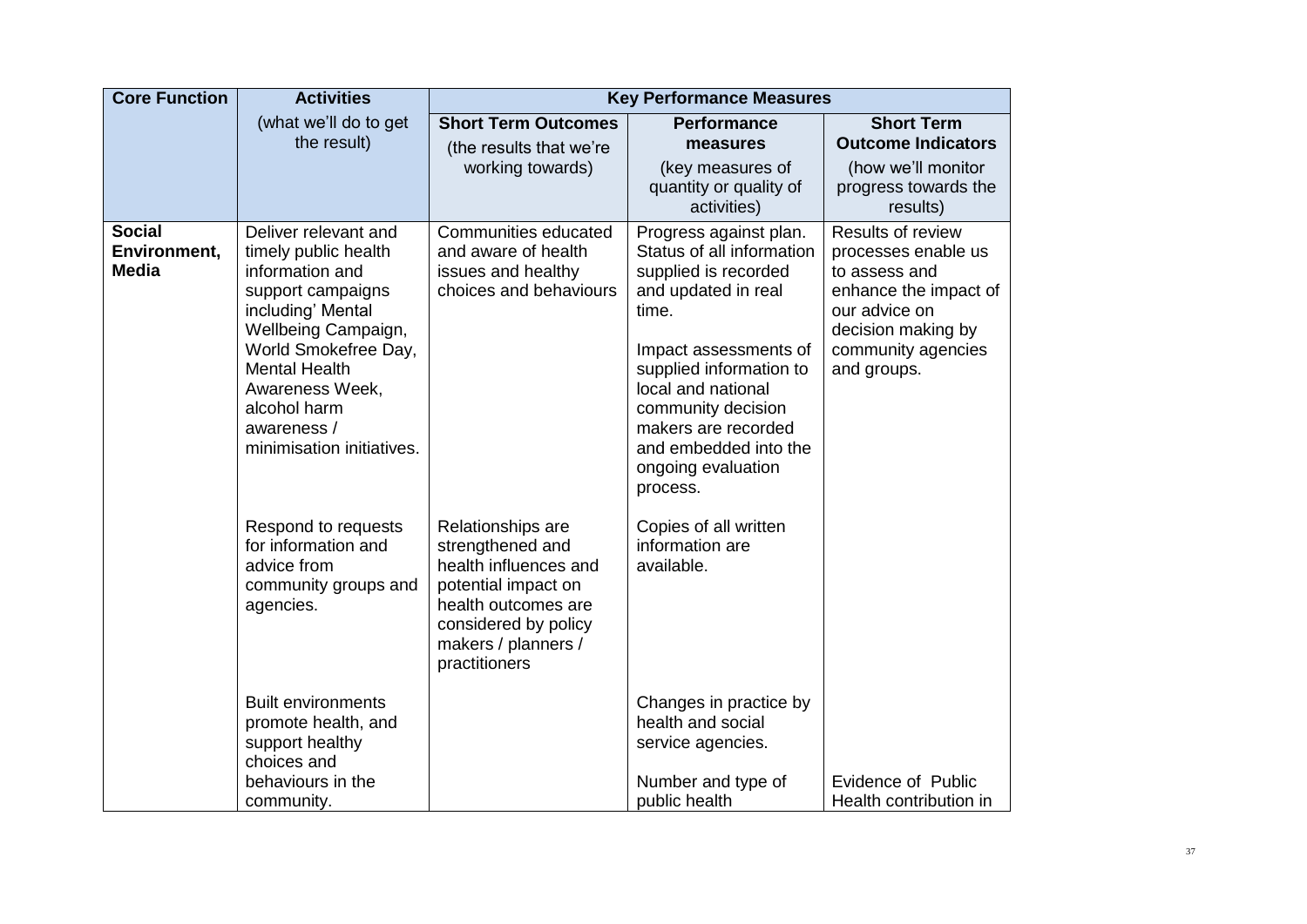| <b>Core Function</b>                                                                   | <b>Activities</b>                                                                                                                                                                           |                                                                                                | <b>Key Performance Measures</b>                                                                                                                                                                                                                                                                                                                                                       |                                                                                                                                |
|----------------------------------------------------------------------------------------|---------------------------------------------------------------------------------------------------------------------------------------------------------------------------------------------|------------------------------------------------------------------------------------------------|---------------------------------------------------------------------------------------------------------------------------------------------------------------------------------------------------------------------------------------------------------------------------------------------------------------------------------------------------------------------------------------|--------------------------------------------------------------------------------------------------------------------------------|
|                                                                                        | (what we'll do to get<br>the result)                                                                                                                                                        | <b>Short Term Outcomes</b><br>(the results that we're<br>working towards)                      | <b>Performance</b><br>measures<br>(key measures of<br>quantity or quality of<br>activities)                                                                                                                                                                                                                                                                                           | <b>Short Term</b><br><b>Outcome Indicators</b><br>(how we'll monitor<br>progress towards the<br>results)                       |
|                                                                                        | Encourage the<br>development of well-<br>designed built<br>environments<br>(including transport<br>networks and public<br>spaces) that are<br>universally accessible<br>and promote health. |                                                                                                | messaging distributed.<br>Evaluation of reach<br>and impact of<br>individual campaigns.<br>Partnership and<br>consultation processes<br>are reviewed and<br>improved where<br>applicable (narrative<br>report documenting the<br>process).<br>Preparation of<br>presentation material<br>completed.<br>Evaluations of<br>presentations<br>completed.<br>Report on<br>recommendations. | key decisions (where<br>available).                                                                                            |
| <b>Education</b><br>settings<br>Inclusion of HPS in<br>annual plan is now<br>optional) | Develop and support<br><b>Health Promoting</b><br>Schools (HPS)<br>initiatives.                                                                                                             | Education, schools and<br>tertiary settings that<br>support healthy choices<br>and behaviours. | Number of schools<br>engaged.                                                                                                                                                                                                                                                                                                                                                         | Results of review<br>processes enable<br>assessment and<br>enhancement of the<br>impact of our advice<br>on decision making by |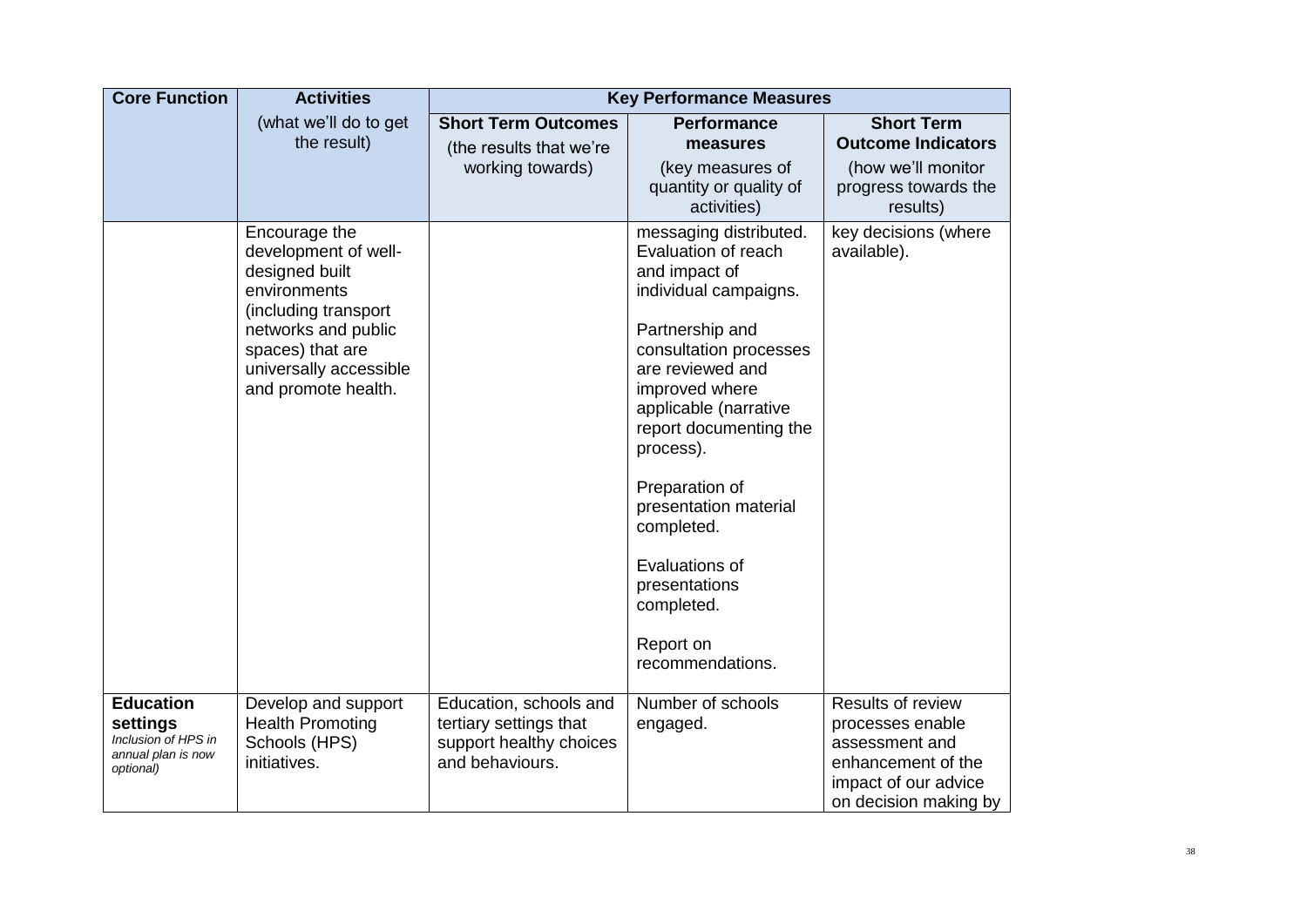| <b>Core Function</b> | <b>Activities</b>                                                                                                                                |                                                       | <b>Key Performance Measures</b>                           |                                                        |
|----------------------|--------------------------------------------------------------------------------------------------------------------------------------------------|-------------------------------------------------------|-----------------------------------------------------------|--------------------------------------------------------|
|                      | (what we'll do to get<br>the result)                                                                                                             | <b>Short Term Outcomes</b><br>(the results that we're | <b>Performance</b><br>measures                            | <b>Short Term</b><br><b>Outcome Indicators</b>         |
|                      |                                                                                                                                                  | working towards)                                      | (key measures of<br>quantity or quality of<br>activities) | (how we'll monitor<br>progress towards the<br>results) |
|                      |                                                                                                                                                  |                                                       |                                                           | community agencies<br>and groups.                      |
|                      | Form school action<br>plans.                                                                                                                     |                                                       | <b>Number of Action Plans</b><br>completed.               |                                                        |
|                      | Engage schools to<br>identify their Māori,<br>Pasifikā or vulnerable<br>communities<br>wellbeing/hauora<br>needs.                                |                                                       | Narrative report<br>documenting changes<br>in practice.   |                                                        |
|                      | Support schools to<br>implement links for<br>Māori, Pasifikā or<br>vulnerable<br>communities towards<br>addressing<br>wellbeing/hauora<br>needs. |                                                       | Evaluation findings.                                      |                                                        |
|                      | Schools have<br>embedded HPS<br>criteria to support<br>Māori, Pasifikā or<br>vulnerable<br>communities.                                          |                                                       | Number of hubs<br>supported.                              |                                                        |
|                      | Support schools to link                                                                                                                          |                                                       | Formal/ informal                                          |                                                        |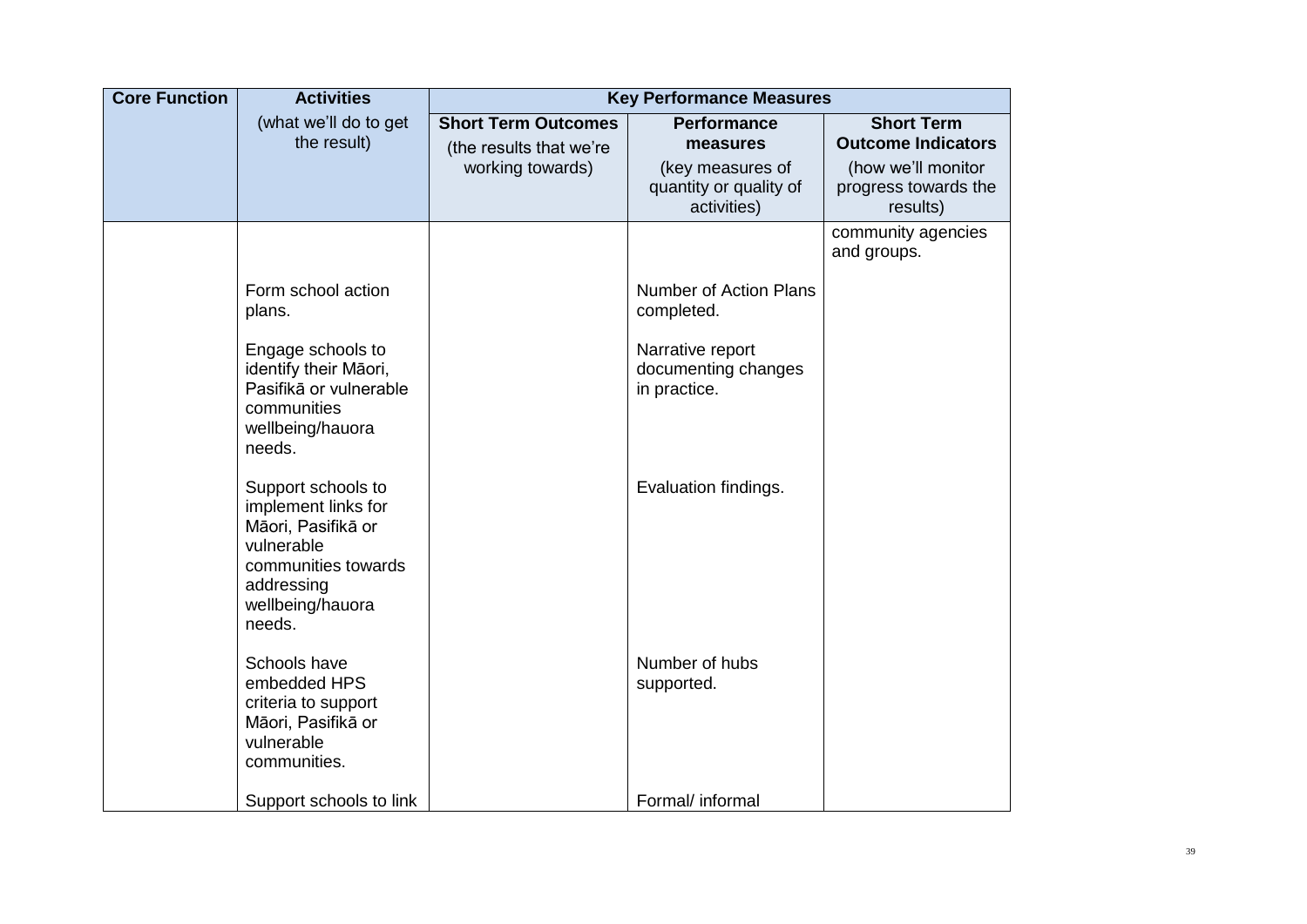| <b>Core Function</b> | <b>Activities</b>                                                                                                                                                                                                                                                                                                                                                                                                                                                                  |                                                                           | <b>Key Performance Measures</b>                                                             |                                                                                                          |
|----------------------|------------------------------------------------------------------------------------------------------------------------------------------------------------------------------------------------------------------------------------------------------------------------------------------------------------------------------------------------------------------------------------------------------------------------------------------------------------------------------------|---------------------------------------------------------------------------|---------------------------------------------------------------------------------------------|----------------------------------------------------------------------------------------------------------|
|                      | (what we'll do to get<br>the result)                                                                                                                                                                                                                                                                                                                                                                                                                                               | <b>Short Term Outcomes</b><br>(the results that we're<br>working towards) | <b>Performance</b><br>measures<br>(key measures of<br>quantity or quality of<br>activities) | <b>Short Term</b><br><b>Outcome Indicators</b><br>(how we'll monitor<br>progress towards the<br>results) |
|                      | with agencies and<br>nutrition and physical<br>activity that enhances<br>the wellbeing/hauora<br>of Māori, Pasifikā or<br>vulnerable<br>communities.<br><b>HPS Forum meets</b><br>once a term to re-<br>orientate health<br>services to achieve<br>greater coordination,<br>collaboration and<br>delivery of services to<br>Schools.<br>Status of all<br>information supplied is<br>recorded and updated<br>in real time.<br>Support community<br>youth forums.<br>Support smoking |                                                                           | feedback.<br>Number of Youth<br>Forums supported<br>Number of schools                       |                                                                                                          |
|                      | cessation initiatives.                                                                                                                                                                                                                                                                                                                                                                                                                                                             |                                                                           | engaged in Auahi Kore<br>activities and<br>community smoking<br>cessation initiatives.      |                                                                                                          |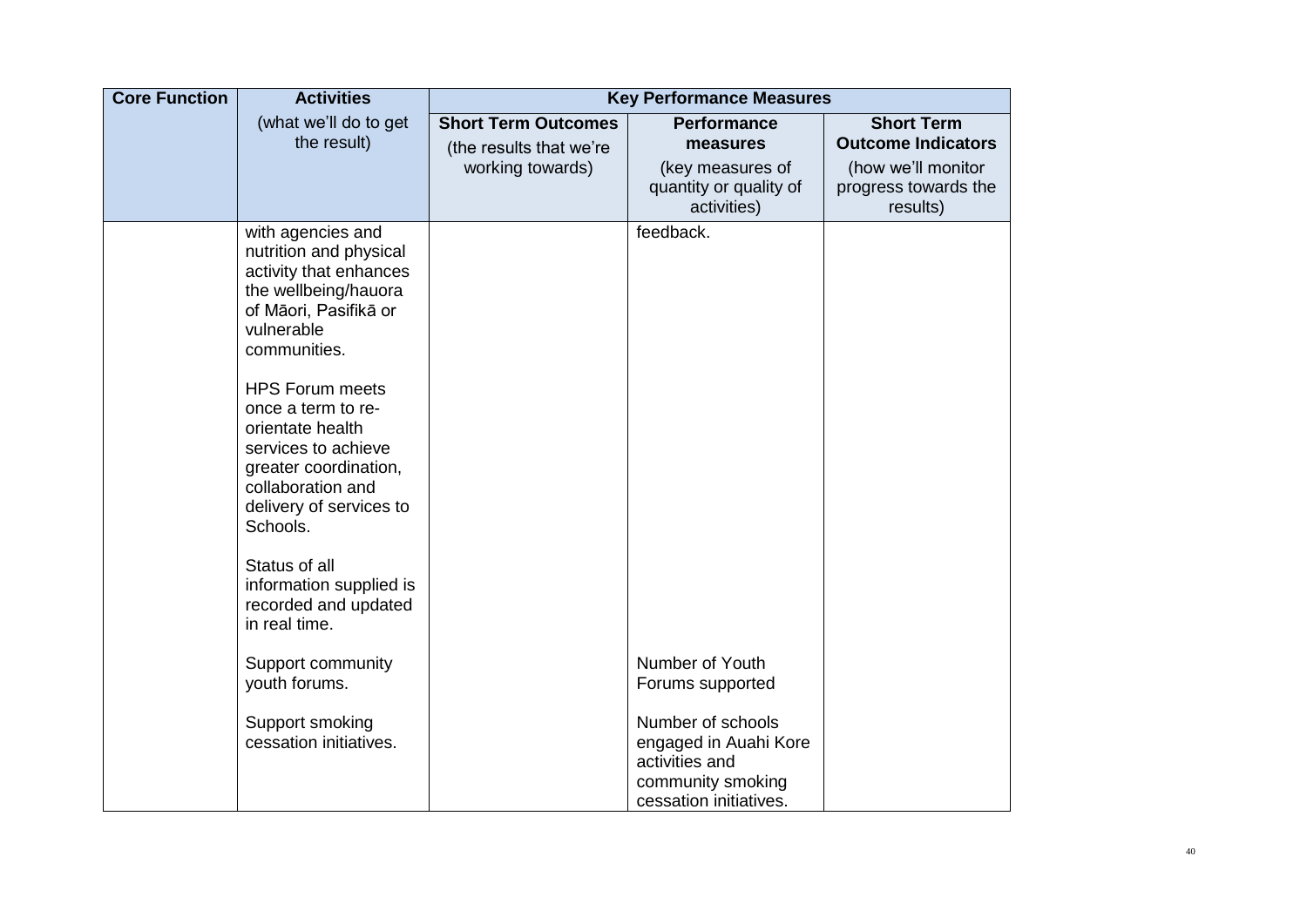| <b>Core Function</b> | <b>Activities</b>                                                                                                                                                                                                                                                                                                                                                        |                                                                           | <b>Key Performance Measures</b>                                                             |                                                                                                          |
|----------------------|--------------------------------------------------------------------------------------------------------------------------------------------------------------------------------------------------------------------------------------------------------------------------------------------------------------------------------------------------------------------------|---------------------------------------------------------------------------|---------------------------------------------------------------------------------------------|----------------------------------------------------------------------------------------------------------|
|                      | (what we'll do to get<br>the result)                                                                                                                                                                                                                                                                                                                                     | <b>Short Term Outcomes</b><br>(the results that we're<br>working towards) | <b>Performance</b><br>measures<br>(key measures of<br>quantity or quality of<br>activities) | <b>Short Term</b><br><b>Outcome Indicators</b><br>(how we'll monitor<br>progress towards the<br>results) |
|                      | <b>Health Promotion is</b><br>actively supporting and<br>implementing Safekids<br>Aotearoa<br>interventions.                                                                                                                                                                                                                                                             |                                                                           |                                                                                             |                                                                                                          |
|                      | Develop and support<br>health promoting<br>schools initiatives.<br>Form school action<br>plans.<br>Engage schools to<br>identify their Māori,<br>Pasifikā or vulnerable<br>communities<br>wellbeing/hauora<br>needs.<br>Support schools to<br>implement links for<br>Māori, Pasifikā or<br>vulnerable<br>communities towards<br>addressing<br>wellbeing/hauora<br>needs. |                                                                           |                                                                                             |                                                                                                          |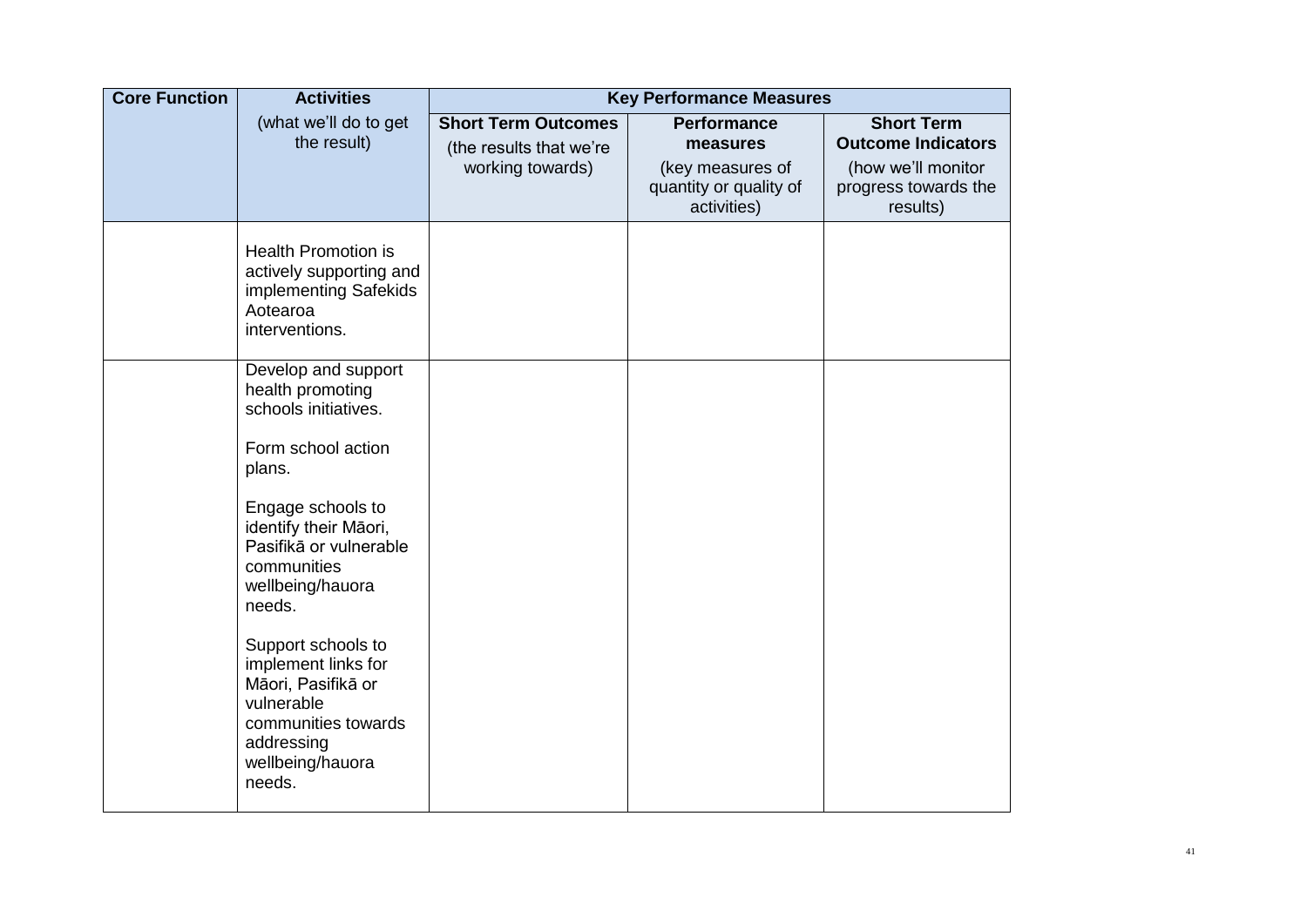| <b>Core Function</b> | <b>Activities</b>                                                                                                                                                                                                                                                                                                                                                                                                                                                                                                                                                                                  |                                                                           | <b>Key Performance Measures</b>                                                             |                                                                                                          |
|----------------------|----------------------------------------------------------------------------------------------------------------------------------------------------------------------------------------------------------------------------------------------------------------------------------------------------------------------------------------------------------------------------------------------------------------------------------------------------------------------------------------------------------------------------------------------------------------------------------------------------|---------------------------------------------------------------------------|---------------------------------------------------------------------------------------------|----------------------------------------------------------------------------------------------------------|
|                      | (what we'll do to get<br>the result)                                                                                                                                                                                                                                                                                                                                                                                                                                                                                                                                                               | <b>Short Term Outcomes</b><br>(the results that we're<br>working towards) | <b>Performance</b><br>measures<br>(key measures of<br>quantity or quality of<br>activities) | <b>Short Term</b><br><b>Outcome Indicators</b><br>(how we'll monitor<br>progress towards the<br>results) |
|                      | Schools have<br>embedded HPS<br>criteria to support<br>Māori, Pasifikā or<br>vulnerable<br>communities.<br>Support schools to link<br>with agencies and<br><b>Nutrition Physical</b><br>Activity that enhances<br>the wellbeing/hauora<br>of Māori, Pasifikā or<br>vulnerable<br>communities.<br><b>HPS Forum meets</b><br>once a term to re-<br>orientate health<br>services to achieve<br>greater coordination,<br>collaboration and<br>delivery of services to<br>Schools.<br>Support smoking<br>cessation initiatives.<br><b>Health Promoting</b><br><b>Schools:</b><br>It is our intention to |                                                                           | Status of all information<br>supplied is recorded<br>and updated in real<br>time.           |                                                                                                          |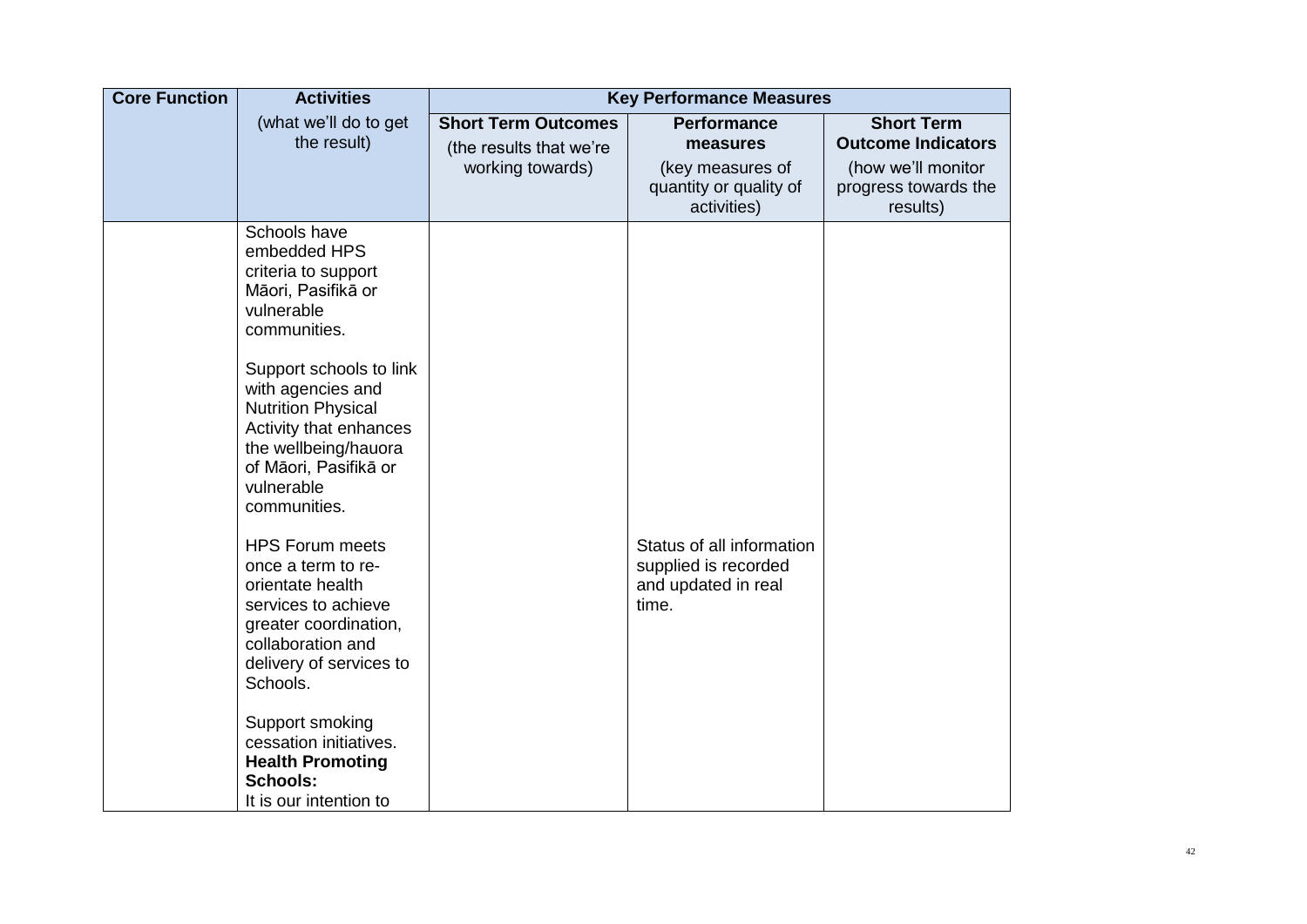| <b>Core Function</b> | <b>Activities</b>                                                                                                                                                                                                                                                                                                                                                                                                                                                                                                                                                                                                                                                                                   |                                                       | <b>Key Performance Measures</b>                                                                         |                                                        |
|----------------------|-----------------------------------------------------------------------------------------------------------------------------------------------------------------------------------------------------------------------------------------------------------------------------------------------------------------------------------------------------------------------------------------------------------------------------------------------------------------------------------------------------------------------------------------------------------------------------------------------------------------------------------------------------------------------------------------------------|-------------------------------------------------------|---------------------------------------------------------------------------------------------------------|--------------------------------------------------------|
|                      | (what we'll do to get<br>the result)                                                                                                                                                                                                                                                                                                                                                                                                                                                                                                                                                                                                                                                                | <b>Short Term Outcomes</b><br>(the results that we're | <b>Performance</b><br>measures                                                                          | <b>Short Term</b><br><b>Outcome Indicators</b>         |
|                      |                                                                                                                                                                                                                                                                                                                                                                                                                                                                                                                                                                                                                                                                                                     | working towards)                                      | (key measures of<br>quantity or quality of<br>activities)                                               | (how we'll monitor<br>progress towards the<br>results) |
|                      | utilise the new HPS<br>planning tool to<br>introduce relevant<br>schools to the new<br>HPS framework, to the<br>new HPS cycle of<br>enquiry, to identify<br>changes in practice<br>and to collect and<br>enter information<br>about each school's<br>HPS pathway and<br>progress, including the<br>impact and outcomes<br>achieved into the new<br>HPS database from 1<br>July 2014 to 30 June<br>2015.<br>It is also our intention<br>to align with the new<br><b>Process for Database</b><br>Entry and identify and<br><b>HPS Data Coordinator</b><br>to access the new<br>HPS database and<br>enter data in one<br>sitting from 1 July<br>2014 to 30 June 2015.<br>(HPS Data<br>Coordinator must |                                                       | Narrative report re<br>progress against<br>national plan including<br>status of local<br>interventions. |                                                        |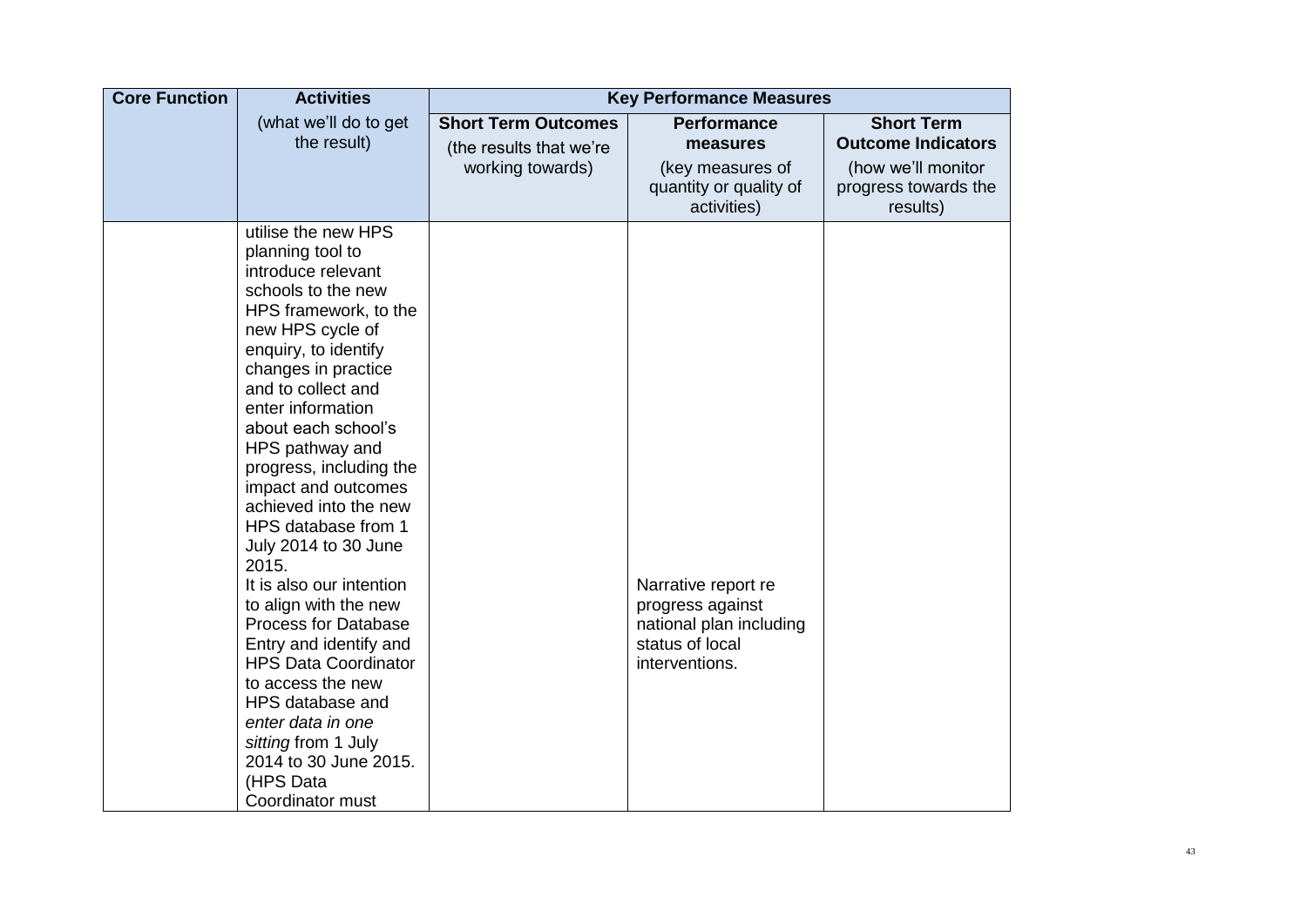| <b>Core Function</b>                        | <b>Activities</b>                                                                                                                                  |                                                                                     | <b>Key Performance Measures</b>                                                                                                                   |                                                                                                                                   |
|---------------------------------------------|----------------------------------------------------------------------------------------------------------------------------------------------------|-------------------------------------------------------------------------------------|---------------------------------------------------------------------------------------------------------------------------------------------------|-----------------------------------------------------------------------------------------------------------------------------------|
|                                             | (what we'll do to get<br>the result)                                                                                                               | <b>Short Term Outcomes</b><br>(the results that we're                               | <b>Performance</b><br>measures                                                                                                                    | <b>Short Term</b><br><b>Outcome Indicators</b>                                                                                    |
|                                             |                                                                                                                                                    | working towards)                                                                    | (key measures of<br>quantity or quality of<br>activities)                                                                                         | (how we'll monitor<br>progress towards the<br>results)                                                                            |
|                                             | check that the school<br>name / MoE code is<br>correct on the HPS<br>planning template).                                                           |                                                                                     |                                                                                                                                                   |                                                                                                                                   |
| <b>Workplaces</b>                           | Work with priority<br>workplaces and<br>partners/networks to<br>develop health<br>promoting workplaces.                                            | Workplaces that<br>support healthy choices<br>and behaviours                        | <b>Report initiatives</b><br>undertaken to meet<br>needs of Māori.<br>Report on number of<br>workplaces engaged.                                  | In collaboration with<br>the Maori Health<br>Directorate, ensure<br>health needs of Māori<br>are addressed in<br>agreed policies. |
|                                             |                                                                                                                                                    |                                                                                     | Number of strategic<br>workplace networks<br>engaged.                                                                                             | Number of work<br>places reporting an<br>increased awareness.                                                                     |
| <b>Marae and</b><br>other Māori<br>settings | Work with Marae and<br>other Māori settings<br>(e.g. Kohanga Reo,<br>Tane Ora, community<br>hubs) to support<br>healthy choices and<br>behaviours. | Marae and other Māori<br>settings that support<br>healthy choices and<br>behaviours | Number of Māori<br>settings worked with.<br>Number of initiatives<br>supported e.g. Auahi<br>Kore, alcohol.<br>Number of Tane Ora<br>initiatives. | Maintain active<br>support of<br>performance<br>measures                                                                          |
|                                             | Help to establish an<br>active and sustainable<br>network of support for<br>parents and young<br>people progressing<br>healthy outcomes for        |                                                                                     | Formal/informal<br>feedback - including<br>evaluation findings.<br>Develop and                                                                    |                                                                                                                                   |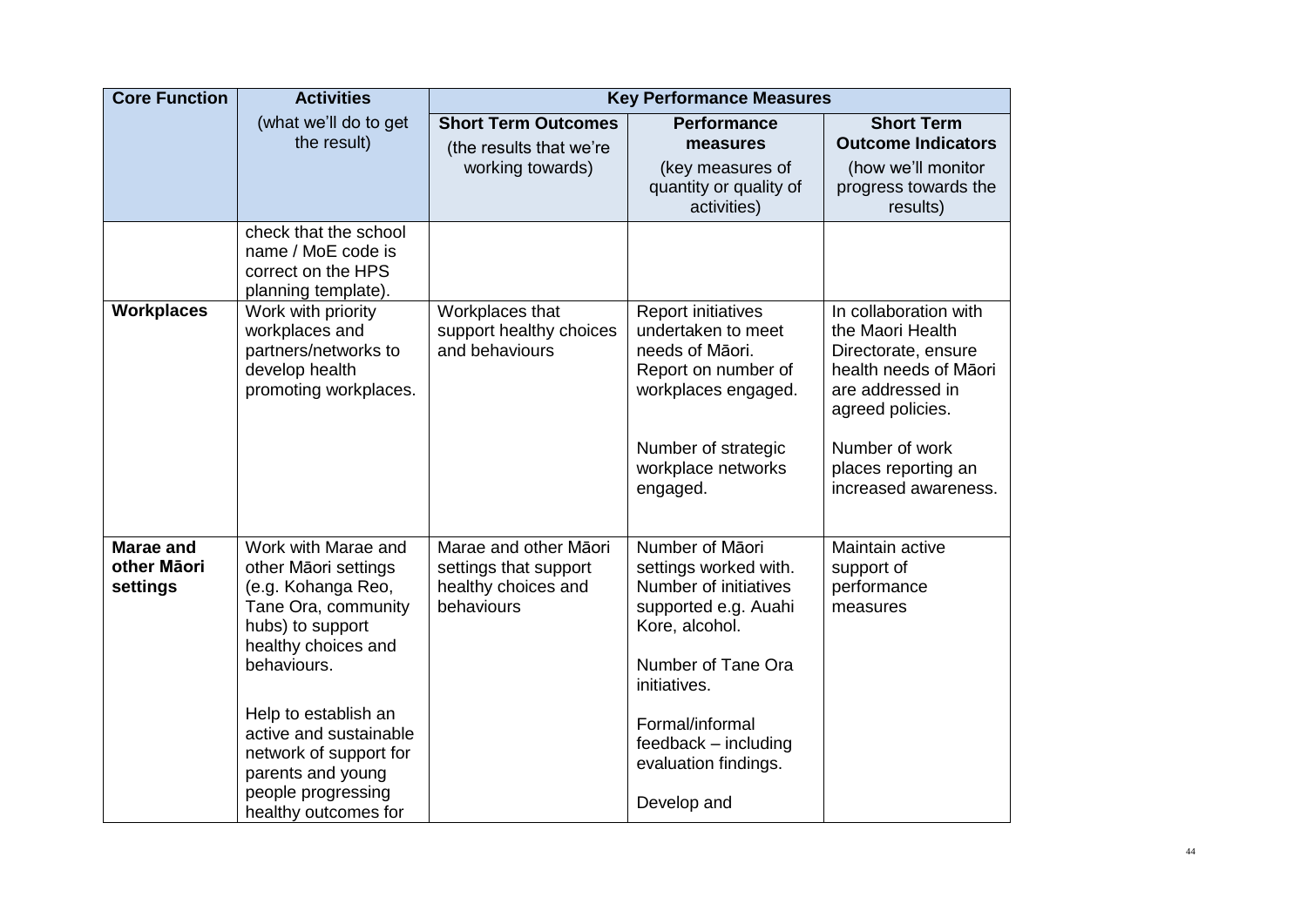| <b>Core Function</b>                                                         | <b>Activities</b>                                                                                                                                                                                                                                                                                                                                                                                                                     |                                                                                                                                                                  | <b>Key Performance Measures</b>                                                                                                                                                                                           |                                                                                                                                                               |
|------------------------------------------------------------------------------|---------------------------------------------------------------------------------------------------------------------------------------------------------------------------------------------------------------------------------------------------------------------------------------------------------------------------------------------------------------------------------------------------------------------------------------|------------------------------------------------------------------------------------------------------------------------------------------------------------------|---------------------------------------------------------------------------------------------------------------------------------------------------------------------------------------------------------------------------|---------------------------------------------------------------------------------------------------------------------------------------------------------------|
|                                                                              | (what we'll do to get<br>the result)                                                                                                                                                                                                                                                                                                                                                                                                  | <b>Short Term Outcomes</b><br>(the results that we're<br>working towards)                                                                                        | <b>Performance</b><br>measures<br>(key measures of<br>quantity or quality of<br>activities)                                                                                                                               | <b>Short Term</b><br><b>Outcome Indicators</b><br>(how we'll monitor<br>progress towards the<br>results)                                                      |
|                                                                              | the younger<br>community.                                                                                                                                                                                                                                                                                                                                                                                                             |                                                                                                                                                                  | disseminate an Alcohol<br>Harm Reduction kit for<br>whanau with support<br>from Māori Directorate.<br>Success dependent on<br>feedback and requests<br>for further packs?                                                 |                                                                                                                                                               |
| <b>Other</b><br><b>Community</b><br><b>Settings</b><br>(community<br>action) | Support communities<br>to address priority<br>issues, including<br>community<br>engagement initiatives<br>and development of<br>health promotion<br>settings e.g. active<br>transport, food<br>security, wellbeing,<br>breastfeeding,<br>smokefree.<br>Purposefully engaged<br>with stakeholders<br>including senior<br>medical officers at the<br>DHB and PHO's to<br>implement a home<br>insulation project<br>which is targeted to | Other community<br>settings that support<br>healthy choices and<br>behaviours.<br>Communities aware of<br>health issues and<br>healthy choices and<br>behaviours | Number of<br>groups/settings<br>engaged.<br>Number of initiatives<br>supported and<br>evaluated. Evaluation<br>of findings.<br>Copies of all written<br>Submissions and<br>Health Impact<br>Assessments are<br>available. | Impact assessments<br>of our submissions to<br>local and national<br>community decision<br>makers are recorded<br>and embedded in<br>community<br>programmes. |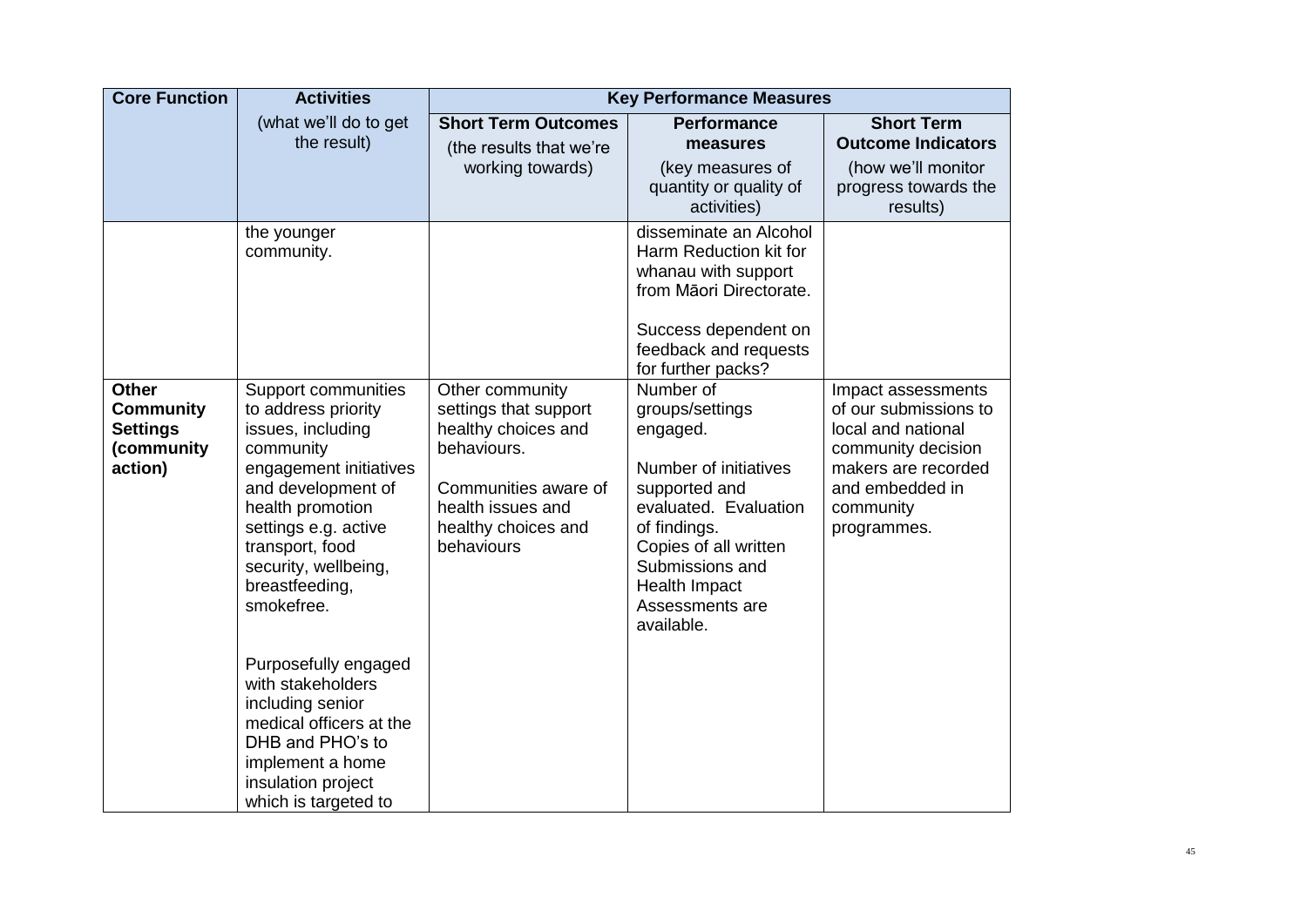| <b>Core Function</b> | <b>Activities</b>                                                                                                                                                                                                                                                                                                                                                                                                                                                                                                                                                                                                                   |                                                                           | <b>Key Performance Measures</b>                                                             |                                                                                                          |
|----------------------|-------------------------------------------------------------------------------------------------------------------------------------------------------------------------------------------------------------------------------------------------------------------------------------------------------------------------------------------------------------------------------------------------------------------------------------------------------------------------------------------------------------------------------------------------------------------------------------------------------------------------------------|---------------------------------------------------------------------------|---------------------------------------------------------------------------------------------|----------------------------------------------------------------------------------------------------------|
|                      | (what we'll do to get<br>the result)                                                                                                                                                                                                                                                                                                                                                                                                                                                                                                                                                                                                | <b>Short Term Outcomes</b><br>(the results that we're<br>working towards) | <b>Performance</b><br>measures<br>(key measures of<br>quantity or quality of<br>activities) | <b>Short Term</b><br><b>Outcome Indicators</b><br>(how we'll monitor<br>progress towards the<br>results) |
|                      | those most vulnerable<br>and most likely to<br>benefit. This includes<br>those with multiple<br>hospitalisation and<br>chronic conditions<br>such as diabetes and<br>cardiovascular<br>disease.<br>Supporting community<br>hubs with physical<br>activity exercise, oral<br>health and smoke free<br>for under 5s.<br>Continued<br>interventions with<br>Breastfeeding groups<br>especially Māori.<br><b>Public Health Nurses</b><br>and Well Child tamariki<br>Ora providers identify<br>and refer appropriately<br>to specific providers<br>and organisations<br>promoting and<br>supporting<br>communities in<br>addressing e.g. |                                                                           | <b>Status of activities</b><br>supplied as recorded<br>and available in real<br>time.       |                                                                                                          |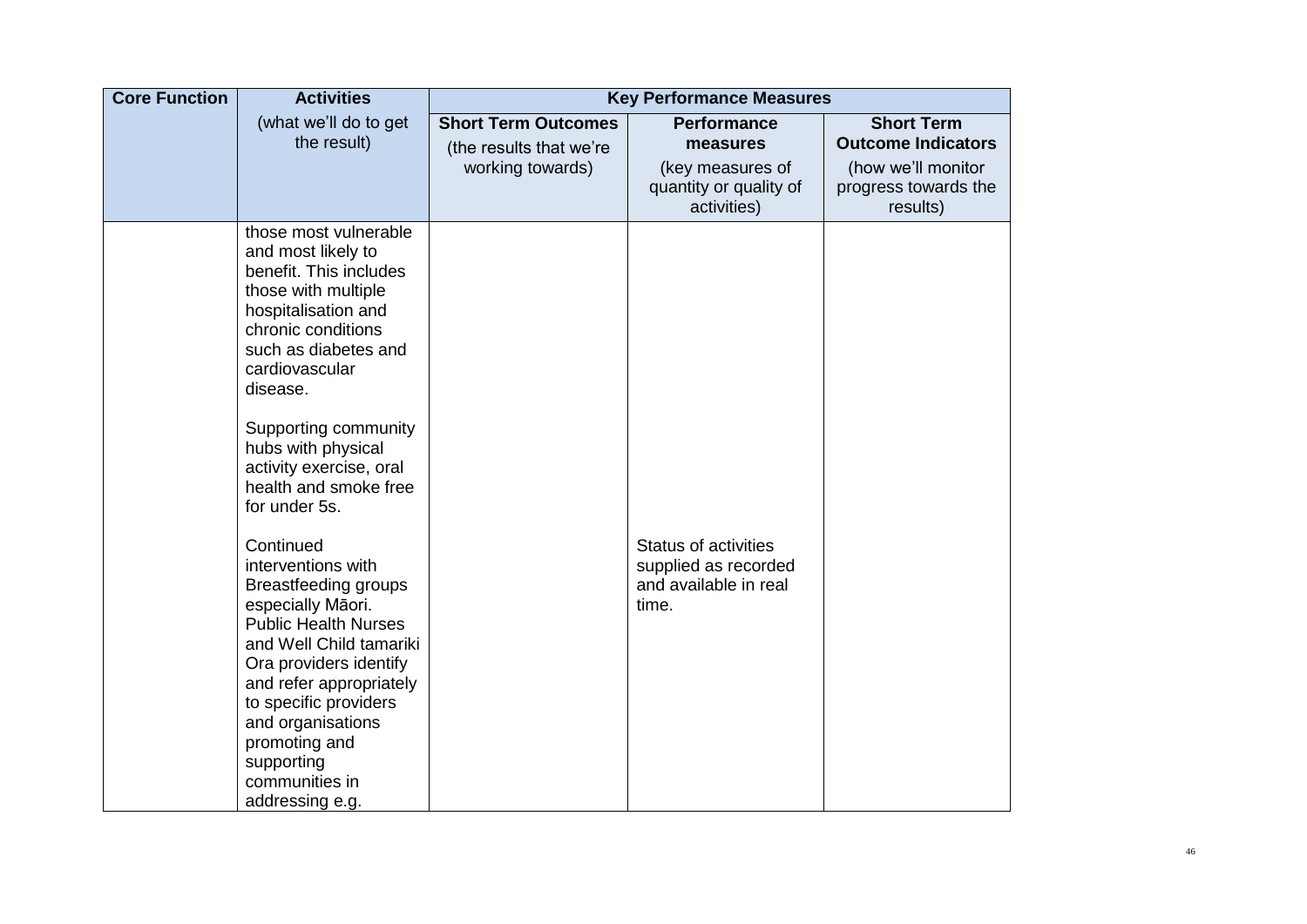| <b>Core Function</b>                | <b>Activities</b>                                                                                                                                                         |                                                                                                                    | <b>Key Performance Measures</b>                                                                                                                           |                                                                                                                                                                                    |
|-------------------------------------|---------------------------------------------------------------------------------------------------------------------------------------------------------------------------|--------------------------------------------------------------------------------------------------------------------|-----------------------------------------------------------------------------------------------------------------------------------------------------------|------------------------------------------------------------------------------------------------------------------------------------------------------------------------------------|
|                                     | (what we'll do to get<br>the result)                                                                                                                                      | <b>Short Term Outcomes</b><br>(the results that we're<br>working towards)                                          | <b>Performance</b><br>measures<br>(key measures of<br>quantity or quality of                                                                              | <b>Short Term</b><br><b>Outcome Indicators</b><br>(how we'll monitor<br>progress towards the                                                                                       |
|                                     |                                                                                                                                                                           |                                                                                                                    | activities)                                                                                                                                               | results)                                                                                                                                                                           |
|                                     | Breastfeeding and<br>Oral health.                                                                                                                                         |                                                                                                                    |                                                                                                                                                           |                                                                                                                                                                                    |
| <b>Community</b><br><b>Capacity</b> | <b>Co-ordinate Healthy</b><br>Homes collaborative<br>projects.                                                                                                            | Communities able to<br>address health issues<br>of importance to them                                              | Number of<br>collaborative projects.<br>Number of regional<br>collaborative projects                                                                      | Changes achieved by<br>community<br>partnerships.                                                                                                                                  |
|                                     | Continue to contribute<br>to the collaborative<br>groups promoting<br>good homes tools,<br>particularly with<br>councils and<br>appropriate community<br>representatives. | Knowledge on how to<br>best deliver home<br>safety interventions in<br>the householder's<br>home will be improved. | Formal and informal<br>feedback -including<br>evaluation findings.                                                                                        | Report on the<br>contributions made to<br>improving housing<br>issues for Māori,<br>Pacific Island, Asian,<br>Former refugee, and<br>those living in areas<br>of high deprivation. |
|                                     | Provide information<br>about community<br>engagement initiatives,<br>community resilience<br>activities.                                                                  |                                                                                                                    | A narrative report<br>describing participation<br>in the project and the<br>process used to direct<br>householder feedback<br>into planning<br>processes. | Feedback from older<br>householders will be<br>increased to inform<br>local and regional<br>planning processes.                                                                    |
|                                     | Work with providers<br>accepted by EECA to<br>identify high priority<br>households who may<br>benefit from accessing                                                      |                                                                                                                    | Formal/informal<br>feedback.                                                                                                                              | Extension of<br>Goodhomes to<br>working age, age<br>groups will be<br>considered                                                                                                   |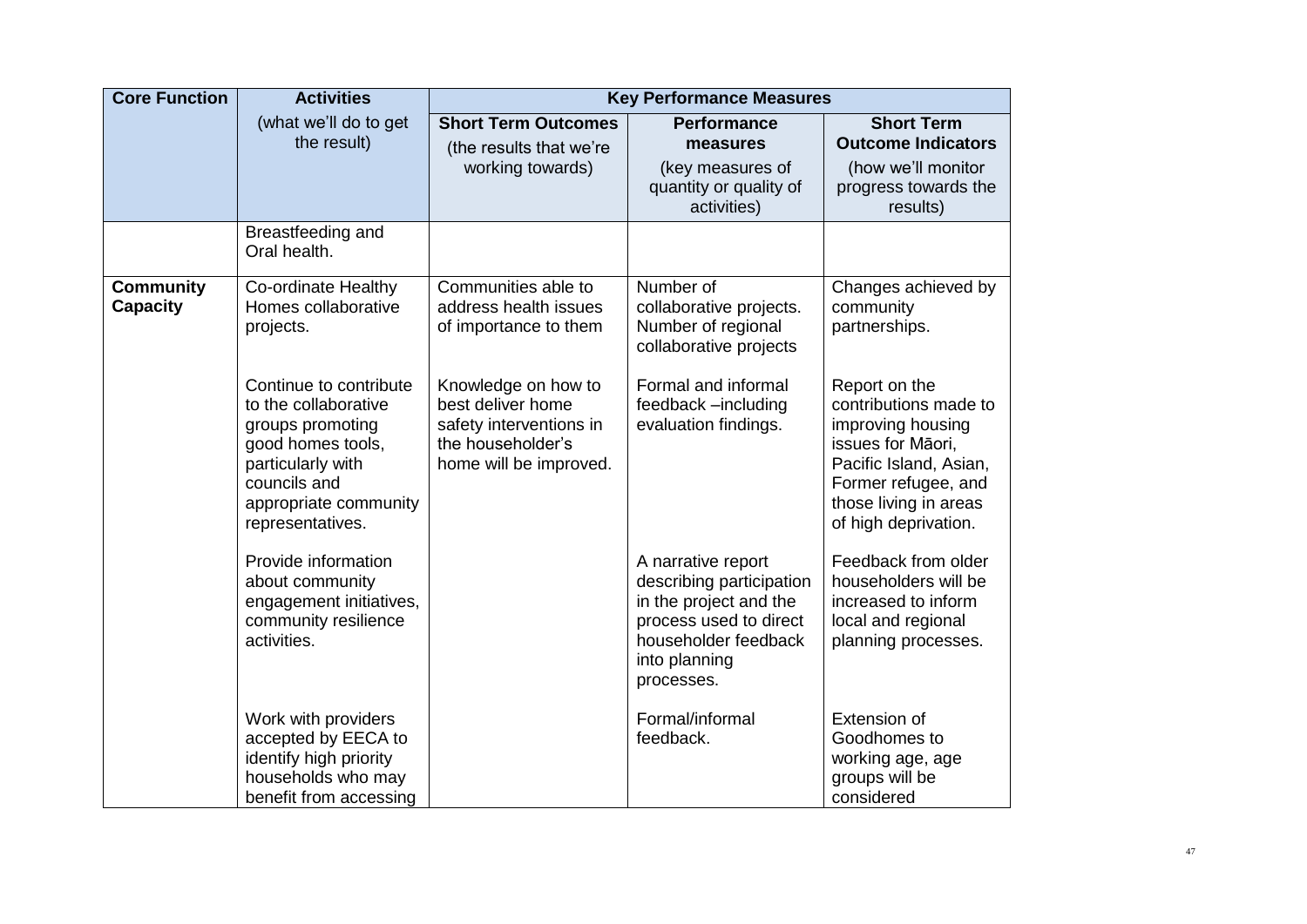| <b>Core Function</b>        | <b>Activities</b>                                                                                                                                                                                                                                                                                                                                                      |                                                                           | <b>Key Performance Measures</b>                                                                                      |                                                                                                          |
|-----------------------------|------------------------------------------------------------------------------------------------------------------------------------------------------------------------------------------------------------------------------------------------------------------------------------------------------------------------------------------------------------------------|---------------------------------------------------------------------------|----------------------------------------------------------------------------------------------------------------------|----------------------------------------------------------------------------------------------------------|
|                             | (what we'll do to get<br>the result)                                                                                                                                                                                                                                                                                                                                   | <b>Short Term Outcomes</b><br>(the results that we're<br>working towards) | <b>Performance</b><br>measures<br>(key measures of<br>quantity or quality of<br>activities)                          | <b>Short Term</b><br><b>Outcome Indicators</b><br>(how we'll monitor<br>progress towards the<br>results) |
|                             | the Warm-Up New<br><b>Zealand Healthy</b><br>Homes project                                                                                                                                                                                                                                                                                                             |                                                                           |                                                                                                                      |                                                                                                          |
| Individual<br><b>Skills</b> | <b>Support ABC delivery</b><br>in primary and<br>secondary care.<br>Deliver Aukati Kai                                                                                                                                                                                                                                                                                 | People with skills to<br>enable healthy choices<br>and behaviours         | Progress against<br>Health Target 5: Better<br>support for smokers to<br>quit.<br>Progress against AKP               | Smoking quit rates<br>Evaluation of other<br>initiatives                                                 |
|                             | Paipa and other<br>cessation support.                                                                                                                                                                                                                                                                                                                                  |                                                                           | contract specifications.                                                                                             |                                                                                                          |
|                             | Develop and deliver<br>other lifestyle<br>intervention support<br>(e.g. Appetite for Life,<br>Green Prescription,<br>nutrition/cooking<br>and/or physical activity<br>programmes for Māori<br>and Pacific people,<br>seniors, children and<br>young people, and<br>new migrants fall<br>prevention<br>programmes,<br>breastfeeding<br>support).<br>Deliver safe sexual |                                                                           | Record of<br>interventions.<br>Formal/informal<br>feedback, including<br>evaluation findings.<br>Number of resources |                                                                                                          |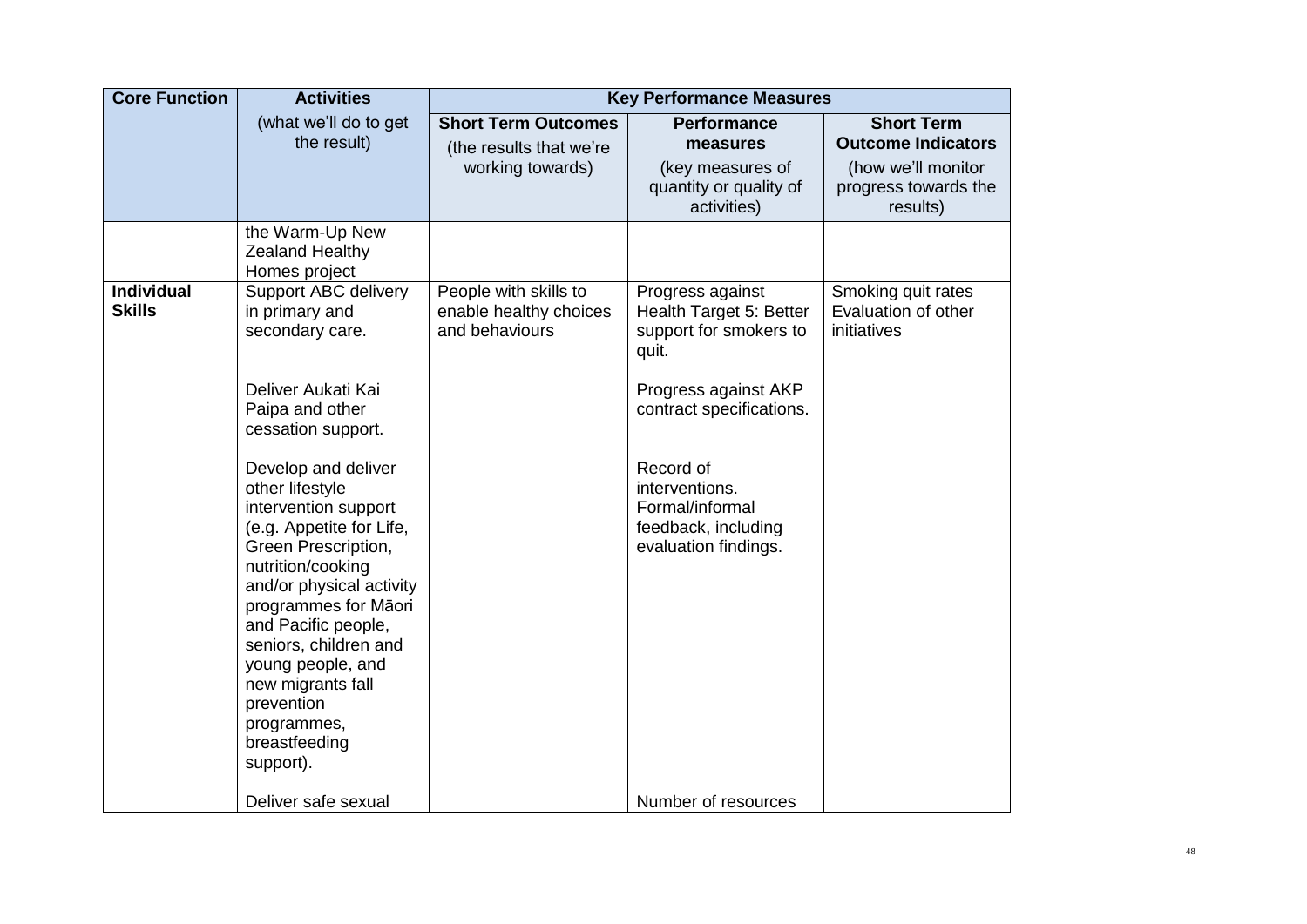| <b>Core Function</b>                 | <b>Activities</b>                                                                                                                                                                                                     |                                                                                                                                                                                                  | <b>Key Performance Measures</b>                                                                                  |                                                                                                          |
|--------------------------------------|-----------------------------------------------------------------------------------------------------------------------------------------------------------------------------------------------------------------------|--------------------------------------------------------------------------------------------------------------------------------------------------------------------------------------------------|------------------------------------------------------------------------------------------------------------------|----------------------------------------------------------------------------------------------------------|
|                                      | (what we'll do to get<br>the result)                                                                                                                                                                                  | <b>Short Term Outcomes</b><br>(the results that we're<br>working towards)                                                                                                                        | <b>Performance</b><br>measures<br>(key measures of<br>quantity or quality of<br>activities)                      | <b>Short Term</b><br><b>Outcome Indicators</b><br>(how we'll monitor<br>progress towards the<br>results) |
|                                      | health education and<br>resources to priority<br>groups.<br>Sexual and<br><b>Reproductive Health</b><br>Sexual and<br>reproductive health                                                                             |                                                                                                                                                                                                  | distributed and<br>programmes<br>supported.<br>Number of education<br>sessions delivered.<br>Formal and informal |                                                                                                          |
|                                      | promoter intends to<br>work alongside other<br>health promotions or<br>activities being carried<br>out in the community<br>to promote Sexual and                                                                      |                                                                                                                                                                                                  | feedback.                                                                                                        |                                                                                                          |
| <b>Healthcare</b><br><b>Settings</b> | Reproductive Health.<br>Work with hospital and<br>community healthcare<br>providers to develop<br>health promoting<br>settings.<br><b>Advocate for NMDHB</b><br>to adopt and<br>implement health<br>promoting policy. | Hospitals and<br>community healthcare<br>settings that support<br>healthy choices and<br>behaviours<br>Preventative and<br>population approaches<br>support healthy choices<br>and behaviours in | Number of initiatives.<br>Evaluation findings.                                                                   | Healthcare initiatives<br>and evaluation reports                                                         |
|                                      | Promote a population<br>health approach to<br>tackling obesity with<br>other parts of our DHB                                                                                                                         | healthcare settings                                                                                                                                                                              |                                                                                                                  |                                                                                                          |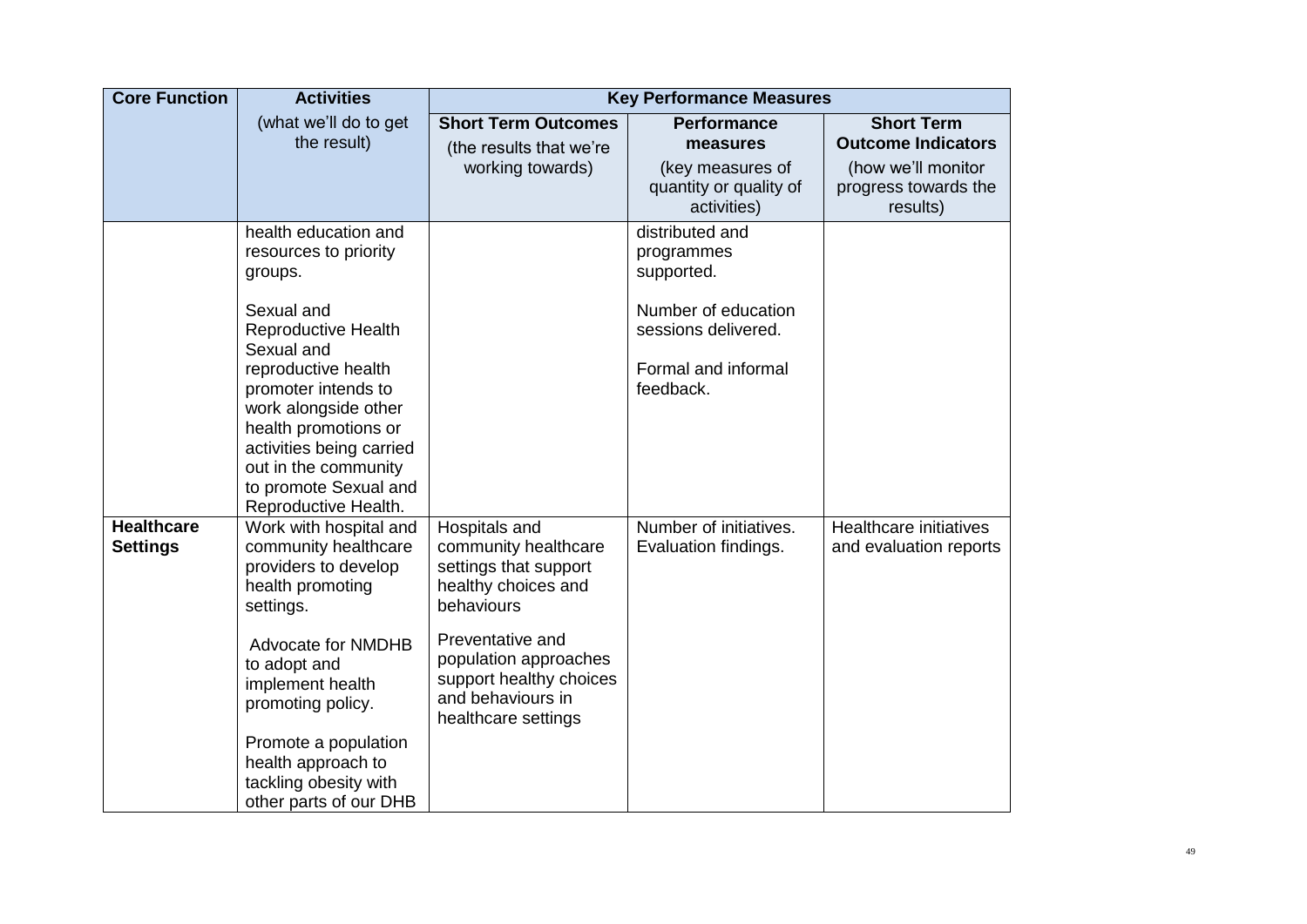| <b>Core Function</b> | <b>Activities</b>                                                                                                                                                 | <b>Key Performance Measures</b>                                           |                                                                                                       |                                                                                                          |
|----------------------|-------------------------------------------------------------------------------------------------------------------------------------------------------------------|---------------------------------------------------------------------------|-------------------------------------------------------------------------------------------------------|----------------------------------------------------------------------------------------------------------|
|                      | (what we'll do to get<br>the result)                                                                                                                              | <b>Short Term Outcomes</b><br>(the results that we're<br>working towards) | <b>Performance</b><br>measures<br>(key measures of<br>quantity or quality of<br>activities)           | <b>Short Term</b><br><b>Outcome Indicators</b><br>(how we'll monitor<br>progress towards the<br>results) |
|                      | and via SI SLAs and<br>workstreams.<br>Develop NMDHB<br>Alcohol Harm<br><b>Reduction Strategies;</b><br>cooperating and<br>supporting other South<br>Island DHBs. |                                                                           | All South Island DHBs<br>have an Alcohol Harm<br><b>Reduction Strategy in</b><br>place by early 2016. |                                                                                                          |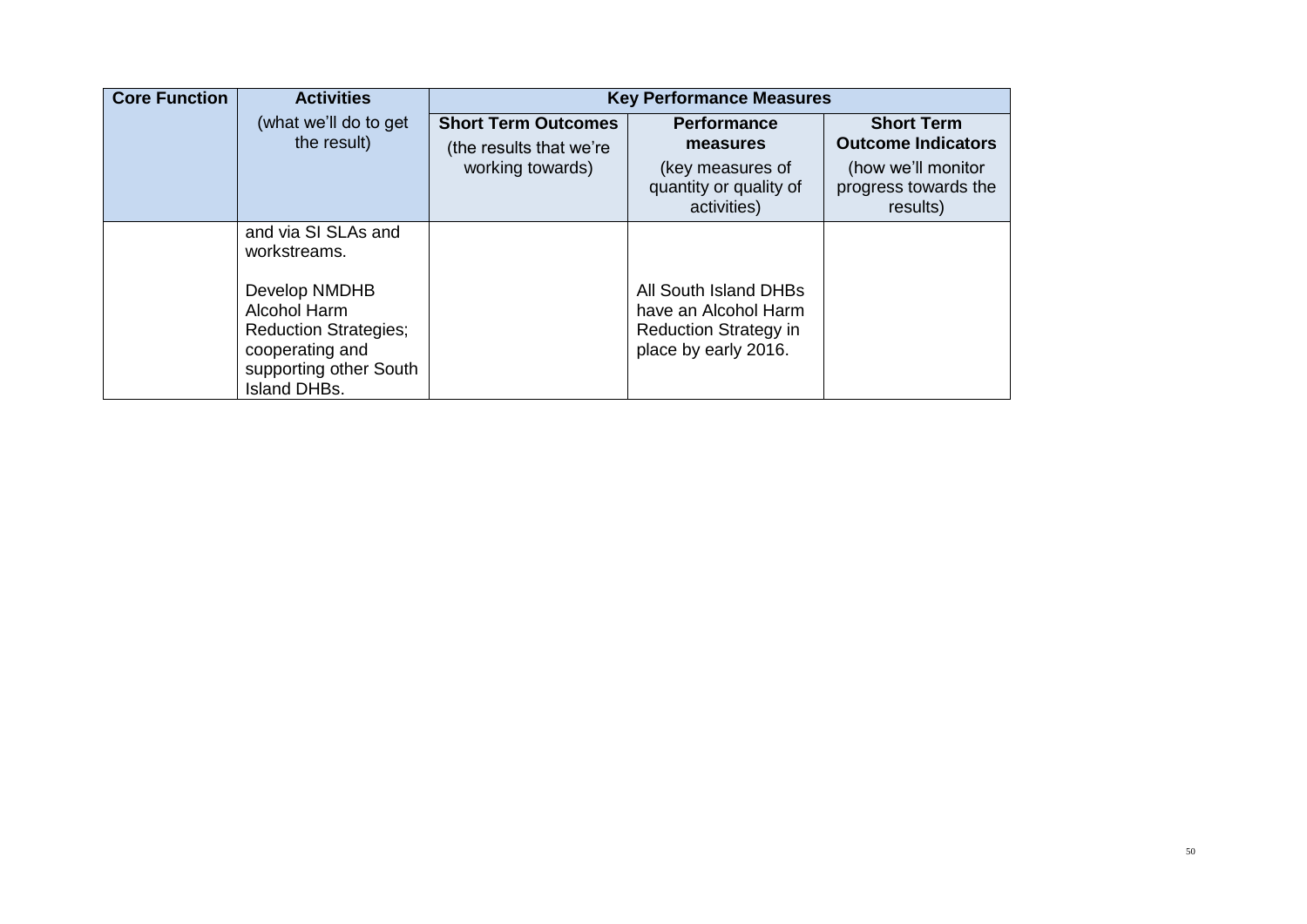## **6. HEALTH PROTECTION**

"protecting communities against public health hazards"

- a. **Strategies** (From Core Functions Report)
- Developing and reviewing public health laws and regulations**<sup>1</sup>** .
- Supporting, monitoring and enforcing compliance with legislation.
- Identifying, assessing, and reducing communicable disease risks, including management of people with communicable diseases and their contacts.
- Identifying, assessing and reducing environmental health risks, including biosecurity, air, food and water quality, sewage and waste disposal, and hazardous substances.
- Preparing for and responding to public health emergencies, including natural disasters, hazardous substances emergencies, bioterrorism, disease outbreaks and pandemics.

All work will be carried out in accordance with the Ministry of Health Environmental Health Protection Manual, Communicable Diseases Control Manual and other relevant Ministry manuals and guidelines.

| <b>Core Function</b>                             | <b>Activities</b>                                                          | <b>Key Performance Measures</b>                                                  |                                                           |                                                                         |
|--------------------------------------------------|----------------------------------------------------------------------------|----------------------------------------------------------------------------------|-----------------------------------------------------------|-------------------------------------------------------------------------|
|                                                  | (what we'll do to get<br>the result)                                       | <b>Short Term Outcomes</b><br>(the results that we're                            | <b>Performance</b><br>measures                            | <b>Short Term Outcome</b><br><b>Indicators</b>                          |
|                                                  |                                                                            | working towards)                                                                 | (key measures of<br>quantity or quality of<br>activities) | (how we'll monitor<br>progress towards the<br>results)                  |
| Communicable<br><b>Disease</b><br><b>Control</b> | <b>Investigate Cases</b><br>and Outbreaks of<br>Communicable<br>disease in | Reduced incidence of<br>notifiable diseases<br>Reduced incidence of<br>influenza | Cases and outbreaks<br>investigated                       | Notifiable diseases and<br>influenza rates outbreak<br>rates and trends |

#### **b. Outcomes and Activities table**

1

<sup>&</sup>lt;sup>1</sup> Public health legislation covers a wide variety of issues, including communicable disease control, border health protection, food quality and safety, occupational health, air and drinking water quality, sewerage, drainage, waste disposal, hazardous substances control, control of alcohol, tobacco and other drugs, injury prevention, health information, screening programmes, and control of medicines, vaccines and health practitioners.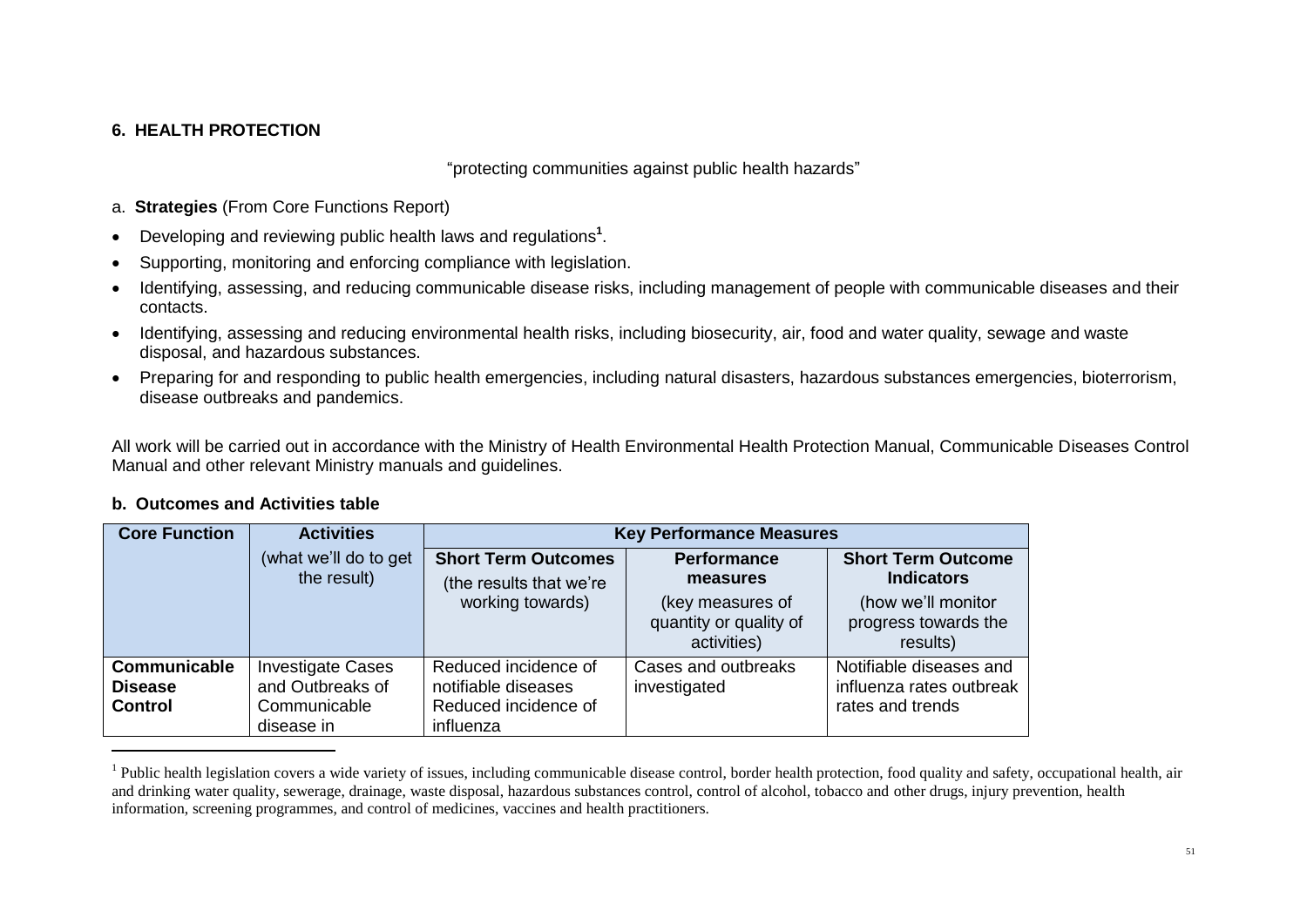| <b>Core Function</b> | <b>Activities</b>                                                                                                                                          |                                                       | <b>Key Performance Measures</b>                                                                                  |                                                        |
|----------------------|------------------------------------------------------------------------------------------------------------------------------------------------------------|-------------------------------------------------------|------------------------------------------------------------------------------------------------------------------|--------------------------------------------------------|
|                      | (what we'll do to get<br>the result)                                                                                                                       | <b>Short Term Outcomes</b><br>(the results that we're | <b>Performance</b><br>measures                                                                                   | <b>Short Term Outcome</b><br><b>Indicators</b>         |
|                      |                                                                                                                                                            | working towards)                                      | (key measures of<br>quantity or quality of<br>activities)                                                        | (how we'll monitor<br>progress towards the<br>results) |
|                      | accordance with<br>Guidelines, Manuals<br>and Procedures.                                                                                                  |                                                       |                                                                                                                  |                                                        |
|                      | Complete Case and<br>Outbreak<br>investigation details<br>in EpiSurv                                                                                       |                                                       | Cases entered into<br>EpiSurv within<br>appropriate timeframes                                                   |                                                        |
|                      | Immediately advise<br>key health sector<br>providers of any<br>Communicable<br><b>Disease Outbreaks</b><br>in Aged Residential<br>(ARC) facilities         |                                                       | Over the reporting<br>period record the<br>number (and disease<br>name) of outbreaks in<br><b>ARC</b> facilities |                                                        |
|                      | <b>Facilitate the</b><br>treatment of cases,<br>contact tracing,<br>prophylaxis and<br>undertake Directly<br><b>Observed Therapy</b><br>(DOTS) as required |                                                       | Number of cases<br>requiring DOTS<br>supervision                                                                 |                                                        |
|                      | <b>Advise Local</b><br>Authorities of<br>Disease status in<br>the District                                                                                 |                                                       | TLAs are advised on a<br>quarterly basis of the<br>disease status across<br>the district                         |                                                        |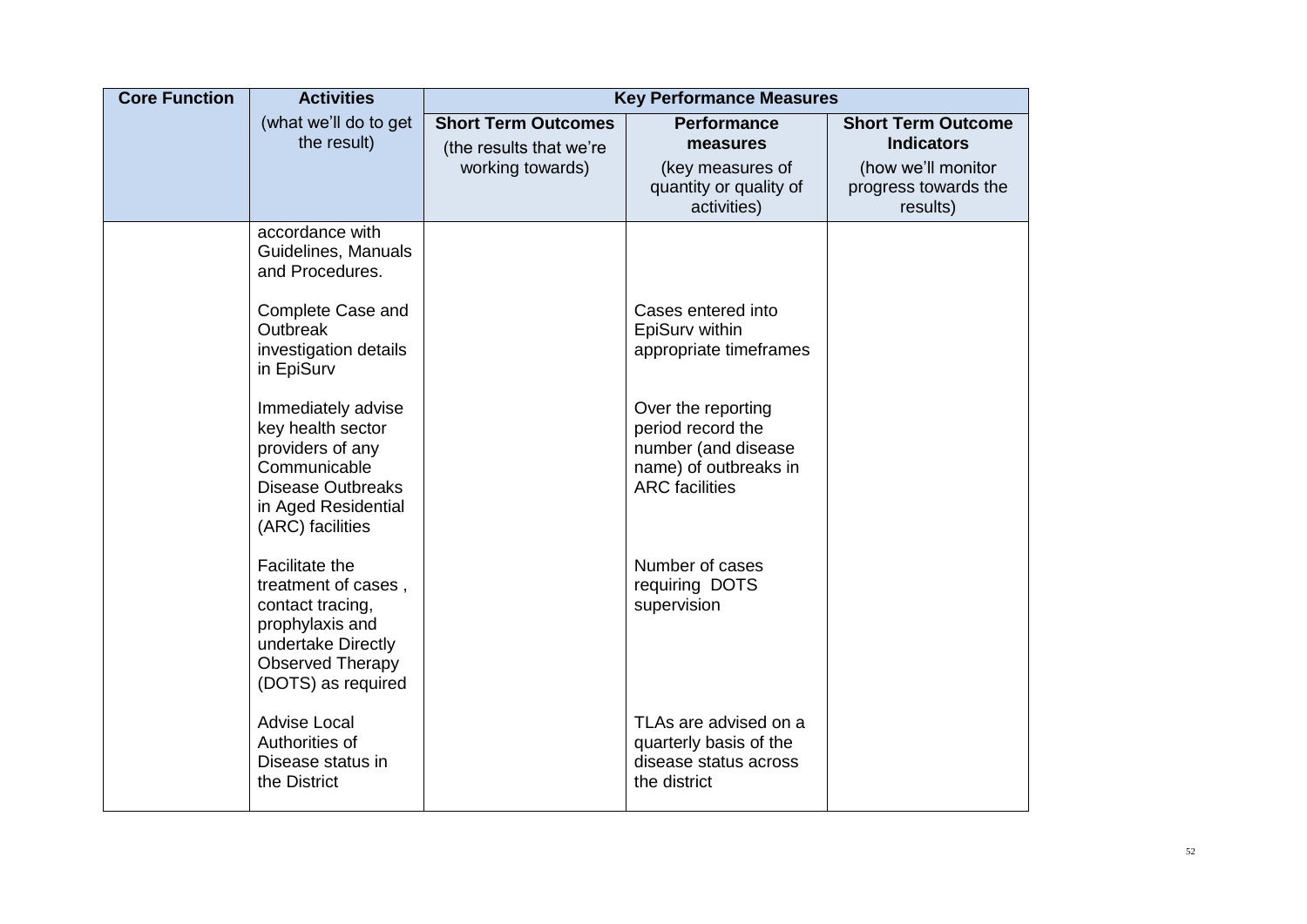| <b>Core Function</b> | <b>Activities</b>                                                                                                                                       |                                                                           | <b>Key Performance Measures</b>                                                                  |                                                                                                          |
|----------------------|---------------------------------------------------------------------------------------------------------------------------------------------------------|---------------------------------------------------------------------------|--------------------------------------------------------------------------------------------------|----------------------------------------------------------------------------------------------------------|
|                      | (what we'll do to get<br>the result)                                                                                                                    | <b>Short Term Outcomes</b><br>(the results that we're<br>working towards) | <b>Performance</b><br>measures<br>(key measures of<br>quantity or quality of<br>activities)      | <b>Short Term Outcome</b><br><b>Indicators</b><br>(how we'll monitor<br>progress towards the<br>results) |
|                      | Produce Alerts to<br><b>Health Sector</b><br>Organisations in<br>response to any<br>critical<br>communicable<br>Disease issue in the<br><b>District</b> |                                                                           | Number and nature of<br>Alerts/Advisories issued                                                 |                                                                                                          |
|                      | Maintain a 24/7 On<br>call capacity for<br>Communicable<br>disease<br>investigations                                                                    |                                                                           | 24/7 On call capacity<br>maintained                                                              |                                                                                                          |
|                      | <b>Review</b><br>Communicable<br>Disease procedures<br>on an annual basis                                                                               |                                                                           | Procedures reviewed                                                                              |                                                                                                          |
|                      | Contribute to the<br>development of<br>shared South Island<br>communicable<br>disease protocols.                                                        |                                                                           | Advocacy for public<br>health outcomes in<br>above forums as<br>evidenced by meeting<br>minutes. |                                                                                                          |
|                      | Provide public<br>information and<br>advice, including<br>promoting                                                                                     |                                                                           | Number of promotions<br>completed                                                                |                                                                                                          |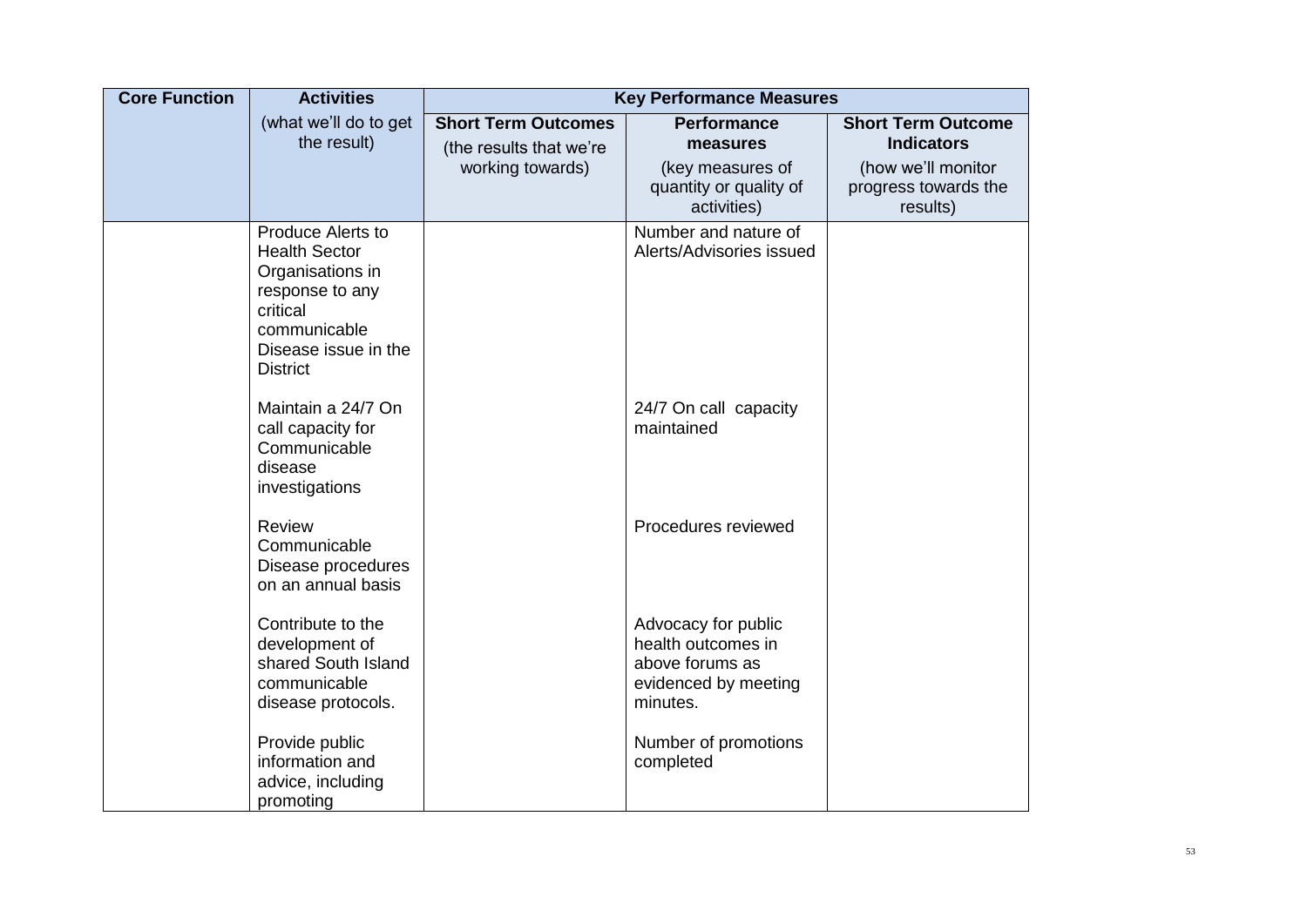| <b>Core Function</b> | <b>Activities</b>                                                                                                                                                                                                                                                                                                                                                                                                                                                                      |                                                                           | <b>Key Performance Measures</b>                                                             |                                                                                                          |
|----------------------|----------------------------------------------------------------------------------------------------------------------------------------------------------------------------------------------------------------------------------------------------------------------------------------------------------------------------------------------------------------------------------------------------------------------------------------------------------------------------------------|---------------------------------------------------------------------------|---------------------------------------------------------------------------------------------|----------------------------------------------------------------------------------------------------------|
|                      | (what we'll do to get<br>the result)                                                                                                                                                                                                                                                                                                                                                                                                                                                   | <b>Short Term Outcomes</b><br>(the results that we're<br>working towards) | <b>Performance</b><br>measures<br>(key measures of<br>quantity or quality of<br>activities) | <b>Short Term Outcome</b><br><b>Indicators</b><br>(how we'll monitor<br>progress towards the<br>results) |
|                      | immunisation and<br>hand hygiene.<br><b>Public Health</b><br>Nurses, Well Child<br><b>Tamariki Ora Nurses</b><br>address and<br>promote<br>Immunisation and<br>hand hygiene when<br>delivering services,<br>both in instances of<br>personal and<br>population health<br>events.<br>Work with priority<br>settings and<br>communities to<br>increase<br>immunisation and<br>improve infection<br>control.<br>Work with the<br>refugee and migrant<br>community to<br>facilitate health |                                                                           | Number of FIV's<br>facilitated.<br>Addressed during<br><b>Communicable Disease</b>          |                                                                                                          |
|                      | screening and first<br>introductory visits                                                                                                                                                                                                                                                                                                                                                                                                                                             |                                                                           | follow up in partnership<br>with Primary Health                                             |                                                                                                          |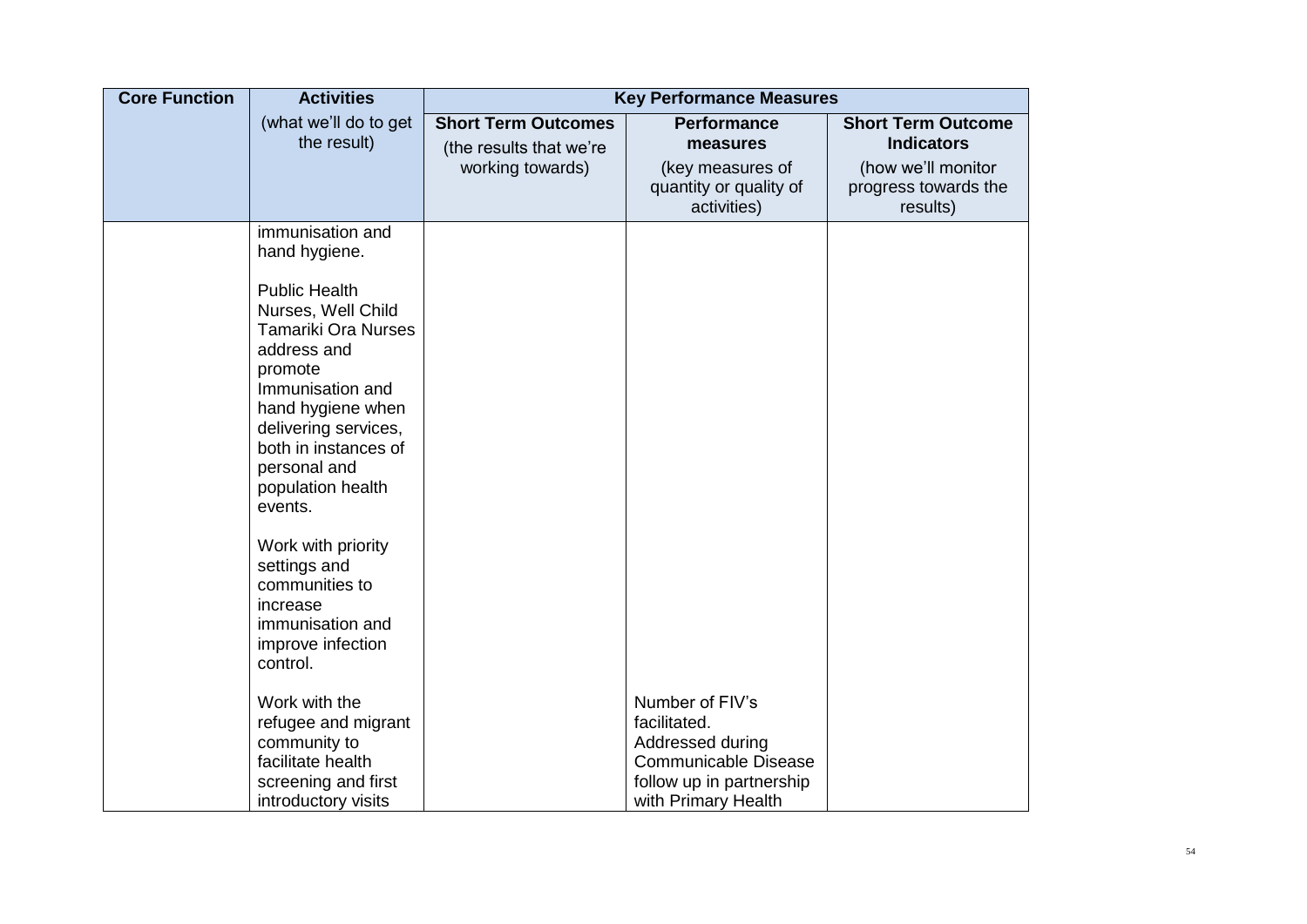| <b>Core Function</b>                      | <b>Activities</b>                                                                                                                  |                                                          | <b>Key Performance Measures</b>                                                                      |                                                                                                                                                |
|-------------------------------------------|------------------------------------------------------------------------------------------------------------------------------------|----------------------------------------------------------|------------------------------------------------------------------------------------------------------|------------------------------------------------------------------------------------------------------------------------------------------------|
|                                           | (what we'll do to get<br>the result)                                                                                               | <b>Short Term Outcomes</b><br>(the results that we're    | <b>Performance</b><br>measures                                                                       | <b>Short Term Outcome</b><br><b>Indicators</b>                                                                                                 |
|                                           |                                                                                                                                    | working towards)                                         | (key measures of<br>quantity or quality of<br>activities)                                            | (how we'll monitor<br>progress towards the<br>results)                                                                                         |
|                                           | (FIV's).                                                                                                                           |                                                          | Organisations.                                                                                       |                                                                                                                                                |
|                                           | Routinely offer<br>Communicable<br>Disease Information<br>to Culturally and<br>Linguistically<br>Diverse (CALD)<br>Communities.    |                                                          |                                                                                                      |                                                                                                                                                |
|                                           | Provide vaccinator                                                                                                                 |                                                          | Documented numbers                                                                                   |                                                                                                                                                |
|                                           | and programme<br>authorisations as                                                                                                 |                                                          | of authorised vaccinator                                                                             |                                                                                                                                                |
|                                           | per Medicines                                                                                                                      |                                                          | & local programme<br>applications and                                                                |                                                                                                                                                |
|                                           | Regulations                                                                                                                        |                                                          | approvals.                                                                                           |                                                                                                                                                |
| <b>Border Health</b><br><b>Protection</b> | Grant Pratique.                                                                                                                    | Reduced international<br>spread of infectious<br>disease | <b>Number of Pratiques</b><br>granted.                                                               | Evidence of imported or<br>exported disease.                                                                                                   |
|                                           | <b>Issue Ship</b><br>Sanitation<br>Certificates.(SSCs)                                                                             |                                                          | Number of ship SSCs<br>granted.                                                                      | Number of ports of entry<br>that comply with<br><b>International Health</b><br><b>Regulations and Health</b><br>Act quarantine<br>requirements |
|                                           | Routine weekly<br>monitoring for all<br>mosquito species in<br>the Port Nelson and<br>Picton environs and<br>record results in the |                                                          | Weekly monitoring<br>undertaken and<br>recorded in national<br>database within<br>required timeframe |                                                                                                                                                |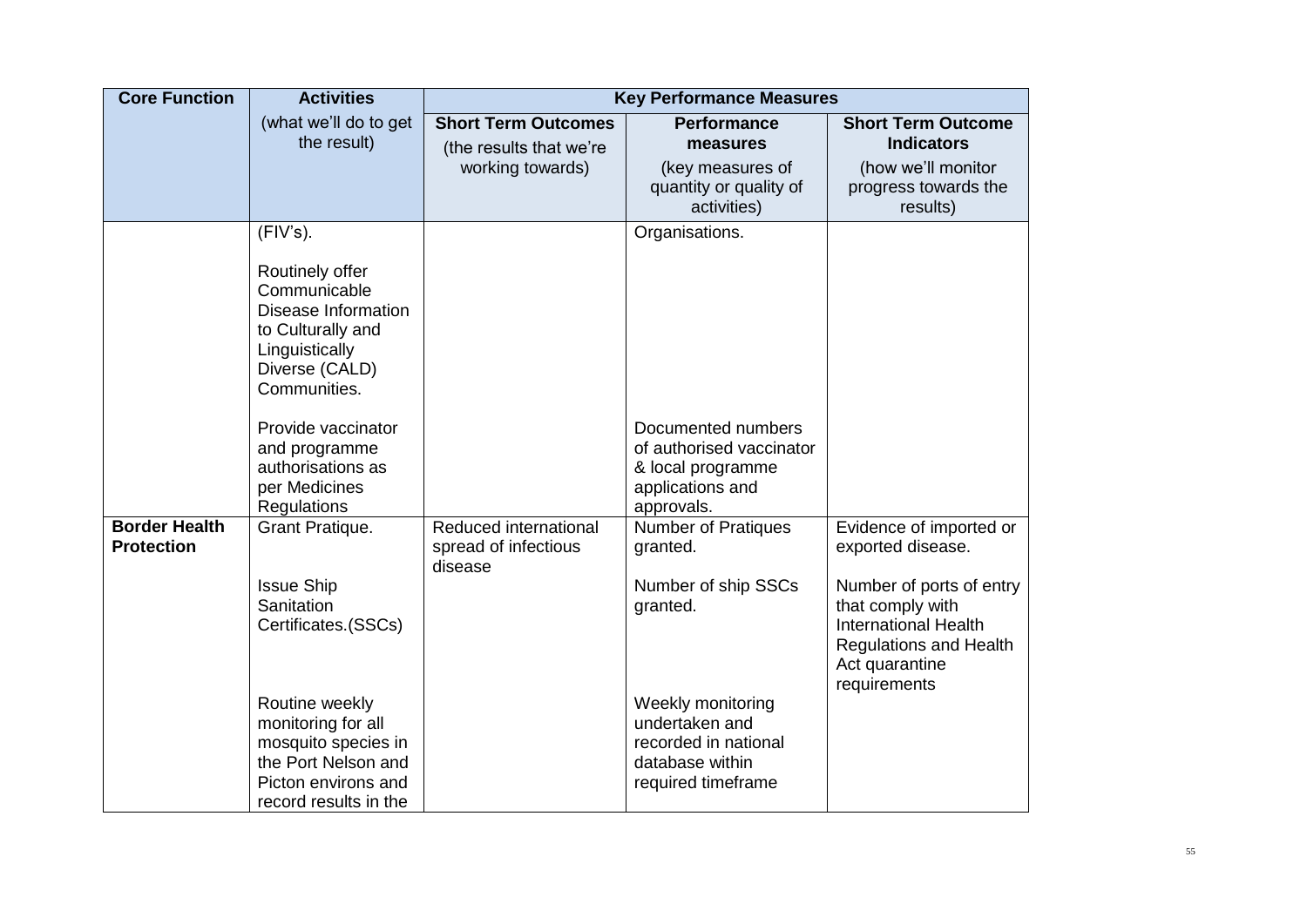| <b>Core Function</b> | <b>Activities</b>                                                                                                                                                                                                                                                       |                                                                           | <b>Key Performance Measures</b>                                                                                              |                                                                                              |
|----------------------|-------------------------------------------------------------------------------------------------------------------------------------------------------------------------------------------------------------------------------------------------------------------------|---------------------------------------------------------------------------|------------------------------------------------------------------------------------------------------------------------------|----------------------------------------------------------------------------------------------|
|                      | (what we'll do to get<br>the result)                                                                                                                                                                                                                                    | <b>Short Term Outcomes</b><br>(the results that we're<br>working towards) | <b>Performance</b><br>measures<br>(key measures of<br>quantity or quality of                                                 | <b>Short Term Outcome</b><br><b>Indicators</b><br>(how we'll monitor<br>progress towards the |
|                      |                                                                                                                                                                                                                                                                         |                                                                           | activities)                                                                                                                  | results)                                                                                     |
|                      | <b>National Mosquito</b><br>Surveillance<br>Database.                                                                                                                                                                                                                   |                                                                           |                                                                                                                              |                                                                                              |
|                      | Assist the Port<br>companies to<br>maintain their core<br>capacity for<br>designation by the<br><b>World Health</b><br>Organization,<br>including<br>maintaining up to<br>date plans for<br>responding to public<br>health emergencies<br>of international<br>concern'. |                                                                           | Annually complete a<br>report and submit to the<br>Ministry by the due<br>date.                                              |                                                                                              |
|                      | <b>Review Practique</b><br><b>Health Declaration</b><br>Procedure on an<br>annual basis                                                                                                                                                                                 |                                                                           | Procedure reviewed                                                                                                           |                                                                                              |
|                      | Investigate suspect<br>exotic mosquito<br>interceptions as per<br>protocols.<br>Provide assistance<br>with incursions as                                                                                                                                                |                                                                           | Record of response to<br>border health incidents.<br>Record of interception<br>actions.<br>Record of assistance<br>provided. |                                                                                              |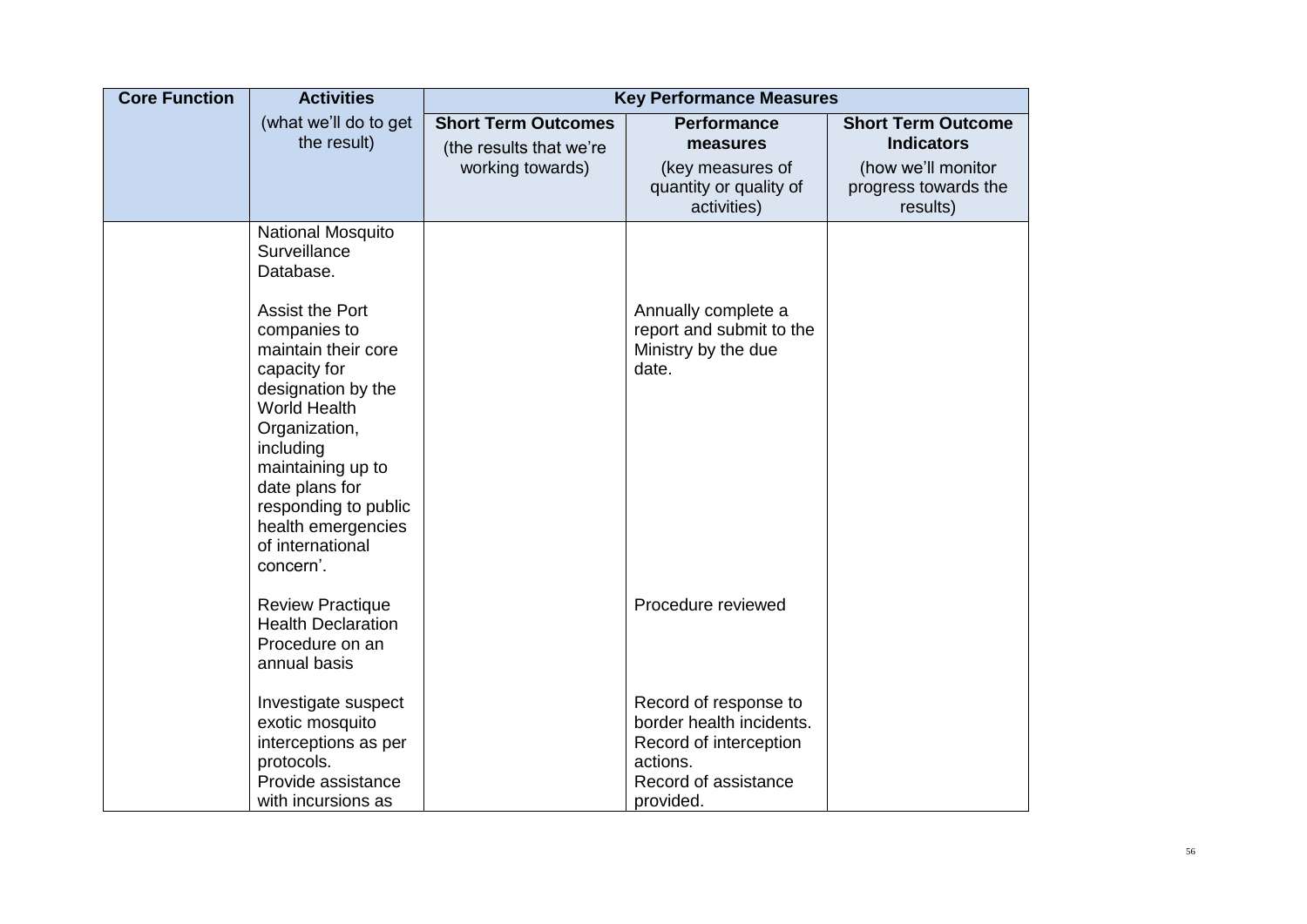| <b>Core Function</b>             | <b>Activities</b>                                                                                                                                                                     |                                                                                              | <b>Key Performance Measures</b>                                                   |                                                                                              |
|----------------------------------|---------------------------------------------------------------------------------------------------------------------------------------------------------------------------------------|----------------------------------------------------------------------------------------------|-----------------------------------------------------------------------------------|----------------------------------------------------------------------------------------------|
|                                  | (what we'll do to get<br>the result)                                                                                                                                                  | <b>Short Term Outcomes</b><br>(the results that we're<br>working towards)                    | Performance<br>measures<br>(key measures of<br>quantity or quality of             | <b>Short Term Outcome</b><br><b>Indicators</b><br>(how we'll monitor<br>progress towards the |
|                                  |                                                                                                                                                                                       |                                                                                              | activities)                                                                       | results)                                                                                     |
|                                  | requested by MoH.                                                                                                                                                                     |                                                                                              |                                                                                   |                                                                                              |
| <b>Drinking Water</b><br>Quality | Participate in the<br><b>DHB Oral Health</b><br>Advisory Group and<br>support health<br>promotion initiatives.                                                                        | Improved water quality<br>and protection<br>measures in community<br>drinking water supplies | Record of<br>participation/assistance<br>provided                                 | 50 to 90% of community<br>supplies complying with<br><b>DWS</b>                              |
|                                  | Continue to identify<br>drinking water<br>suppliers including<br>drinking water<br>suppliers, water<br>carriers and<br>specified self-<br>suppliers and enter<br>them on the register | Increased public<br>awareness of the<br>importance of drinking<br>water quality              | 75 to 100% of<br>community supplies<br>with approved Water<br><b>Safety Plans</b> |                                                                                              |
|                                  | Verify adequacy of<br>water suppliers'<br>water safety plans<br>and provide report                                                                                                    |                                                                                              | Applications processed<br>and reported on within<br>20 working days               |                                                                                              |
|                                  | Verify<br>implementation of a<br>water safety plan at<br>no greater than a<br>three yearly interval<br>and report to the                                                              |                                                                                              | Reporting undertaken<br>within 20 working days                                    |                                                                                              |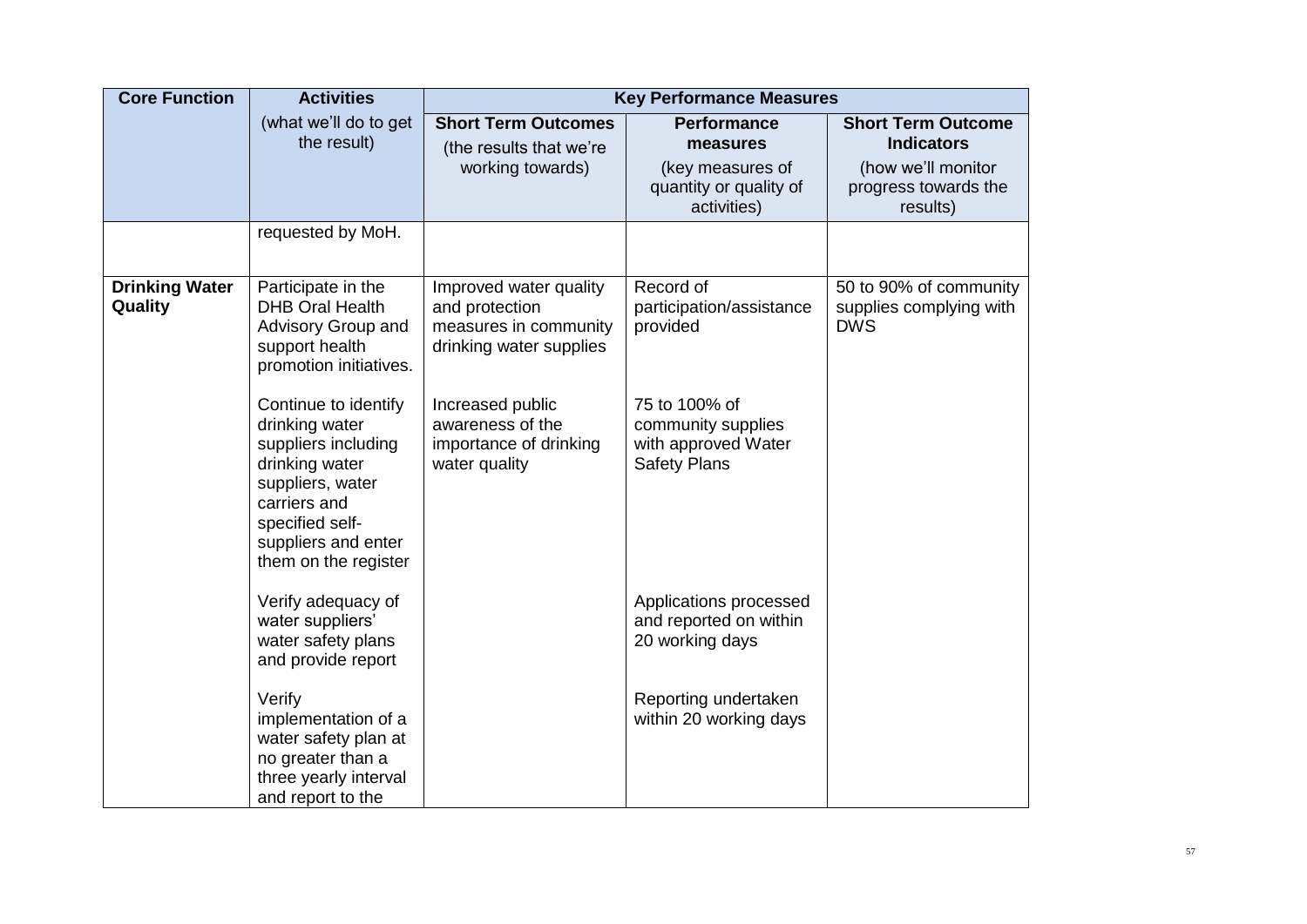| <b>Core Function</b> | <b>Activities</b>                                                                                                                                                                          |                                                                           | <b>Key Performance Measures</b>                                                                    |                                                                      |
|----------------------|--------------------------------------------------------------------------------------------------------------------------------------------------------------------------------------------|---------------------------------------------------------------------------|----------------------------------------------------------------------------------------------------|----------------------------------------------------------------------|
|                      | (what we'll do to get<br>the result)                                                                                                                                                       | <b>Short Term Outcomes</b><br>(the results that we're<br>working towards) | <b>Performance</b><br>measures<br>(key measures of                                                 | <b>Short Term Outcome</b><br><b>Indicators</b><br>(how we'll monitor |
|                      |                                                                                                                                                                                            |                                                                           | quantity or quality of<br>activities)                                                              | progress towards the<br>results)                                     |
|                      | water supplier                                                                                                                                                                             |                                                                           |                                                                                                    |                                                                      |
|                      | Verify drinking water<br>supplier's<br>authorisation of<br>individuals needing<br>to perform drinking<br>water analysis and<br>calibration of water<br>treatment and<br>testing equipment. |                                                                           | Number of individuals<br>verified                                                                  |                                                                      |
|                      | If a grading is<br>required by the<br>water supplier,<br>complete this<br>process using<br>current procedures.                                                                             |                                                                           |                                                                                                    |                                                                      |
|                      | Undertake an<br>annual survey of<br>relevant drinking<br>water supplies.                                                                                                                   |                                                                           | Annual survey<br>completed by date<br>specified by MoH<br>science provider                         |                                                                      |
|                      | Write compliance<br>reports to relevant<br>water suppliers after<br>annual survey has<br>been carried out                                                                                  |                                                                           | Reports covering 58<br>networked and<br>community supplies<br>completed within 60<br>working days. |                                                                      |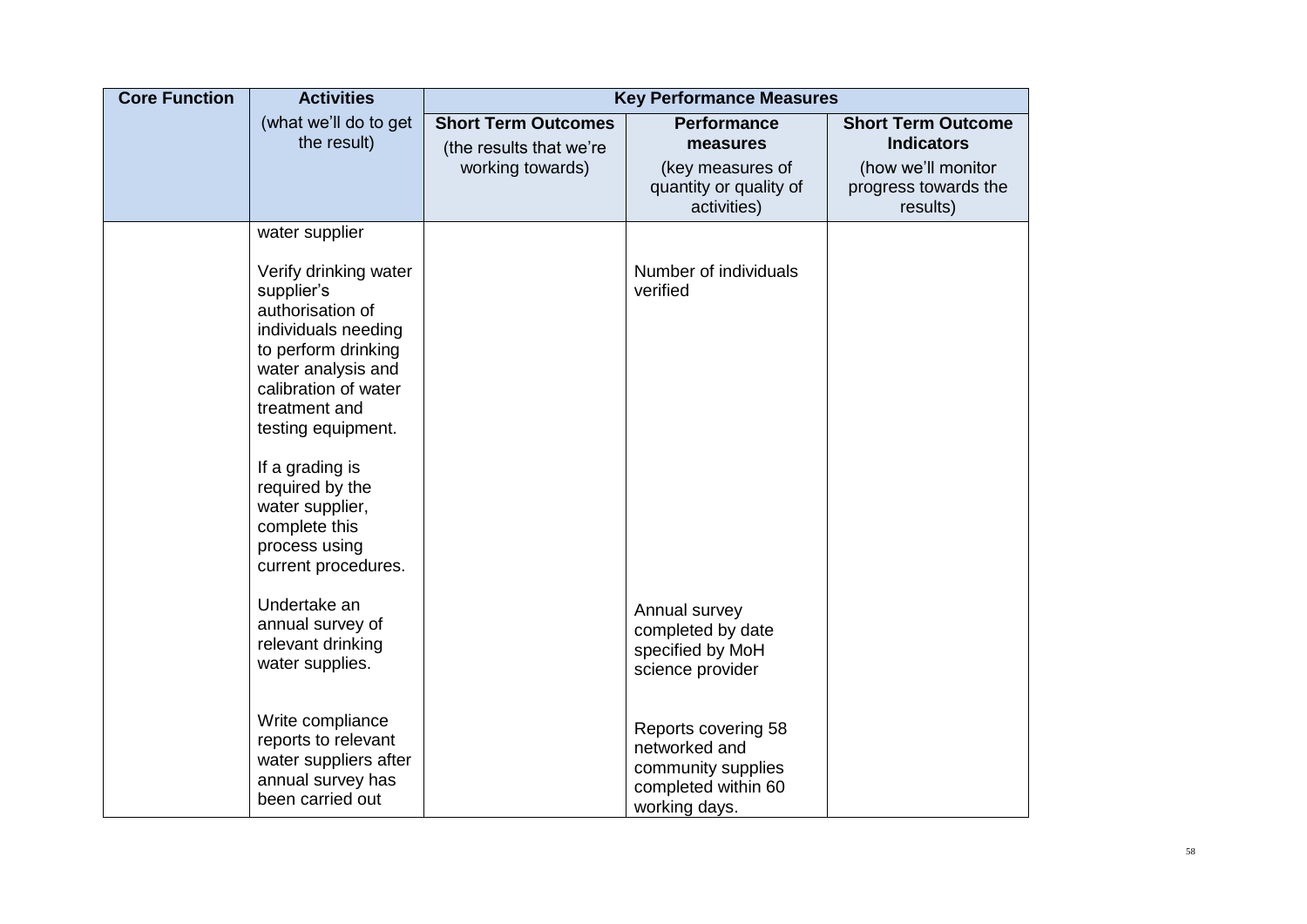| <b>Core Function</b> | <b>Activities</b>                                                                                    |                                                                                                | <b>Key Performance Measures</b>                                                                       |                                                                                                          |
|----------------------|------------------------------------------------------------------------------------------------------|------------------------------------------------------------------------------------------------|-------------------------------------------------------------------------------------------------------|----------------------------------------------------------------------------------------------------------|
|                      | (what we'll do to get<br>the result)                                                                 | <b>Short Term Outcomes</b><br>(the results that we're<br>working towards)                      | <b>Performance</b><br>measures<br>(key measures of<br>quantity or quality of<br>activities)           | <b>Short Term Outcome</b><br><b>Indicators</b><br>(how we'll monitor<br>progress towards the<br>results) |
|                      | Audit the quality of<br>drinking water<br>supplier's water<br>quality monitoring<br>records          |                                                                                                | Capture and report all<br>incidents/complaints &<br>notification as per<br>current procedures.        |                                                                                                          |
|                      | Respond to public<br>health<br>incidents/complaints<br>& notification<br>relating drinking<br>water. |                                                                                                | Number of incidents<br>complaints and<br>notifications which are<br>dealt with appropriately.         |                                                                                                          |
|                      | Maintain calibrated<br>drinking water<br>testing equipment                                           |                                                                                                | Equipment is calibrated<br>/maintained to meet<br>accreditation criteria                              |                                                                                                          |
|                      | Promote fluoridation<br>through submissions                                                          |                                                                                                | Number of submissions<br>commented on                                                                 | Fluoridation of drinking<br>water supplies is<br>promoted.                                               |
| <b>Sewage</b>        | Work with councils<br>to promote and<br>ensure safe sewage<br>disposal                               | Less disease caused by<br>human contact with<br>sewage                                         | Record any working<br>group meetings<br>attended                                                      | Sewage-related<br>outbreaks                                                                              |
|                      | Work with councils<br>to ensure sewage<br>spills are notified<br>and registered, and                 | Reduced incidence and<br>impact of environmental<br>hazards from the<br>treatment and disposal | Maintain a register of<br>sewage spills across<br>the district and record<br>any public health action | Environmental<br>contamination events                                                                    |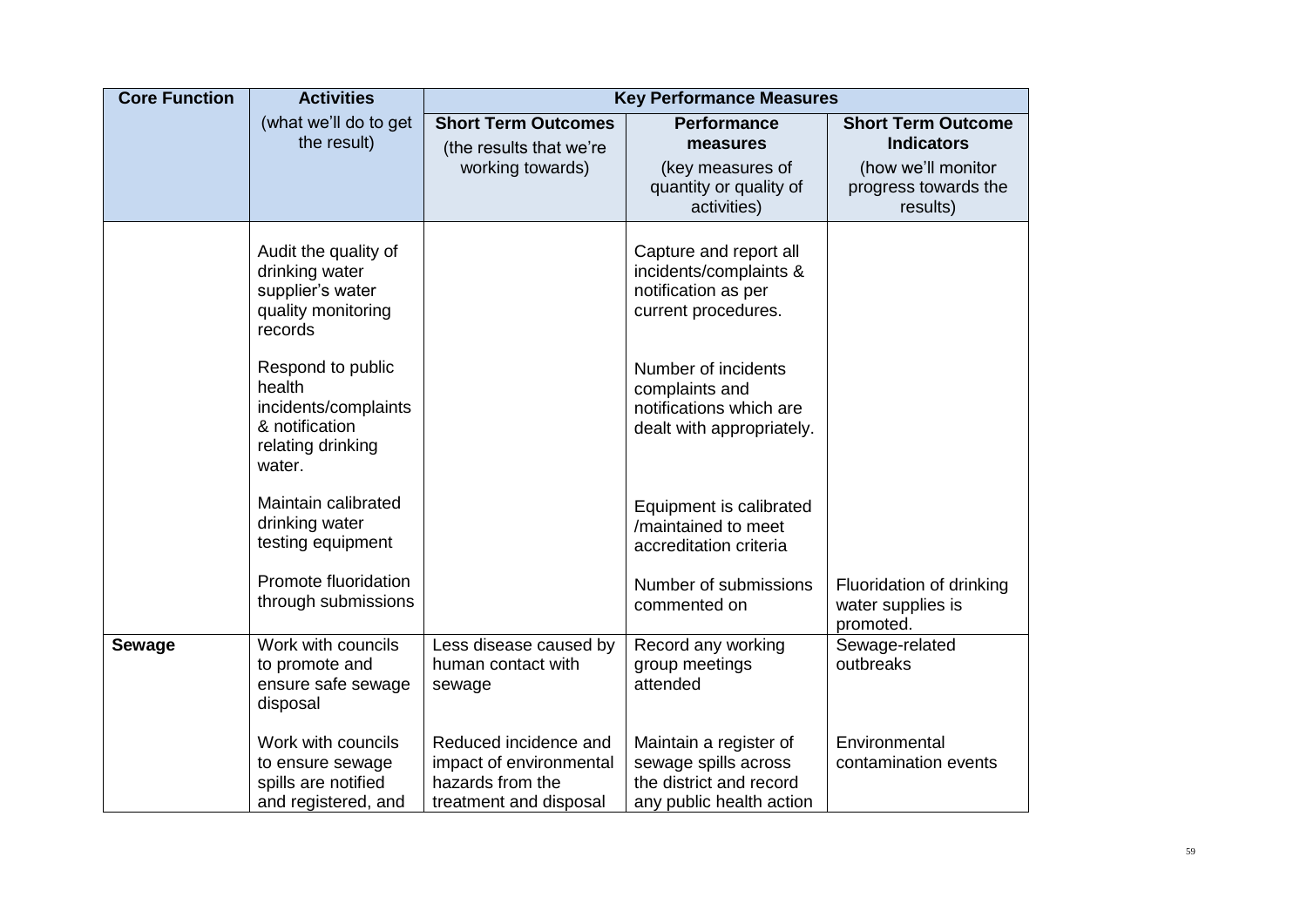| <b>Core Function</b>                | <b>Activities</b>                                                                                                                                      |                                                                                                                                                                                     | <b>Key Performance Measures</b>                                                                              |                                                                                                          |
|-------------------------------------|--------------------------------------------------------------------------------------------------------------------------------------------------------|-------------------------------------------------------------------------------------------------------------------------------------------------------------------------------------|--------------------------------------------------------------------------------------------------------------|----------------------------------------------------------------------------------------------------------|
|                                     | (what we'll do to get<br>the result)                                                                                                                   | <b>Short Term Outcomes</b><br>(the results that we're<br>working towards)                                                                                                           | <b>Performance</b><br>measures<br>(key measures of<br>quantity or quality of<br>activities)                  | <b>Short Term Outcome</b><br><b>Indicators</b><br>(how we'll monitor<br>progress towards the<br>results) |
|                                     | public health<br>information given<br>Review sewage spill<br>procedure on an<br>annual basis                                                           | of sewage                                                                                                                                                                           | Record the number of<br>sewage spills across<br>the district on a 6<br>monthly basis.<br>Procedures reviewed |                                                                                                          |
| <b>Recreational</b><br><b>Water</b> | <b>Monitor Councils</b><br><b>Annual Recreational</b><br>Water surveys<br>(Bacteriological and<br>Cyanobacteria) and<br>respond to non<br>compliances  | Less illness caused by<br>contamination of beach,<br>river and pool water.<br>Reduced incidence and<br>impact of environmental<br>hazards associated with<br>recreational waters.   | Recreational water non<br>compliances are<br>responded to and non<br>compliances recorded                    | Waterborne disease<br>outbreaks<br>Beach and river water,<br>warnings and closures                       |
|                                     | Work with Councils,<br>other agencies,<br>including Iwi and<br>Pacifica, to provide<br>public health<br>information on<br>recreational water<br>issues | <b>Public Health issues</b><br>identified and<br>addressed in decisions<br>made on the<br>sustainable<br>management of natural<br>and physical resources<br>and social environments | <b>Public Health</b><br>information given where<br>recreational water<br>action levels are<br>exceeded       |                                                                                                          |
|                                     | Conduct an Annual<br>review of                                                                                                                         |                                                                                                                                                                                     | Review undertaken                                                                                            |                                                                                                          |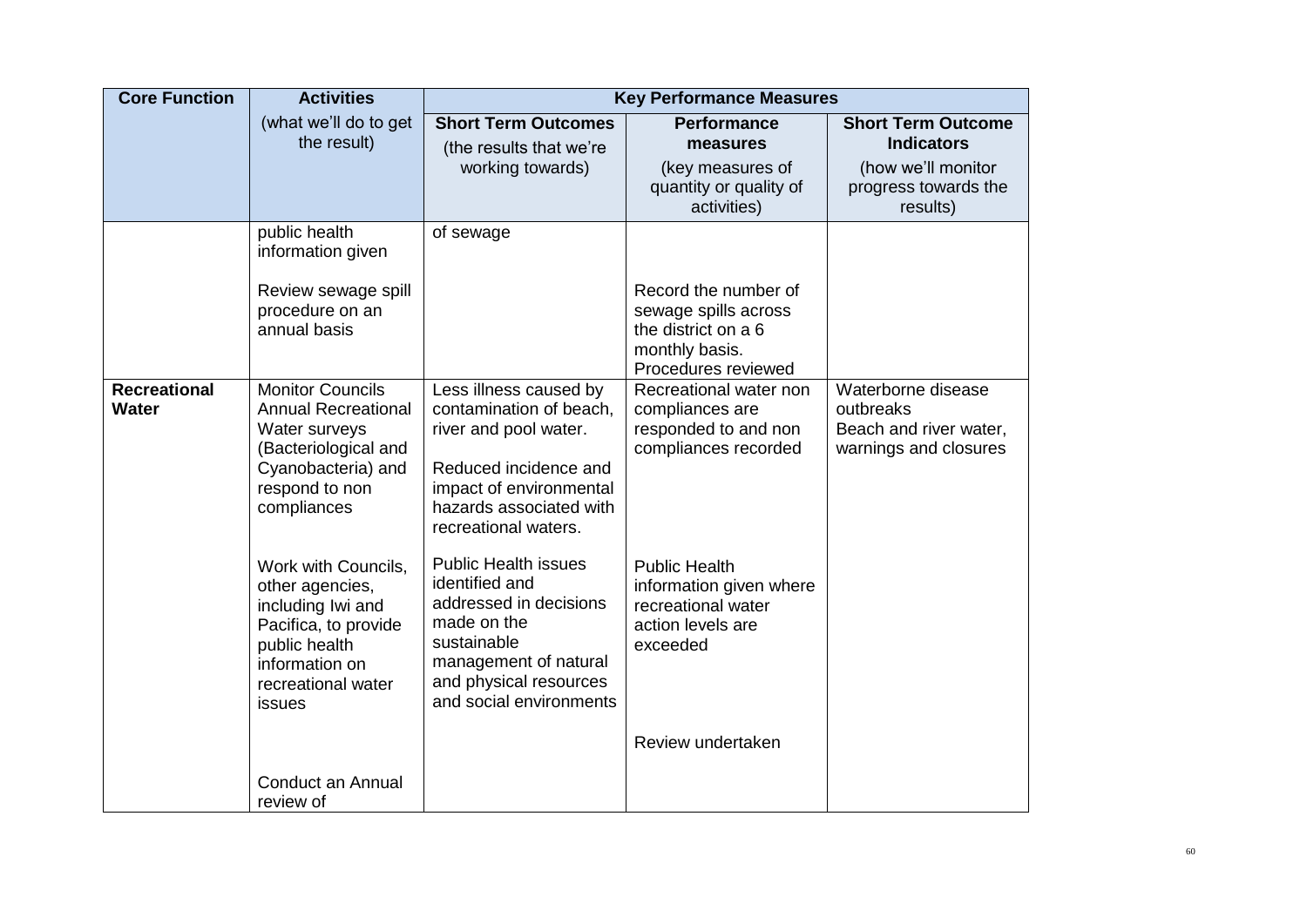| <b>Core Function</b>          | <b>Activities</b>                                                                                                                                                                                                                                                                                                                                                          |                                                                                                              | <b>Key Performance Measures</b>                                                                                                                      |                                                                                                               |
|-------------------------------|----------------------------------------------------------------------------------------------------------------------------------------------------------------------------------------------------------------------------------------------------------------------------------------------------------------------------------------------------------------------------|--------------------------------------------------------------------------------------------------------------|------------------------------------------------------------------------------------------------------------------------------------------------------|---------------------------------------------------------------------------------------------------------------|
|                               | (what we'll do to get<br>the result)                                                                                                                                                                                                                                                                                                                                       | <b>Short Term Outcomes</b><br>(the results that we're<br>working towards)                                    | <b>Performance</b><br>measures<br>(key measures of<br>quantity or quality of<br>activities)                                                          | <b>Short Term Outcome</b><br><b>Indicators</b><br>(how we'll monitor<br>progress towards the<br>results)      |
|                               | <b>Recreational Water</b><br>Procedures.                                                                                                                                                                                                                                                                                                                                   |                                                                                                              |                                                                                                                                                      |                                                                                                               |
| <b>Housing</b>                | Work with relevant<br>national, local and<br>community<br>organisations to<br>ensure that<br>population,<br>especially<br>vulnerable groups,<br>has warm, dry and<br>affordable housing<br>(including<br>identification and<br>referral of vulnerable<br>households). - see<br>section in<br>"Community<br>Capacity" relating to<br>housing<br>improvement<br>initiatives. | Less disease caused by<br>inadequate housing                                                                 | Actions and/or<br>outcomes from key<br>housing stakeholder<br>meetings reflect public<br>health input.<br>Number of families<br>assisted to relocate | Improvements in warm,<br>dry affordable housing.                                                              |
| <b>Resource</b><br>management | Work upstream with<br>councils to ensure<br>public health issues<br>are identified and<br>considered in<br>Resource<br>Management<br>processes.                                                                                                                                                                                                                            | Regional and local<br>council resource<br>management practices<br>and decisions reflect<br>health priorities | <b>Groups that Designated</b><br>Officers work with and<br>public health issues<br>addressed                                                         | Evaluation of council<br>decisions.<br>Number of<br>recommendations in<br>submissions adopted by<br>Councils. |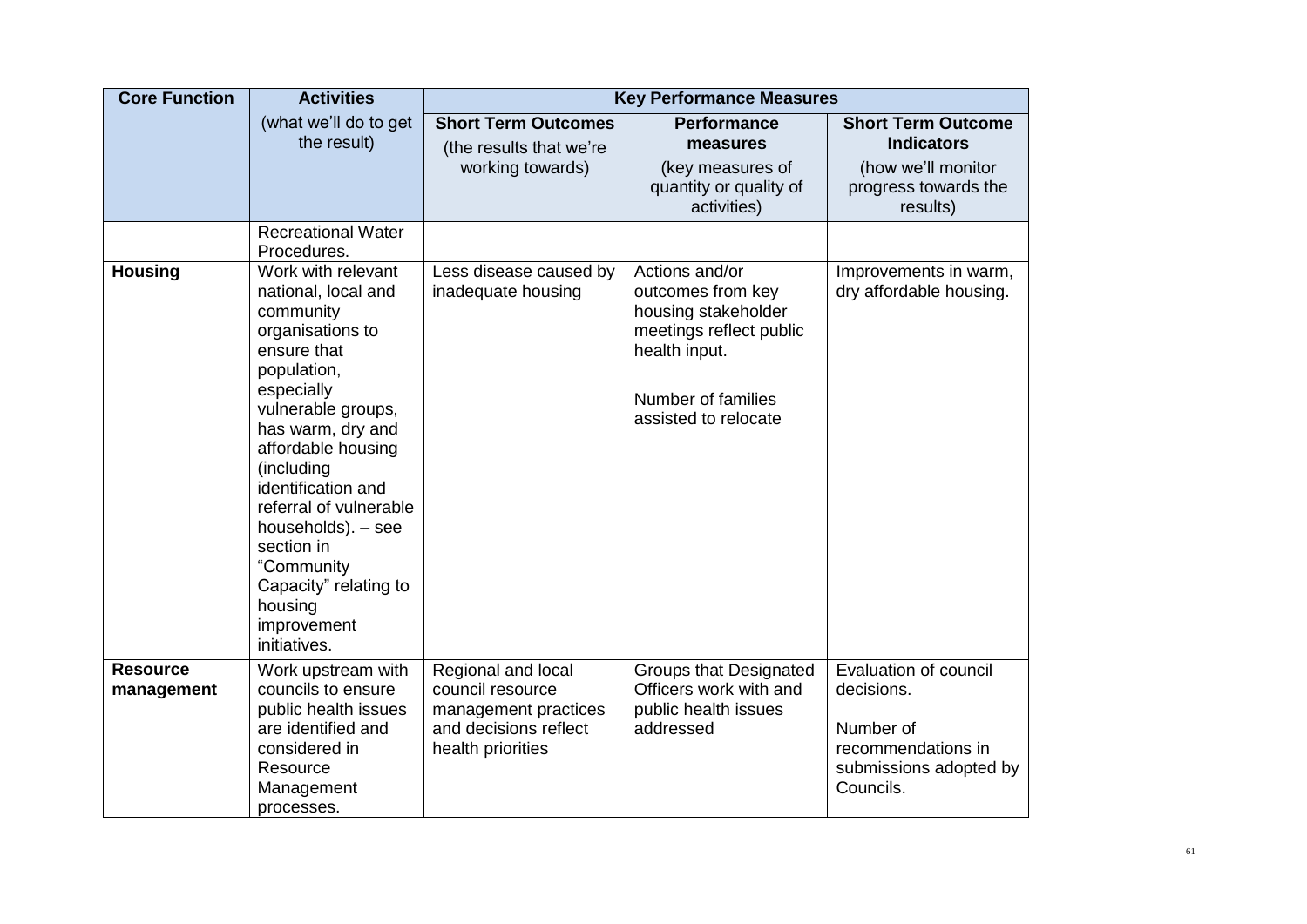| <b>Core Function</b>           | <b>Activities</b>                                                                                                                                 |                                                                           | <b>Key Performance Measures</b>                                                                                                                    |                                                                                                                         |
|--------------------------------|---------------------------------------------------------------------------------------------------------------------------------------------------|---------------------------------------------------------------------------|----------------------------------------------------------------------------------------------------------------------------------------------------|-------------------------------------------------------------------------------------------------------------------------|
|                                | (what we'll do to get<br>the result)                                                                                                              | <b>Short Term Outcomes</b><br>(the results that we're<br>working towards) | <b>Performance</b><br>measures<br>(key measures of<br>quantity or quality of<br>activities)                                                        | <b>Short Term Outcome</b><br><b>Indicators</b><br>(how we'll monitor<br>progress towards the<br>results)                |
|                                | Submit on significant<br>consent applications<br>and review and<br>submit on Council<br>plan changes where<br>public health risk is<br>identified |                                                                           | Consents and plan<br>changes reviewed<br>Number of submissions<br>made and accepted                                                                |                                                                                                                         |
| <b>Hazardous</b><br>substances | Carry out<br>requirements under<br>the HSNO Act in<br>alignment with MoH<br>action plan.                                                          | Public protected from<br>exposure to hazardous<br>substances              | <b>Reactive Hazardous</b><br>Substances work will be<br>undertaken in<br>accordance with the<br><b>Hazardous Substances</b><br>Action Plan 2014-15 | Reports of public<br>exposure                                                                                           |
|                                | <b>Work with Councils</b><br>and Emergency<br>Services on<br>hazardous<br>substance<br>Emergency<br>response                                      | Harm from hazardous<br>substances is<br>minimised.                        | <b>HSTLC</b> meetings<br>attended                                                                                                                  |                                                                                                                         |
|                                | Issue and audit<br>permissions for<br>applications to apply<br>vertebrate toxic<br>substances, as<br>required.                                    |                                                                           | Number of applications<br>processed and granted.<br>Number of field and<br>desktop audits<br>completed                                             | Applications processed<br>and permissions issued.<br><b>Risk assessments</b><br>completed on other VTA<br>applications. |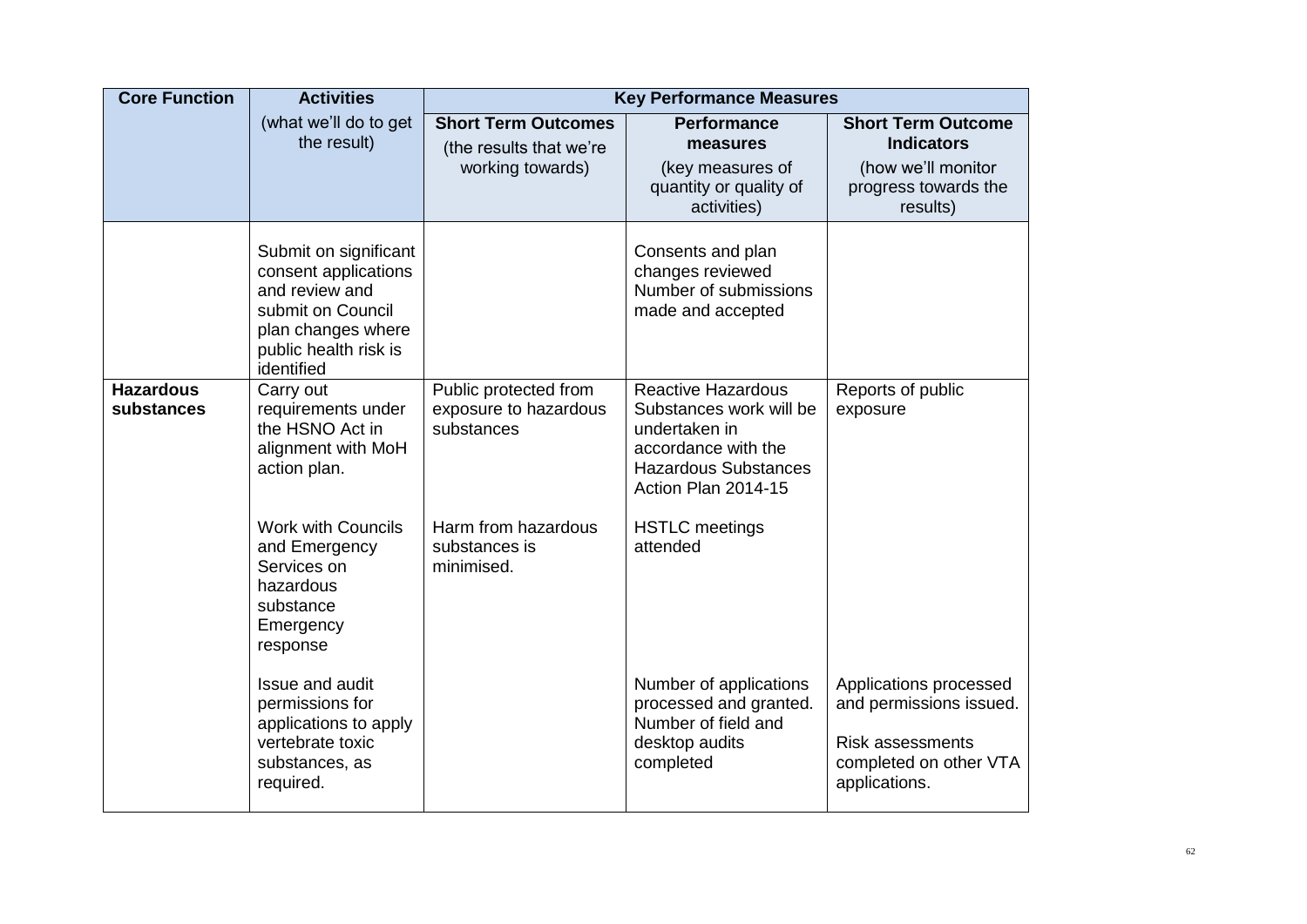| <b>Core Function</b> | <b>Activities</b>                                                                                                                             |                                                       | <b>Key Performance Measures</b>                                                                                                      |                                                        |
|----------------------|-----------------------------------------------------------------------------------------------------------------------------------------------|-------------------------------------------------------|--------------------------------------------------------------------------------------------------------------------------------------|--------------------------------------------------------|
|                      | (what we'll do to get<br>the result)                                                                                                          | <b>Short Term Outcomes</b><br>(the results that we're | <b>Performance</b><br>measures                                                                                                       | <b>Short Term Outcome</b><br><b>Indicators</b>         |
|                      |                                                                                                                                               | working towards)                                      | (key measures of<br>quantity or quality of<br>activities)                                                                            | (how we'll monitor<br>progress towards the<br>results) |
|                      | Investigate incidents<br>of non-compliance<br>Conduct lead                                                                                    |                                                       | Number of aerial 1080<br>applications audits<br>undertaken.                                                                          |                                                        |
|                      | poisoning and spray<br>drift investigations<br>and enter into the<br>national HSDIRT                                                          |                                                       | Number of incidents<br>investigated.<br>Investigations                                                                               |                                                        |
|                      | database.                                                                                                                                     |                                                       | conducted and entered<br>into HSDIRT within<br>required timeframe                                                                    |                                                        |
|                      | Receive and review<br><b>Methyl Bromide</b><br>fumigation reports<br>as required.                                                             |                                                       | <b>Methyl Bromide Reports</b><br>reviewed and issues<br>requiring action are<br>identified and acted on<br>as appropriate            |                                                        |
|                      | Provide public<br>information and<br>advice and testing<br>where appropriate<br>on hazardous<br>substances<br>including asbestos<br>and lead. |                                                       | <b>Lead and Asbestos</b><br>testing undertaken.<br>Requests for advice and<br>information are<br>responded to in a timely<br>manner. |                                                        |
|                      | Annual Review of<br>HSDIRT, VTA,                                                                                                              |                                                       | Procedures reviewed                                                                                                                  |                                                        |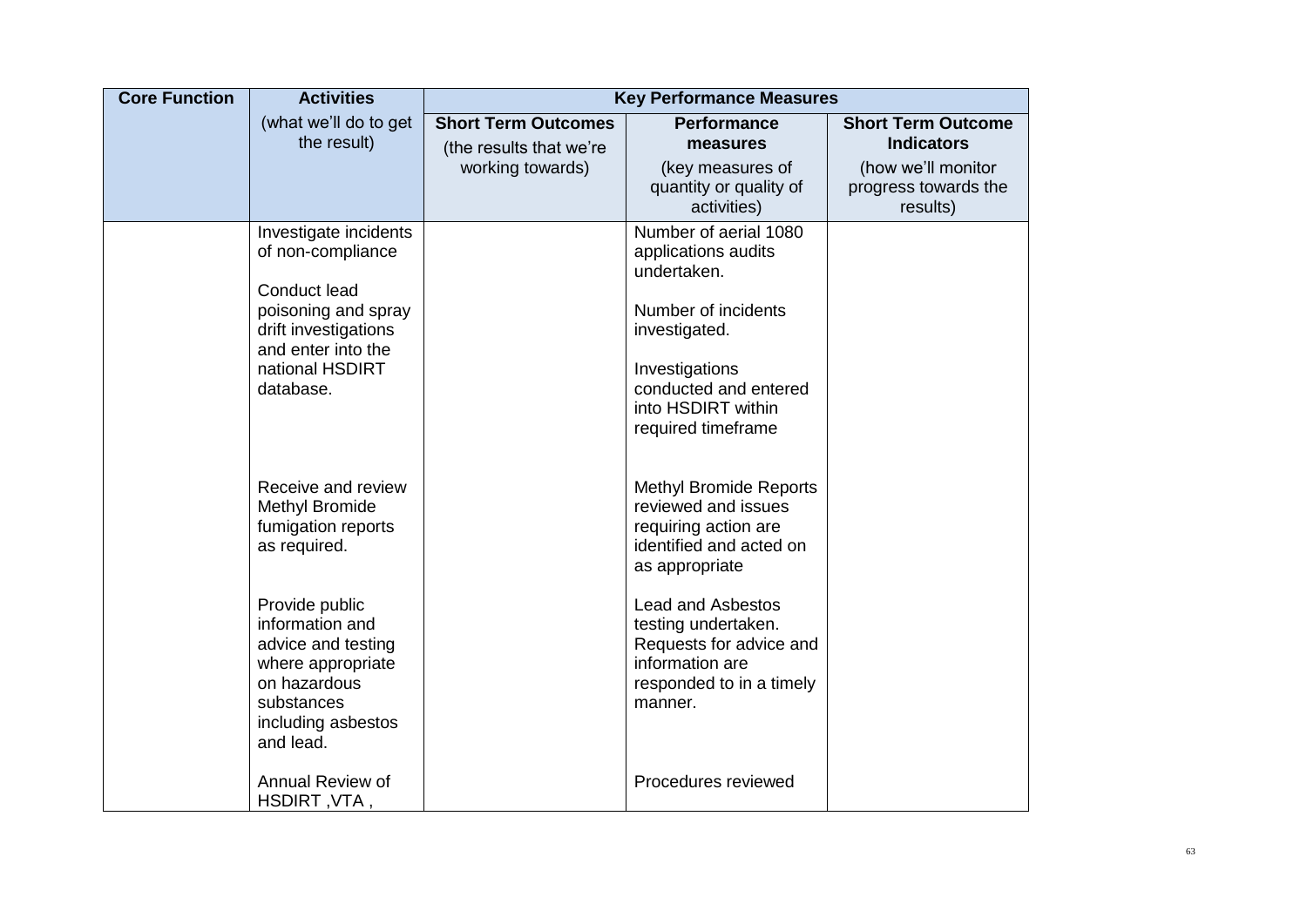| <b>Core Function</b>                                                   | <b>Activities</b>                                                                      |                                                                                          | <b>Key Performance Measures</b>                                                    |                                                                                         |
|------------------------------------------------------------------------|----------------------------------------------------------------------------------------|------------------------------------------------------------------------------------------|------------------------------------------------------------------------------------|-----------------------------------------------------------------------------------------|
|                                                                        | (what we'll do to get<br>the result)                                                   | <b>Short Term Outcomes</b><br>(the results that we're                                    | <b>Performance</b><br>measures                                                     | <b>Short Term Outcome</b><br><b>Indicators</b>                                          |
|                                                                        |                                                                                        | working towards)                                                                         | (key measures of<br>quantity or quality of<br>activities)                          | (how we'll monitor<br>progress towards the<br>results)                                  |
|                                                                        | Asbestos and Lead<br>Procedures                                                        |                                                                                          |                                                                                    |                                                                                         |
| <b>Early</b><br><b>Childhood</b><br><b>Education</b><br><b>Centres</b> | Visit and assess as<br>required<br>Annual meeting with<br>MoE                          | Health hazards reduced<br>in ECECs.                                                      | Number of ECECs<br>assessed and reports to<br><b>MoE</b>                           | Compliance with ECC<br>Regulations, including<br>infection control and<br>lead exposure |
|                                                                        |                                                                                        | Reduced incidence and<br>impact of health issues<br>in early childhood<br>centres        | Meeting attended                                                                   |                                                                                         |
| <b>Emergency</b><br><b>Management</b>                                  | Develop and review<br>Emergency<br><b>Response Plans</b>                               | Nelson Marlborough<br>district prepared for<br>emergencies impacting<br>on public health | <b>Emergency Response</b><br>Plans developed and<br>reviewed on an annual<br>basis | Effective emergency<br>responses as required                                            |
|                                                                        | Staff are adequately<br>trained in CIMS                                                |                                                                                          | <b>CIMS</b> training<br>undertaken and<br>recorded                                 |                                                                                         |
|                                                                        | Participate in Public<br>Health exercise with<br>Public Health South,<br>Community and |                                                                                          | Number of exercises<br>participated in.<br>Advise Ministry of                      |                                                                                         |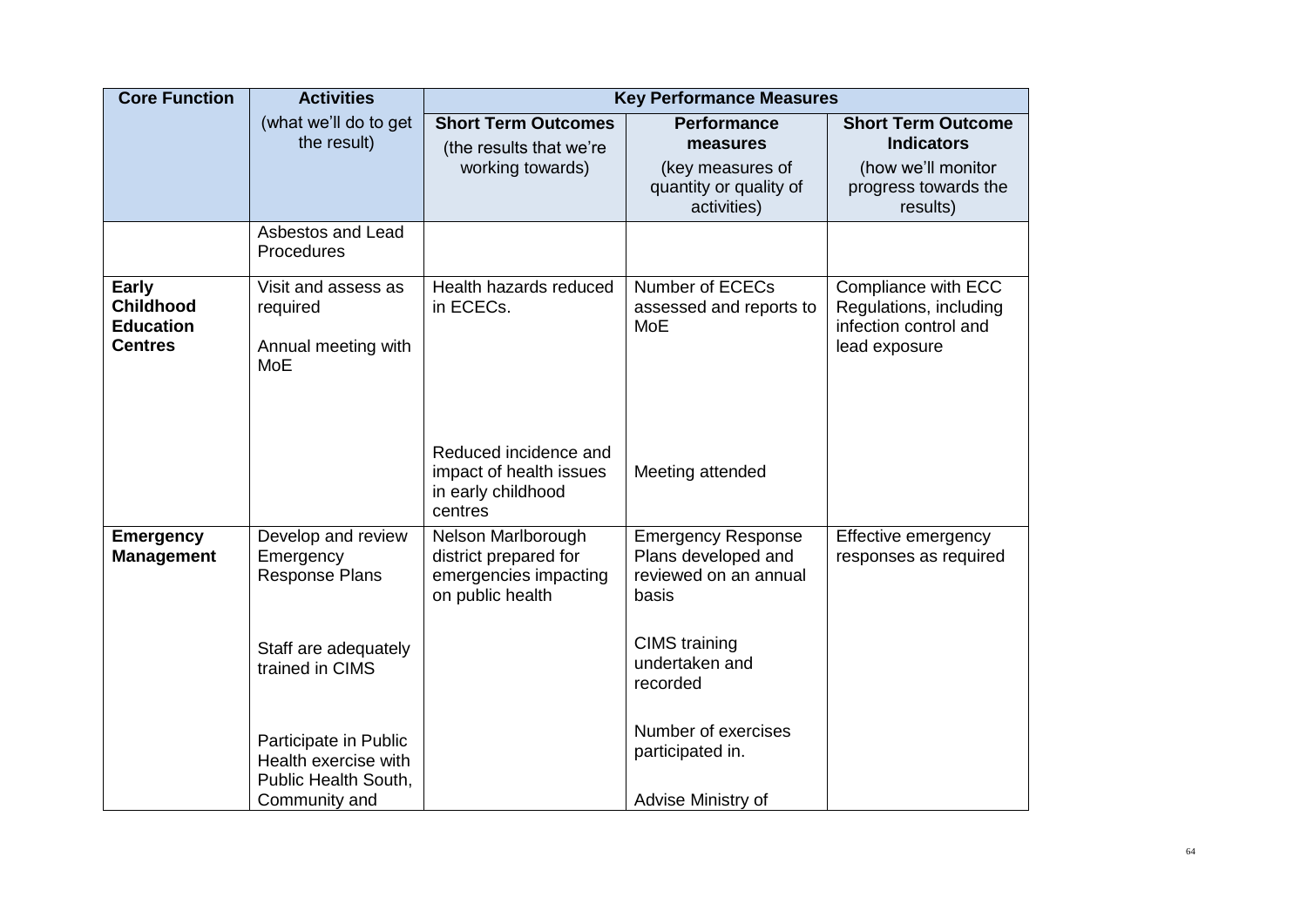| <b>Core Function</b>  | <b>Activities</b>                                                                                                                                       |                                                                                                                 | <b>Key Performance Measures</b>                                                                                  |                                                                                                                                    |
|-----------------------|---------------------------------------------------------------------------------------------------------------------------------------------------------|-----------------------------------------------------------------------------------------------------------------|------------------------------------------------------------------------------------------------------------------|------------------------------------------------------------------------------------------------------------------------------------|
|                       | (what we'll do to get<br>the result)                                                                                                                    | <b>Short Term Outcomes</b><br>(the results that we're                                                           | <b>Performance</b><br>measures                                                                                   | <b>Short Term Outcome</b><br><b>Indicators</b>                                                                                     |
|                       |                                                                                                                                                         | working towards)                                                                                                | (key measures of<br>quantity or quality of<br>activities)                                                        | (how we'll monitor<br>progress towards the<br>results)                                                                             |
|                       | Public Health, and<br>advise Ministry of<br>Health.                                                                                                     |                                                                                                                 | Health of proposed<br>exercise                                                                                   |                                                                                                                                    |
|                       | Contribute to the<br>development of an<br>integrated South<br><b>Island Public Health</b><br><b>Service Continuity</b><br>Plan.                         |                                                                                                                 | <b>Health Protection</b><br>service continuity is<br>included in the plan                                        |                                                                                                                                    |
|                       | <b>Maintain</b><br>relationships with<br><b>District Health</b><br>Board, Councils,<br>and Civil Defence<br>Emergency<br>Management<br>Officers/Groups. |                                                                                                                 | Relationships<br>maintained                                                                                      |                                                                                                                                    |
| <b>Sustainability</b> | Raise awareness<br>regarding<br>sustainability and<br>climate disruption,<br>including both<br>adaptation and<br>mitigation strategies.                 | Greater understanding<br>of sustainability issues<br>Increased action on<br>specified sustainability<br>issues. | Evidence of activity to<br>improve understanding<br>of sustainability and to<br>promote sustainable<br>practices | Evidence of increased<br>awareness and<br>development of<br>sustainable approaches<br>within our DHBs and<br>partner organisations |
|                       | Utilise this                                                                                                                                            |                                                                                                                 |                                                                                                                  |                                                                                                                                    |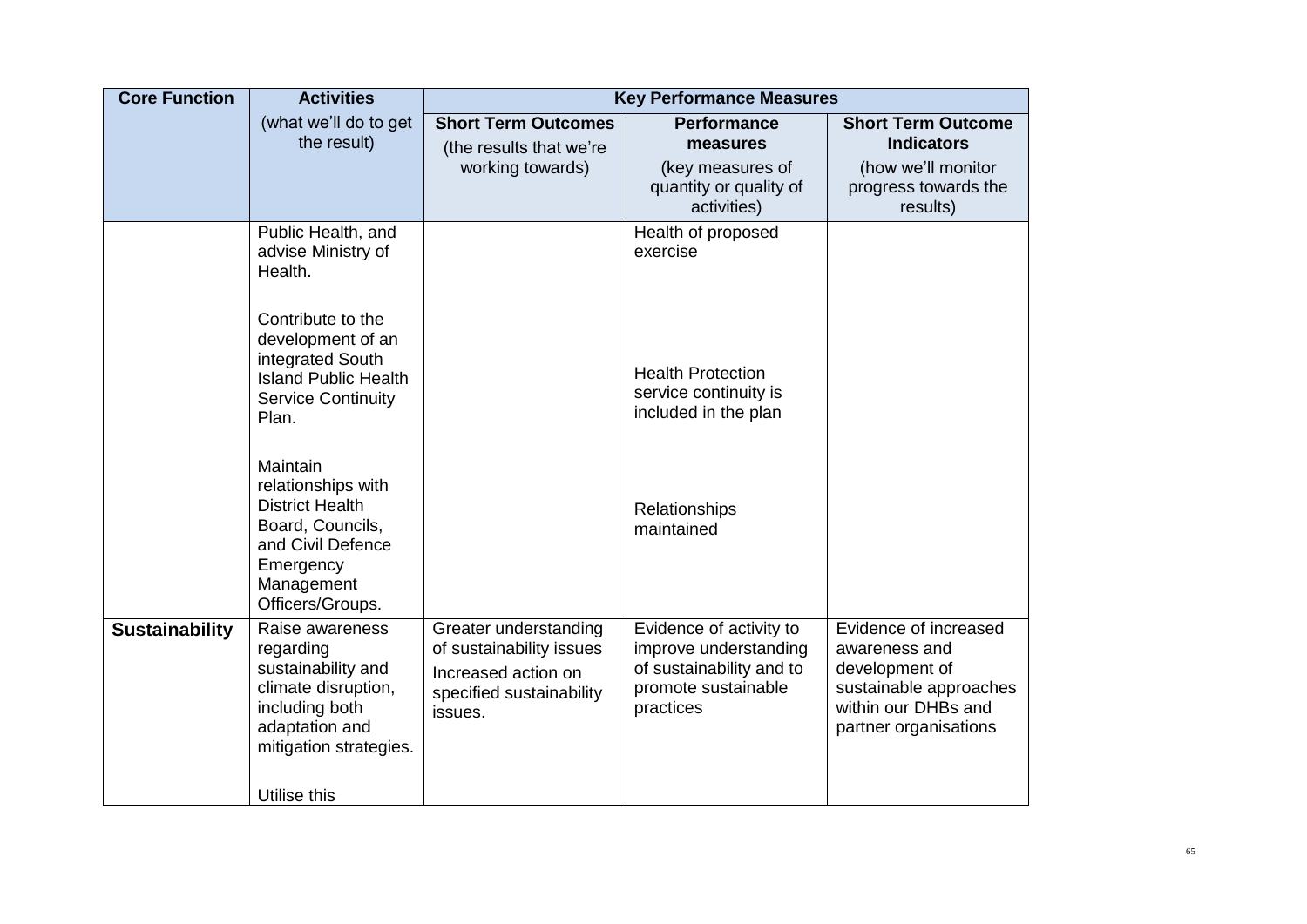| <b>Core Function</b> | <b>Activities</b>                                                                                                                                                                                                                                                                                                                             |                                                                           | <b>Key Performance Measures</b>                                                             |                                                                                                          |
|----------------------|-----------------------------------------------------------------------------------------------------------------------------------------------------------------------------------------------------------------------------------------------------------------------------------------------------------------------------------------------|---------------------------------------------------------------------------|---------------------------------------------------------------------------------------------|----------------------------------------------------------------------------------------------------------|
|                      | (what we'll do to get<br>the result)                                                                                                                                                                                                                                                                                                          | <b>Short Term Outcomes</b><br>(the results that we're<br>working towards) | <b>Performance</b><br>measures<br>(key measures of<br>quantity or quality of<br>activities) | <b>Short Term Outcome</b><br><b>Indicators</b><br>(how we'll monitor<br>progress towards the<br>results) |
|                      | awareness in<br>organisational<br>policies and<br>activities.<br>1. Planned activity:<br>Possible<br>workshop for<br>$DHB$ staff $-$<br>planning for this<br>workshop is<br>underway<br>through the SI<br>PHP.<br>Building on the<br>2.<br>current<br>measurement of<br><b>DHB</b><br>greenhouse<br>gases as an<br>awareness<br>raising tool. | Work with DHB Energy<br>Officer on sustainability<br>issues.              |                                                                                             |                                                                                                          |
| <b>Tobacco</b>       | Respond to<br>complaints.                                                                                                                                                                                                                                                                                                                     |                                                                           | All complaints recorded<br>are responded to.                                                | Retailer display<br>compliance at<br>inspection.                                                         |
|                      | Complete education<br>visit/compliance<br>check on an annual                                                                                                                                                                                                                                                                                  | Reduced tobacco sales,<br>especially to minors<br>Reduced exposure to     | Compliance checks<br>completed.                                                             | Retailer compliance<br>during controlled<br>purchase operations.                                         |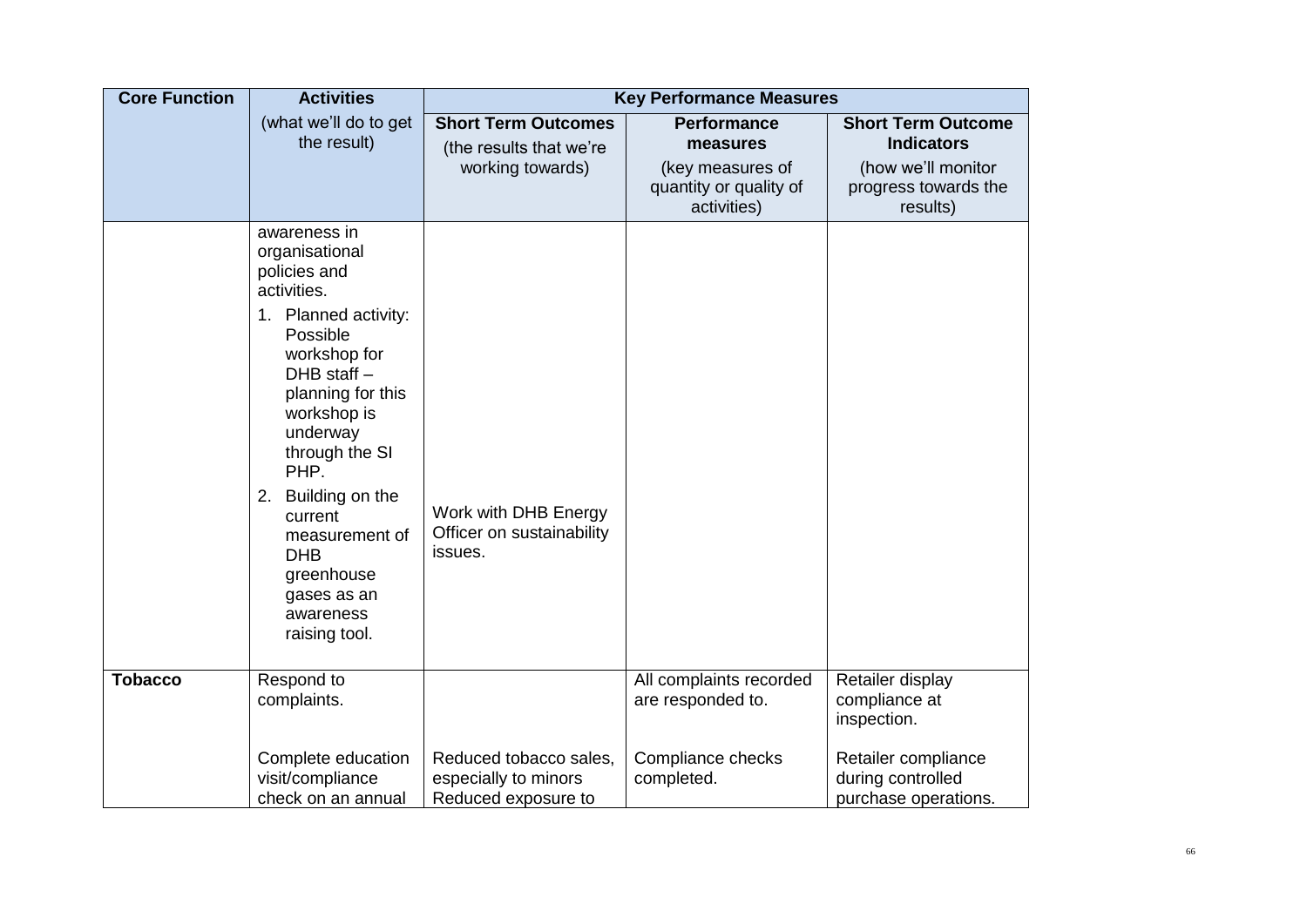| <b>Core Function</b> | <b>Activities</b>                                                                                               |                                                                                                             | <b>Key Performance Measures</b>                                                                                        |                                                        |
|----------------------|-----------------------------------------------------------------------------------------------------------------|-------------------------------------------------------------------------------------------------------------|------------------------------------------------------------------------------------------------------------------------|--------------------------------------------------------|
|                      | (what we'll do to get<br>the result)                                                                            | <b>Short Term Outcomes</b><br>(the results that we're                                                       | <b>Performance</b><br>measures                                                                                         | <b>Short Term Outcome</b><br><b>Indicators</b>         |
|                      |                                                                                                                 | working towards)                                                                                            | (key measures of<br>quantity or quality of<br>activities)                                                              | (how we'll monitor<br>progress towards the<br>results) |
|                      | basis.                                                                                                          | second-hand smoke                                                                                           |                                                                                                                        | Number and nature of<br>workplace complaints.          |
|                      | Conduct controlled<br>purchase operations<br>quarterly.                                                         |                                                                                                             | CPOs conducted.                                                                                                        |                                                        |
|                      | Work with police to<br>undertake CPOs<br>and Compliance<br>checks.<br>Investigate<br>complaints.                | <b>Psychoactive</b><br><b>Substances</b><br>Improved compliance<br>with Psychoactive<br>Substances Act 2013 | Compliance checks<br>undertaken annually.<br>Complaint investigated.                                                   |                                                        |
|                      | Comment on the<br>three TLAs Local<br><b>Approved Products</b><br>Policies as required.                         |                                                                                                             | Policies commented on.                                                                                                 |                                                        |
| <b>Alcohol</b>       | Monitor licensed<br>premises.                                                                                   | Less alcohol-related<br>harm                                                                                | Number of licensed<br>premises monitored.                                                                              | ED presentations                                       |
|                      | <b>Provide Medical</b><br>Officer of Health<br>reports for on, club,<br>off and special<br>applications to DLA. |                                                                                                             | Number of on, club off<br>and special applications<br>processed and<br>percentage processed<br>within 15 working days. | Police data (violence,<br>road traffic crashes)        |
|                      | Risk rate premises.                                                                                             |                                                                                                             | All applications<br>premises risk ranked                                                                               | Retailer compliance<br>during controlled               |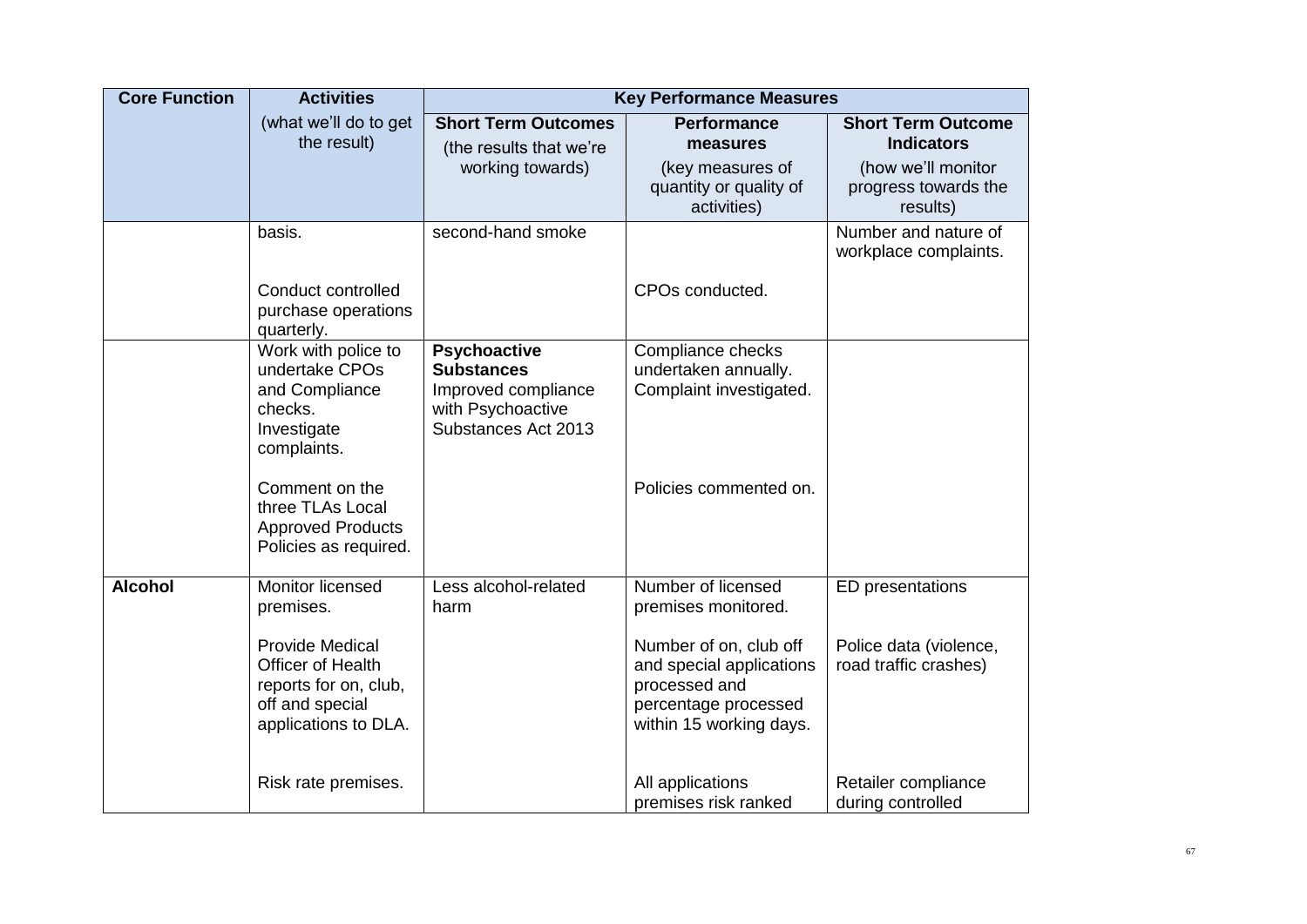| <b>Core Function</b> | <b>Activities</b>                                                                                                                                                            |                                                                                             | <b>Key Performance Measures</b>                                                                                                                                      |                     |
|----------------------|------------------------------------------------------------------------------------------------------------------------------------------------------------------------------|---------------------------------------------------------------------------------------------|----------------------------------------------------------------------------------------------------------------------------------------------------------------------|---------------------|
|                      | (what we'll do to get<br><b>Short Term Outcomes</b><br>the result)<br>(the results that we're<br>working towards)                                                            | <b>Performance</b><br>measures<br>(key measures of<br>quantity or quality of<br>activities) | <b>Short Term Outcome</b><br><b>Indicators</b><br>(how we'll monitor<br>progress towards the<br>results)                                                             |                     |
|                      | <b>Conduct Controlled</b><br>Purchase<br>Operations.                                                                                                                         |                                                                                             | <b>Number of Controlled</b><br><b>Purchase Operations</b><br>conducted.<br>Number of premises<br>visited during Controlled<br>Purchase Operation.<br>CPO compliance. | purchase operations |
|                      | When required<br>contribute to training<br>of Duty Managers.                                                                                                                 |                                                                                             | On demand: when<br>required, record of<br>contribution.                                                                                                              |                     |
|                      | Work with Police<br>and DLA to support<br>community alcohol<br>initiatives, e.g.<br>alcohol accords,<br>input to off-licence<br>applications                                 |                                                                                             | Record of tri-agency<br>meetings attended and<br>agreed actions.                                                                                                     |                     |
|                      | <b>Health Promotion</b><br>interventions include<br>collaboration with<br>CAYAD providing<br>planning and<br>facilitation<br>workshops for<br>parents,<br>collaboration with |                                                                                             |                                                                                                                                                                      |                     |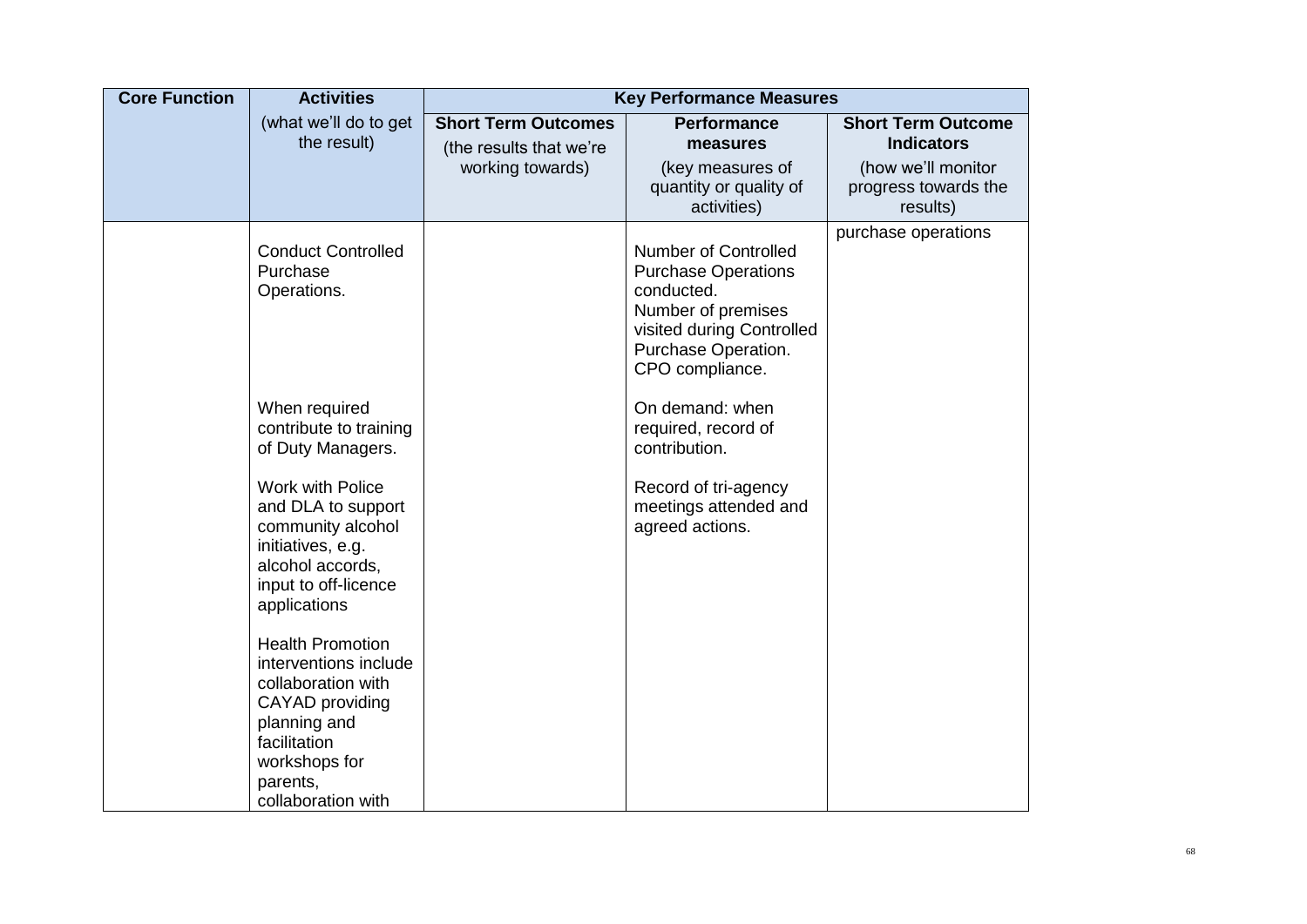| <b>Core Function</b> | <b>Activities</b>                                                                                                                                                                                                                                                                                 |                                                                                                                                        | <b>Key Performance Measures</b>                                                                                                                                                                                                      |                                                                                                                |
|----------------------|---------------------------------------------------------------------------------------------------------------------------------------------------------------------------------------------------------------------------------------------------------------------------------------------------|----------------------------------------------------------------------------------------------------------------------------------------|--------------------------------------------------------------------------------------------------------------------------------------------------------------------------------------------------------------------------------------|----------------------------------------------------------------------------------------------------------------|
|                      | (what we'll do to get<br>the result)                                                                                                                                                                                                                                                              | <b>Short Term Outcomes</b><br>(the results that we're<br>working towards)                                                              | <b>Performance</b><br>measures<br>(key measures of<br>quantity or quality of<br>activities)                                                                                                                                          | <b>Short Term Outcome</b><br><b>Indicators</b><br>(how we'll monitor<br>progress towards the<br>results)       |
|                      | the regional sports<br>trust and rugby<br>league on reducing<br>alcohol<br>consumption, and<br>work with Health<br><b>Promotion Agency</b><br>to developing a<br>health promotion<br>intervention for<br>under 18 year olds.<br>Support councils'<br>development of<br>Local Alcohol<br>Policies. |                                                                                                                                        | <b>Local Alcohol Policies</b><br>reflect health input.                                                                                                                                                                               |                                                                                                                |
| <b>Other</b>         | Undertake other<br>regulatory health<br>protection work<br>using a risk-based<br>approach.<br>Carry out an<br>investigation and<br>awareness                                                                                                                                                      | Public protected from<br>other health hazards<br>e.g. Air pollution<br><b>Solaria</b><br>A reduced number of<br>non complying premises | Record of external<br>meetings attended and<br>agreed actions.<br>Record of formal advice<br>given.<br>Number of documents<br>reviewed.<br>Number of decisions<br>reviewed.<br>All commercial<br>solaria/sunbed<br>operators audited | Evidence of harm to<br>public<br>Increased compliance<br>with the national agreed<br>best practice, regulatory |
|                      | campaign on                                                                                                                                                                                                                                                                                       | offering sunbed tanning                                                                                                                | across the district 6                                                                                                                                                                                                                | regimes implemented                                                                                            |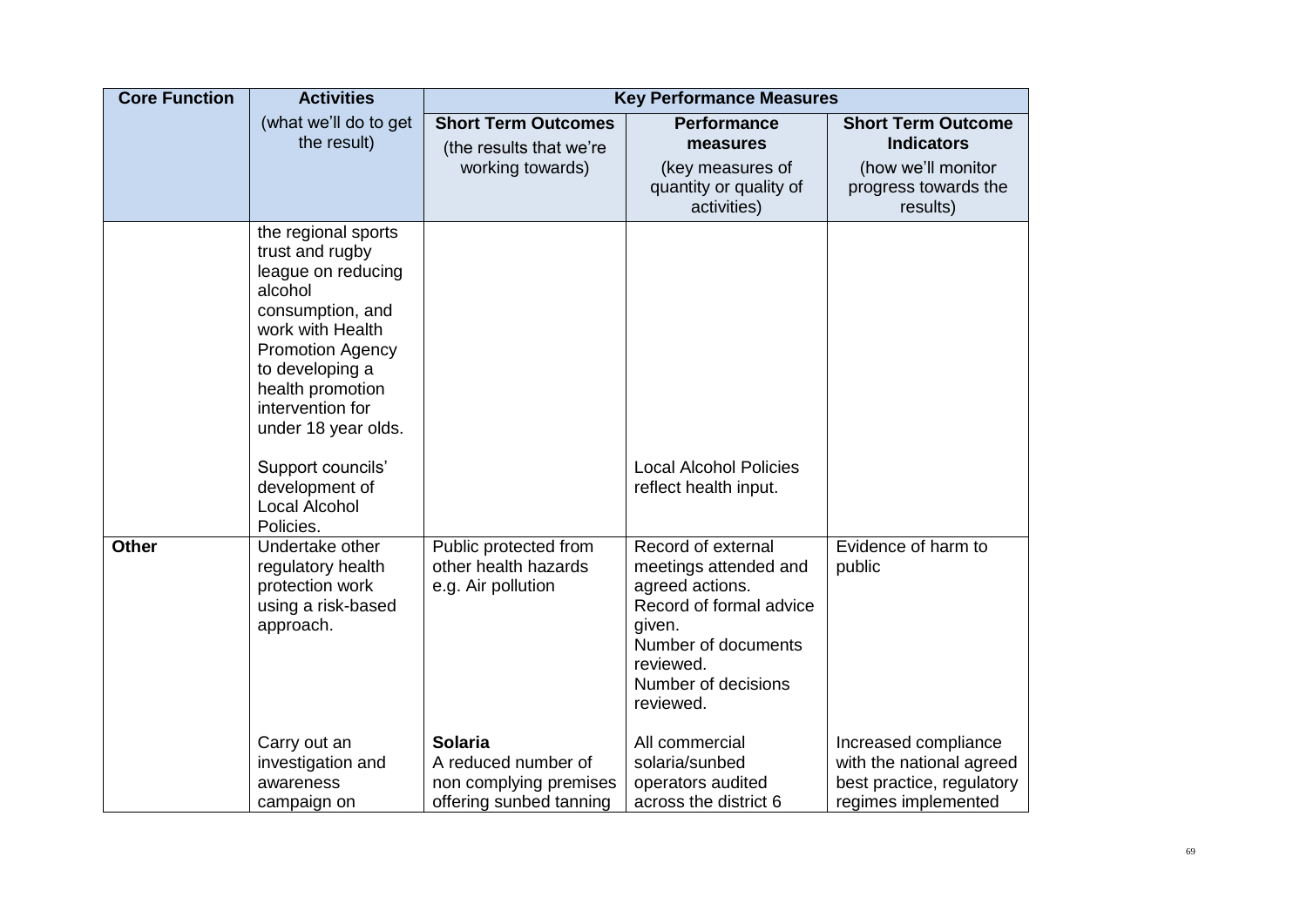| <b>Core Function</b> | <b>Activities</b>                          |                                                                           | <b>Key Performance Measures</b>                                                                                                                                                         |                                                                                                                                                                |
|----------------------|--------------------------------------------|---------------------------------------------------------------------------|-----------------------------------------------------------------------------------------------------------------------------------------------------------------------------------------|----------------------------------------------------------------------------------------------------------------------------------------------------------------|
|                      | (what we'll do to get<br>the result)       | <b>Short Term Outcomes</b><br>(the results that we're<br>working towards) | <b>Performance</b><br>measures<br>(key measures of<br>quantity or quality of<br>activities)                                                                                             | <b>Short Term Outcome</b><br><b>Indicators</b><br>(how we'll monitor<br>progress towards the<br>results)                                                       |
|                      | commercial<br>solaria/sunbed<br>operators. | services                                                                  | monthly.<br>Report to Ministry every<br>6mths on the results of<br>premises audits.<br>Provide information to<br>solaria/sunbed<br>operators on best<br>practice on an annual<br>basis. | overseas and the NRL's<br>guidelines for Operators<br>of Ultraviolet (UV)<br>Tanning Lamps.<br>Retailer compliance<br>during controlled<br>purchase operations |
|                      |                                            |                                                                           |                                                                                                                                                                                         |                                                                                                                                                                |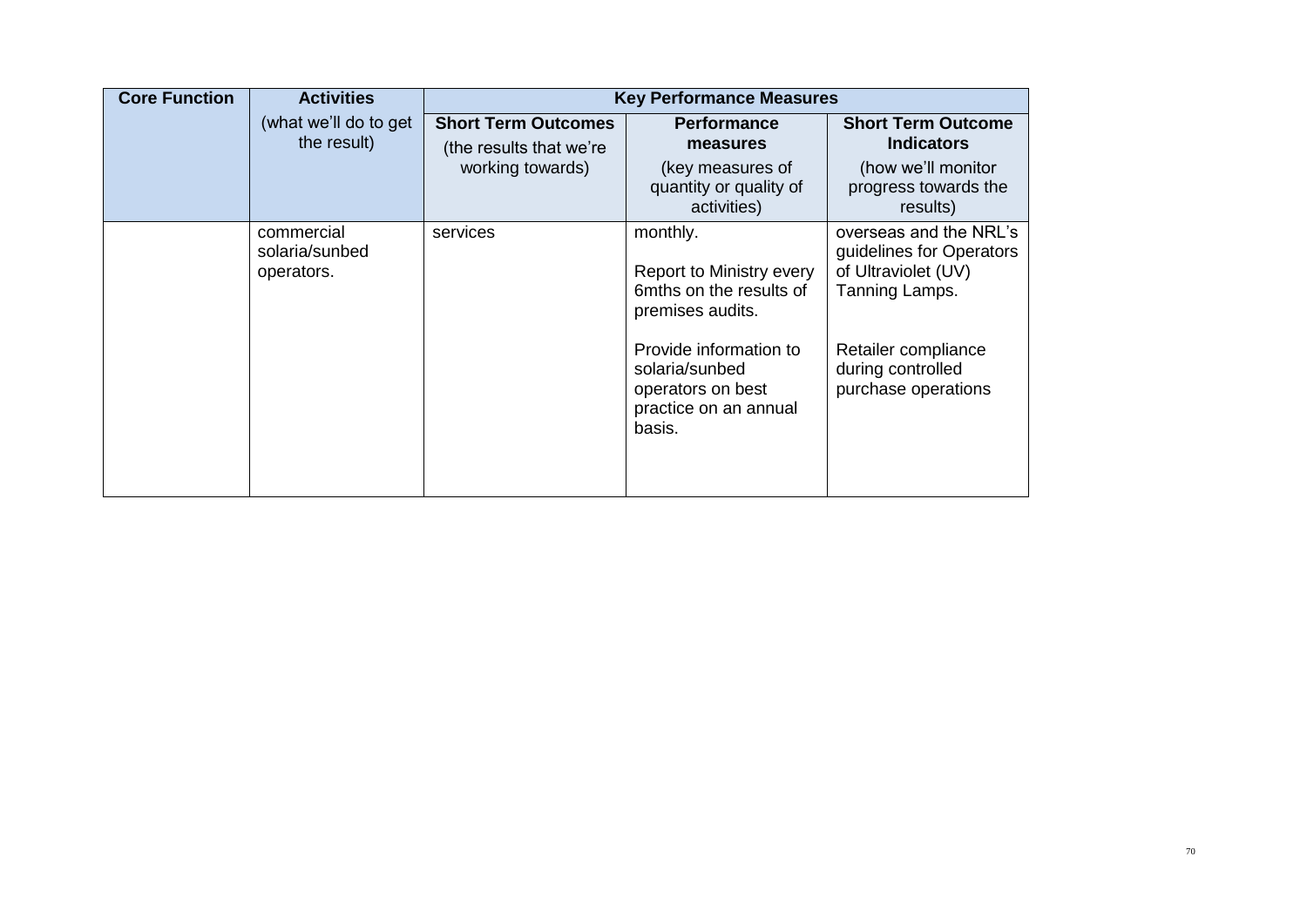# **7. PREVENTIVE INTERVENTIONS**

"population programmes delivered to individuals"

### a. **Strategies** (From Core Functions Report)

- Developing, implementing and managing **primary prevention programmes** (targeting whole populations or groups of well people at risk of disease: eg immunisation programmes).
- Developing, implementing and managing population-based **secondary prevention programmes** (screening and early detection of disease: e.g. cancer screening).

### **b. Outcomes and Activities table**

| Core                | <b>Activities</b>                                                                                                                                                                                                                                                     |                                                                                     | <b>Key Performance Measures</b>                                                                                         |                                                                                                       |
|---------------------|-----------------------------------------------------------------------------------------------------------------------------------------------------------------------------------------------------------------------------------------------------------------------|-------------------------------------------------------------------------------------|-------------------------------------------------------------------------------------------------------------------------|-------------------------------------------------------------------------------------------------------|
| <b>Function</b>     | (what we'll do to<br>get the result)                                                                                                                                                                                                                                  | <b>Short Term</b><br><b>Outcomes</b><br>(the results that we're<br>working towards) | <b>Performance measures</b><br>(key measures of quantity or<br>quality of activities)                                   | <b>Short Term Outcome</b><br><b>Indicators</b><br>(how we'll monitor progress<br>towards the results) |
| <b>Immunisation</b> | Immunisation co-<br>ordination e.g.<br>Participate in<br>Immunisation<br>Partnership Group<br>implementation of<br>the NM District<br>Immunisation Plan<br>2014-2015<br>Contribute to ITAG<br>to increase uptake<br>of influenza<br>vaccine.<br>Other<br>immunisation | Increased<br>immunisation<br>coverage, especially<br>for priority groups            | Progress against the<br>immunisation health targets<br>Record of promotion<br>initiatives.<br>Formal/informal feedback. | Immunisation rates                                                                                    |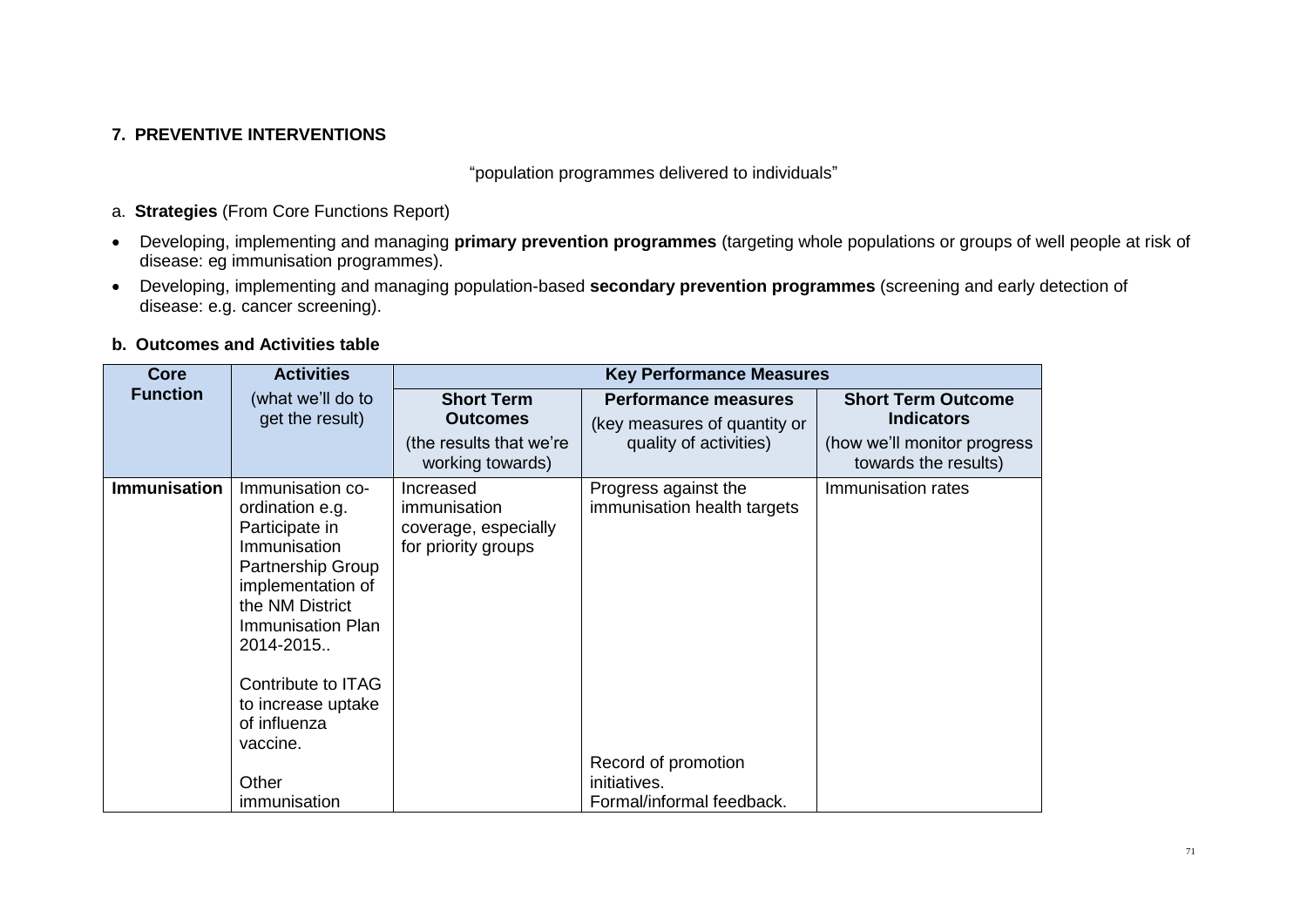| <b>Core</b>                              | <b>Activities</b>                     |                                      | <b>Key Performance Measures</b>                    |                                                         |
|------------------------------------------|---------------------------------------|--------------------------------------|----------------------------------------------------|---------------------------------------------------------|
| <b>Function</b>                          | (what we'll do to                     | <b>Short Term</b>                    | <b>Performance measures</b>                        | <b>Short Term Outcome</b>                               |
|                                          | get the result)                       | <b>Outcomes</b>                      | (key measures of quantity or                       | <b>Indicators</b>                                       |
|                                          |                                       | (the results that we're              | quality of activities)                             | (how we'll monitor progress                             |
|                                          |                                       | working towards)                     |                                                    | towards the results)                                    |
|                                          | promotion e.g.                        |                                      |                                                    |                                                         |
|                                          | <b>Pertussis</b><br>vaccination among |                                      |                                                    |                                                         |
|                                          | frontline health                      |                                      |                                                    |                                                         |
|                                          | care workers.                         |                                      |                                                    |                                                         |
|                                          |                                       |                                      | Record of delivery activities /                    |                                                         |
|                                          | Immunisation                          |                                      | initiatives.                                       |                                                         |
|                                          | delivery through                      |                                      |                                                    |                                                         |
|                                          | school-based                          |                                      | Formal/informal feedback.                          |                                                         |
|                                          | Immunisation<br>programme,            |                                      |                                                    |                                                         |
|                                          | neonatal BCG                          |                                      |                                                    |                                                         |
|                                          | vaccination                           |                                      |                                                    |                                                         |
|                                          | programme and                         |                                      |                                                    |                                                         |
|                                          | Outreach                              |                                      | Progress towards referrals                         |                                                         |
|                                          | Immunisation                          |                                      | to OIS as per Timeline                             |                                                         |
|                                          | Programme.                            |                                      | guidelines                                         |                                                         |
| <b>Lifestyle</b><br><b>Interventions</b> | <b>ABC Smoking</b><br>Cessation and   | Systematic<br>identification of, and | Number of practices<br>provided with ABC training. | Completeness of practice<br>and hospital information on |
|                                          | smoke free health                     | response to risk                     |                                                    | smoking, alcohol intake,                                |
|                                          | promotion                             | factors                              |                                                    | and physical activity                                   |
|                                          |                                       |                                      |                                                    |                                                         |
|                                          | Develop an                            |                                      |                                                    |                                                         |
|                                          | analytical tool for                   |                                      | Progress towards                                   |                                                         |
|                                          | alcohol monitoring                    |                                      | development/implementation                         |                                                         |
|                                          | using routinely                       |                                      | of strategy.                                       |                                                         |
|                                          | collected hospital                    |                                      |                                                    |                                                         |
|                                          | data.                                 |                                      |                                                    |                                                         |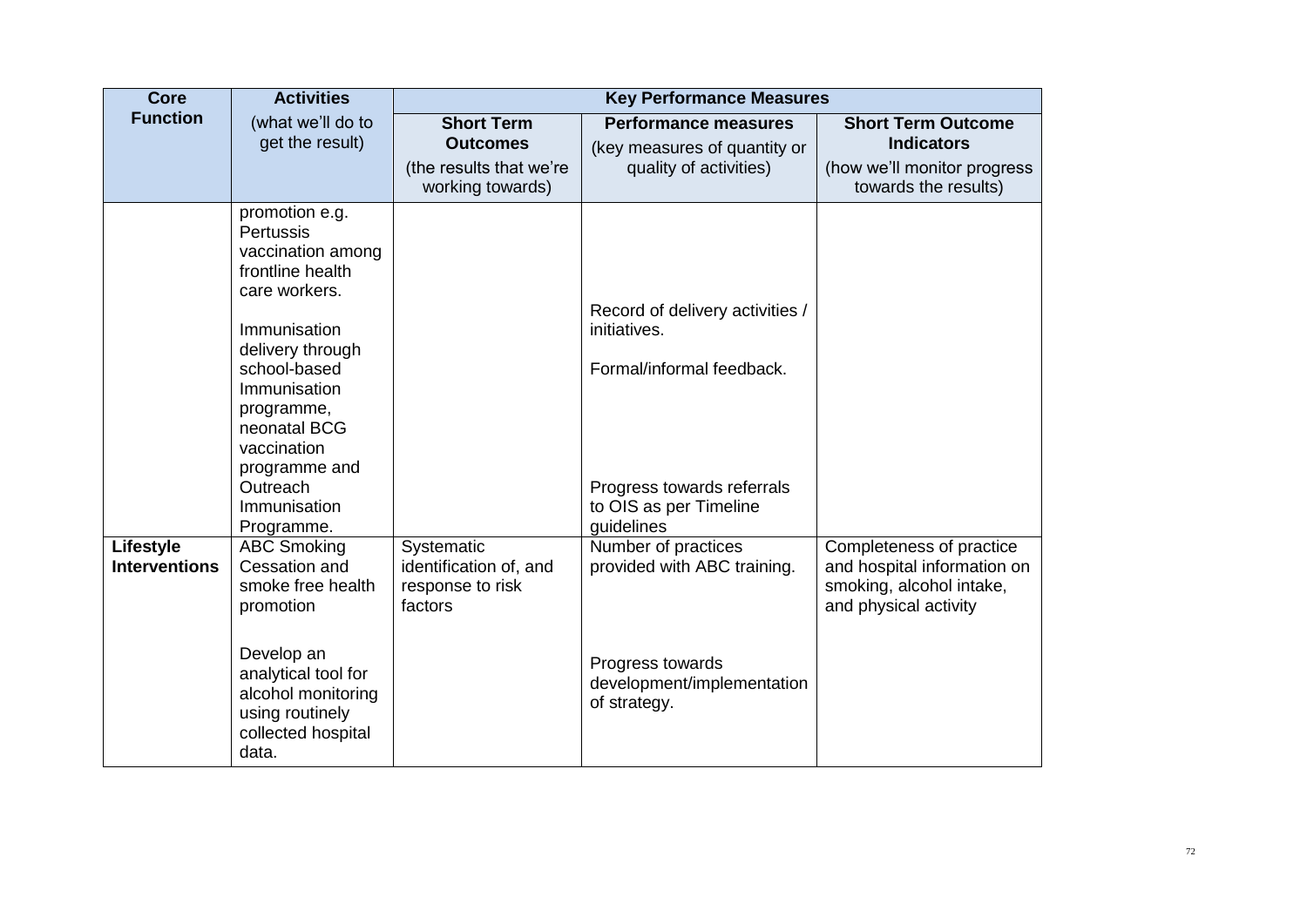| <b>Core</b>                                       | <b>Activities</b><br>(what we'll do to<br>get the result)                                                                               | <b>Key Performance Measures</b>                                                     |                                                                                       |                                                                                                       |
|---------------------------------------------------|-----------------------------------------------------------------------------------------------------------------------------------------|-------------------------------------------------------------------------------------|---------------------------------------------------------------------------------------|-------------------------------------------------------------------------------------------------------|
| <b>Function</b>                                   |                                                                                                                                         | <b>Short Term</b><br><b>Outcomes</b><br>(the results that we're<br>working towards) | <b>Performance measures</b><br>(key measures of quantity or<br>quality of activities) | <b>Short Term Outcome</b><br><b>Indicators</b><br>(how we'll monitor progress<br>towards the results) |
| <b>Screening</b><br>and Early<br><b>Detection</b> | Participate in<br><b>Cervical Screening</b><br>Working Group to<br>develop and<br>support district<br>strategies to<br>increase uptake. | Early detection of<br>cancer                                                        | Record of strategies and<br>outcomes.                                                 | Coverage rates for cervical<br>screening                                                              |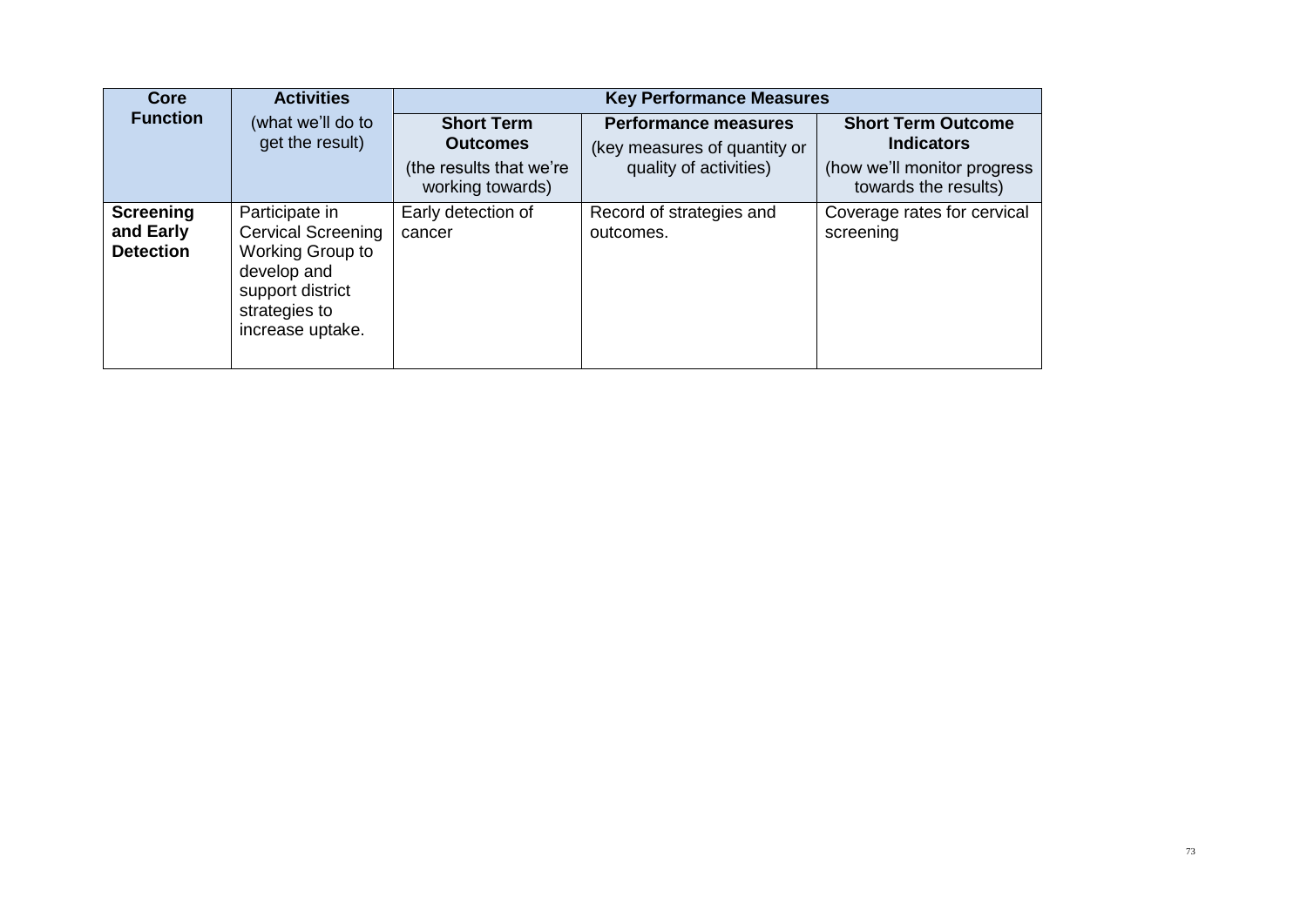## **8. GLOSSARY/DEFINITIONS**

| <b>CBSD</b>   | <b>Community Based Services Directorate</b>                      |  |  |
|---------------|------------------------------------------------------------------|--|--|
| <b>CIMS</b>   | Co-ordinated Incident Management Systems                         |  |  |
| <b>CPO</b>    | <b>Controlled Purchase Operations</b>                            |  |  |
| DWA-          | Drinking Water Assessor                                          |  |  |
| <b>EECA</b>   | <b>Energy Efficient Conservation Authority</b>                   |  |  |
| <b>HIA</b>    | <b>Health Impact Assessment</b>                                  |  |  |
| <b>HIIRC</b>  | Health Improvement and Innovation Resource Centre                |  |  |
| <b>HPS</b>    | <b>Health Promoting Schools</b>                                  |  |  |
| <b>HPSTED</b> | Health Promotion and Sustainability through Environmental Design |  |  |
| <b>MOH</b>    | <b>Medical Officer of Health</b>                                 |  |  |
| MoH           | Ministry of Health                                               |  |  |
| MoU           | Memorandum of Understanding                                      |  |  |
| <b>NGO</b>    | Non Government Organisation                                      |  |  |
| <b>NIR</b>    | National Immunisation Register                                   |  |  |
| <b>NMDHB</b>  | Nelson Marlborough District Health Board                         |  |  |
| <b>PHN</b>    | <b>Public Health Nurse</b>                                       |  |  |
| <b>PHO</b>    | <b>Primary Health Organisation</b>                               |  |  |
| <b>PHRMP</b>  | Public Health Risk Management Plan                               |  |  |
| <b>PHU</b>    | <b>Public Health Unit</b>                                        |  |  |
| <b>SBVS</b>   | <b>School Based Vaccination System</b>                           |  |  |
| SI            | South Island                                                     |  |  |
| <b>SIPHAN</b> | South Island Public Health Analytical Network                    |  |  |
| <b>WSP</b>    | <b>Water Safety Plan</b>                                         |  |  |
|               |                                                                  |  |  |